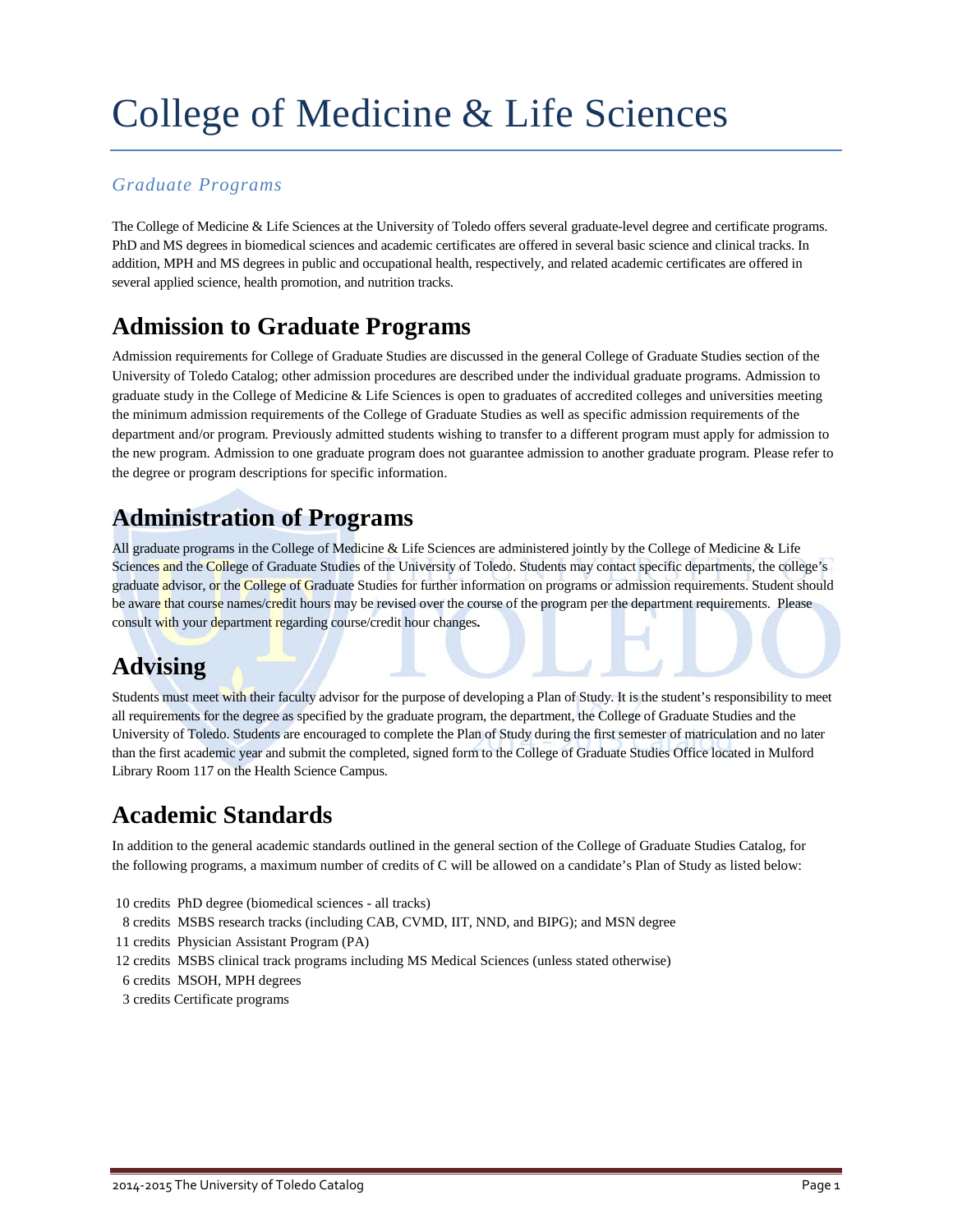## **Graduate Degrees Offered**

### **Doctor of Philosophy in Biomedical Science**

Neurosciences and Neurological Disorders (Department of Neurosciences)

Cancer Biology (Department of Biochemistry & Cancer Biology) Cardiovascular and Metabolic Diseases (Department of Physiology & Pharmacology) Infection, Immunity, and Transplantation (Department of Medical Microbiology & Immunology)

VERSI

1872

2014 - 2015 Catalog

### **Doctor of Philosophy in Biomedical Engineering (see College of Engineering catalog)**

### **Master of Science in Biomedical Sciences**

Assistant in Pathology Bioinformatics and Proteomics/Genomics Biomarkers and Diagnostics (Professional Science Master) Cancer Biology Cardiovascular and Metabolic Diseases Infection, Immunity, and Transplantation Human Donation Sciences (Professional Masters) Medical Physics Medical Sciences Neurosciences and Neurological Disorders Oral Biology Orthopedic Sciences Physician Assistant Studies Population Health

### **Master of Public Health**

Environmental and Occupational Health and Safety Science Health Promotion and Education Public Health Administration Public Health Epidemiology Public Health Nutrition

### **Master of Science in Occupational Health**

Industrial Hygiene

### **Dual Degrees**

Doctor of Medicine and Doctor of Philosophy in Biomedical Sciences\* Doctor of Medicine and Master of Science in Biomedical Sciences\* Doctor of Medicine and Master of Public Health\* Dual masters degrees are also offered in Public Health (see the program description)

\*Students must be accepted into the MD program first to be eligible for the dual degree \*\*Additional Dual Degrees available in MD/JD (contact Medical School Admissions) and MD/MBA (Refer to the College of Business and Innovation catalog for additional information).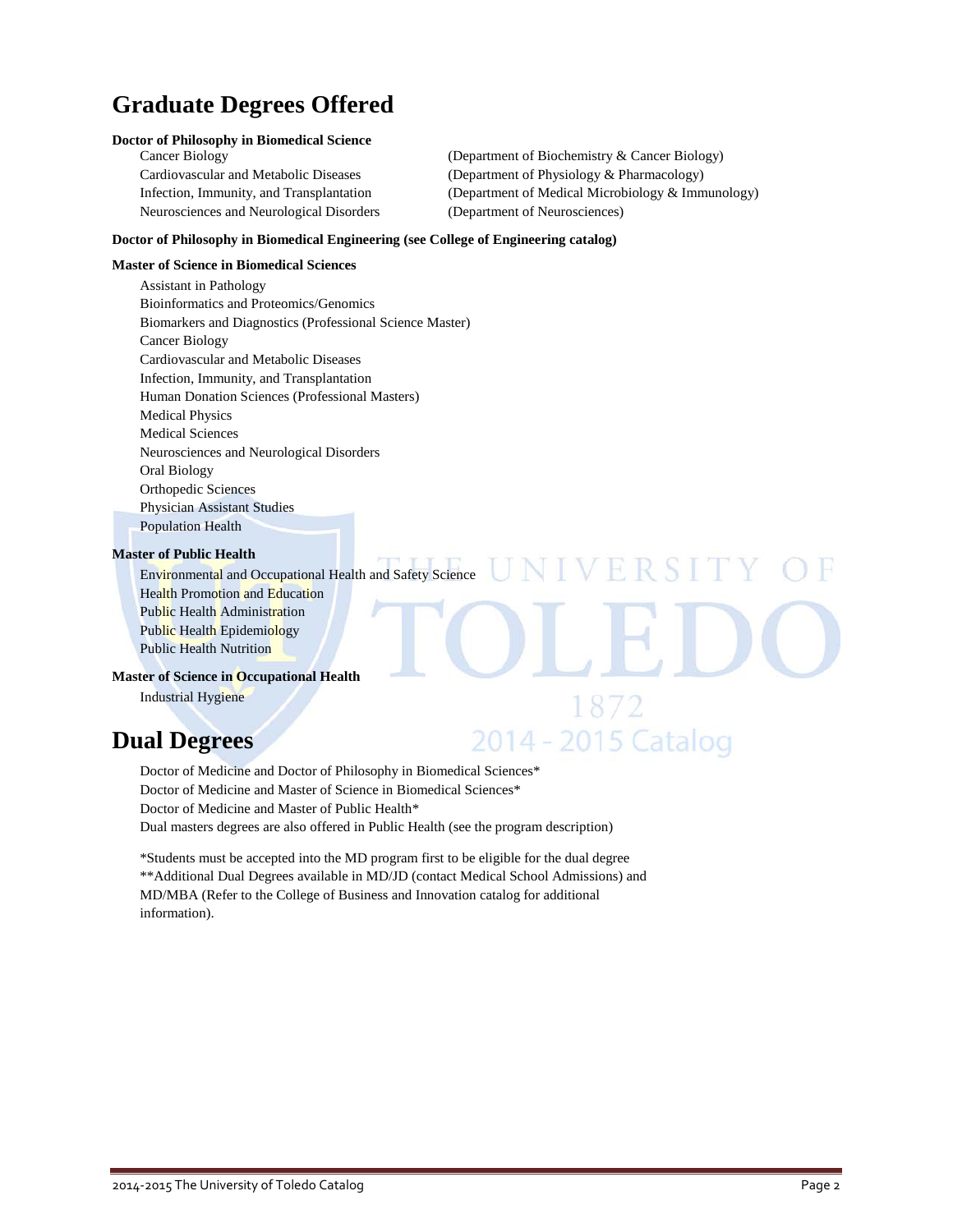## **Graduate Certificates**

Certificate in Biomarkers and Bioinformatics Certificate in Biostatistics and Epidemiology Certificate in Contemporary Gerontological Practice Certificate in Epidemiology Certificate in Global Public Health Certificate in Occupational Health Certificate in Public Health and Emergency Response Certificate in Pathology for Post Second Year Medical Students

## Biomedical Sciences: PhD and Masters Programs

### **Accreditation**

Graduate programs are accredited either by discipline-specific accrediting agencies or by the Higher Learning Commission of the North Central Association.

### **General Admission Standards**

To be admitted to the Ph.D. or Masters in Biomedical Sciences Program with Regular status, applicants must hold an earned baccalaureate (or equivalent) from an accredited college or university, and have a minimum overall GPA of 3.0 on a 4.0 scale. Typically, applicants will have an undergraduate major in Biology or a related discipline. In addition, Graduate Record Examination (GRE) scores are required. Minimum scores of 1100 (combined Verbal and Quantitative scores) and 4.0 (Analytical Writing Test) for the old exam format (through summer 2011) and 50th percentile for the new exam format (beginning fall 2011) are recommended for some programs. For international applicants, the Test of English as a Foreign Language (TOEFL) or the (IELTS) also is required and a score above the 50th percentile is recommended. However, a prior Masters degree is not required to enter the PhD program. At this time, all students accepted without provisions into the PhD in Biomedical Sciences program, and maintaining good academic standing, will receive a full tuition scholarship and a research stipend funded in whole or in part by the College of Graduate Studies and funding from a student's advisor through a grant(s). (Please consult the Health Science Campus College of Graduate Studies Handbook for additional information regarding the terms of support.). There are a limited number of tuition scholarships and stipends available for students in the Masters in Biomedical Sciences programs.

## **Master of Science Biomedical Sciences: Assistant in Pathology**

*Amira Gohara, M.D., Program Director*

### *Admission Requirements*

- 1. 3.0 GPA (Exceptions can be made if the applicant has a terminal Ph.D., M.D., or M.B.B.C.H degree)
- 2. No GRE requirement
- 3. \$45 application fee
- 4. 3 letters of recommendation
- 5. Passing TOEFL (only international students)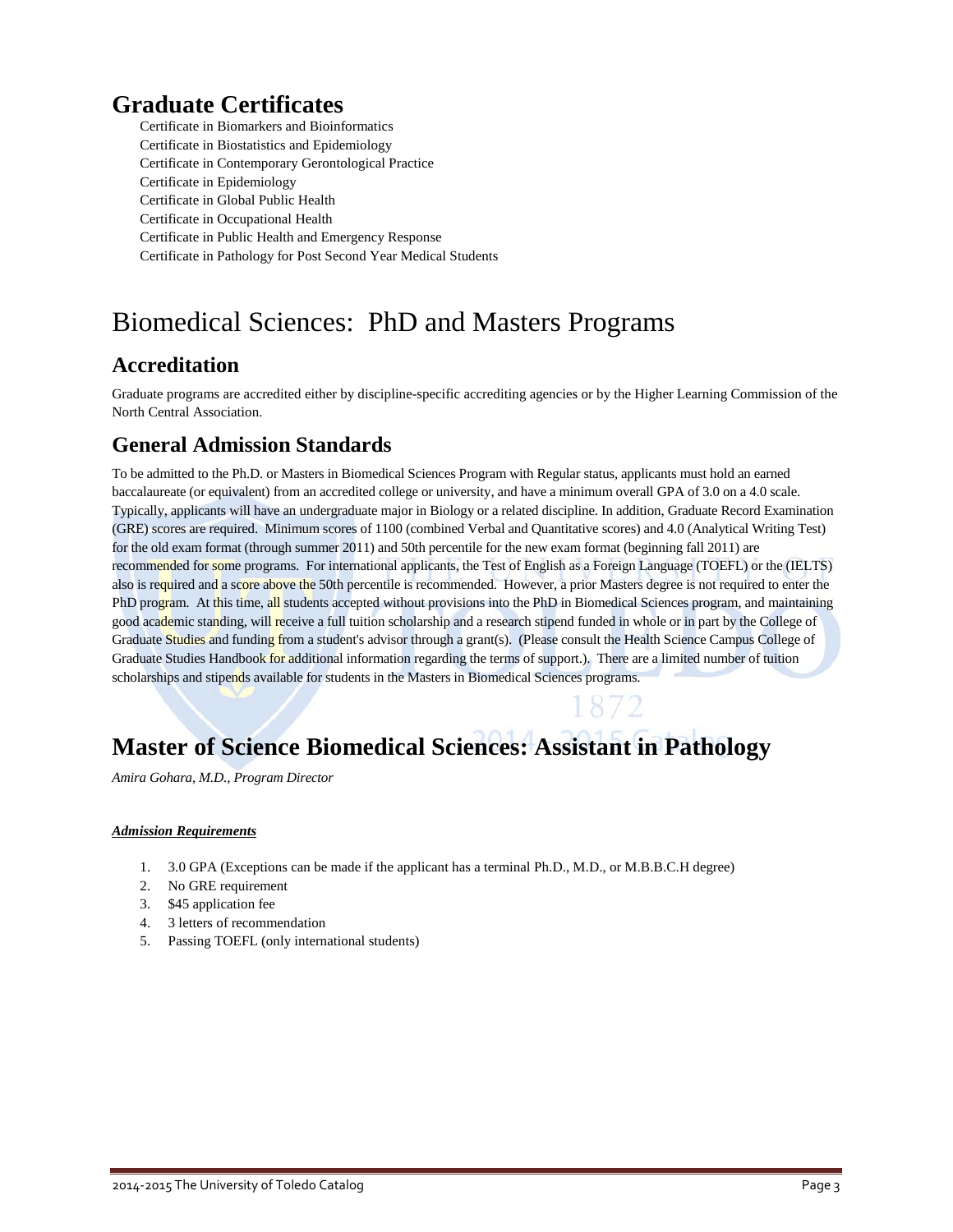| <b>Core Courses</b>                |                                                                                                                             |                     |  |
|------------------------------------|-----------------------------------------------------------------------------------------------------------------------------|---------------------|--|
| Course                             | Course Name                                                                                                                 | <b>Credit Hours</b> |  |
| Fall                               |                                                                                                                             |                     |  |
| <b>ANAT5000</b>                    | Human Anatomy for Physician Assistant                                                                                       | 5                   |  |
| <b>PHSL5050</b>                    | Human Physiology                                                                                                            | 3                   |  |
| <b>PATH6060</b>                    | <b>Surgical Path Techniques</b>                                                                                             | $\overline{c}$      |  |
| <b>PATH6080</b>                    | Post Mortem Pathology (Hospital + Forensics)                                                                                | $\overline{2}$      |  |
| Spring                             |                                                                                                                             |                     |  |
| PATH6890*                          | Independent Study in Pathology                                                                                              | 4                   |  |
| <b>PATH6080</b>                    | Post Mortem Pathology (Hospital + Forensics)                                                                                | 2                   |  |
| PATH713**                          | <b>Path Case Studies</b>                                                                                                    | 6                   |  |
| Summer                             |                                                                                                                             |                     |  |
| PATH713**                          | Path Case Studies                                                                                                           | 6                   |  |
| <b>PATH6060</b>                    | <b>Surgical Path Techniques</b>                                                                                             | 2                   |  |
| <b>PATH6080</b>                    | Post Mortem Pathology (Hospital + Forensics)                                                                                | $\overline{c}$      |  |
| Fall                               |                                                                                                                             |                     |  |
| ANAT679**                          | Micro Anatomy                                                                                                               | 4                   |  |
| <b>INDI6980</b>                    | <b>Scholarly Project</b>                                                                                                    | 6                   |  |
| <b>PATH6070</b>                    | <b>Clinical Lab Medicine</b>                                                                                                | $\overline{c}$      |  |
| <b>Prerequisites Courses</b>       |                                                                                                                             |                     |  |
|                                    | 3 biology courses with lab including cell biology                                                                           | 9 credits           |  |
| General chemistry with lab         |                                                                                                                             | 3 credits           |  |
| English                            |                                                                                                                             | 3 credits           |  |
|                                    | College algebra or statistics or higher math                                                                                | 3 credits           |  |
|                                    | *This course is an independent study in microanatomy to reemphasize what the students learned in the fall semester to allow |                     |  |
|                                    | them to recognize on their own the microscopic feature of various tissues.                                                  |                     |  |
|                                    |                                                                                                                             |                     |  |
|                                    | ** These courses are College of Medicine courses; therefore they are only 3 digits while graduate courses are 4 digits.     |                     |  |
| <b>Student Learning Objectives</b> |                                                                                                                             |                     |  |
|                                    | At the end of the fellowship, the students will be able to:                                                                 |                     |  |

### Autopsy Service

- perform a complete autopsy including evisceration, dissection and examination of the various organs including brain
- describe grossly all organs from a given autopsy

### Surgical Pathology

- perform gross examinations on surgical specimens
- cut and stain frozen sections

### Clinical Pathology

- interpret peripheral blood smears
- provide clinicopathologic correlations for chemistry, microbiology, immunology tests
- perform phlebotomies on in- and out-patients

Electives and Scholarly Activities

- analyze scientific articles
- prepare and present scientific papers at annual scientific day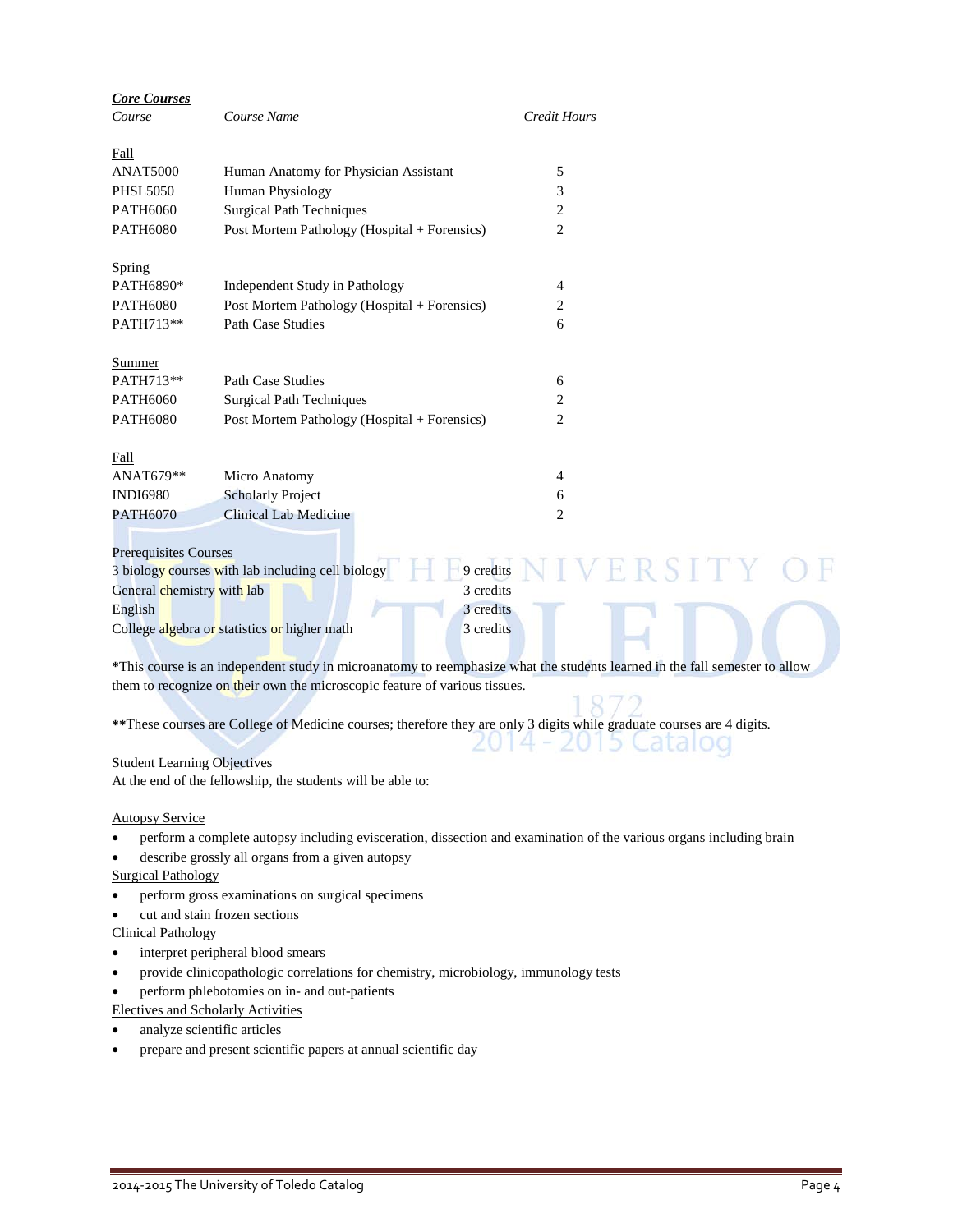## **Bioinformatics and Proteomics/Genomics**

### *Robert Blumenthal, Ph.D., director*

The Bioinformatics and Proteomics/Genomics (BPG) Programs are designed to provide training in the rapidly-developing interface between computer science and life sciences. Graduates with such training are in high demand, (in part due to the explosion in genome sequence analysis), whether the BPG studies are for an independent degree or for one of the several dual-degree programs. In addition, students in other programs may take BPG courses as electives.

### **Masters, Certificate and Dual Degree Programs**

The program in Bioinformatics and Proteomics/Genomics, along with the Ohio Center of Excellence for Biomarker Research and Individualized Medicine at the University of Toledo, offers a Certificate that can be earned either alone or in association with the degrees of Doctor of Philosophy (PhD) or Doctor of Medicine (MD). The Certificate program is designed to fit smoothly into the doctoral programs with minimal extra time required. BPG also offers a Master of Science in Biomedical Sciences (MSBS) degree. MSBS students follow a well-defined curriculum that includes core courses, journal club, seminars, independent research, and electives in their area of interest. Both Certificate and MSBS students are trained in the theory, methods and applications of bioinformatics, proteomics, genomics, and biomarker research.

Bioinformatics programs generally place more emphasis on either the computer science or the biomedical aspects of the field. The University of Toledo's program falls into the latter category. However, there are courses in PERL, Java, and SQL programming (for example), and the Program provides biomedical researchers with a solid introduction to the computational aspects, or computer science experts with a rigorous introduction to the biomedical aspects of bioinformatics.

### **Master of Science in Biomedical Sciences: Bioinformatics and Proteomics/Genomics**

To be admitted to the Masters in Biomedical Sciences Program with Regular status, applicants must hold an earned baccalaureate (or equivalent) from an accredited college or university. Students with a GPA below 3.0, but at or above 2.5, may apply for provisional acceptance that would change to regular (non-probationary) status if their first term graduate coursework has a GPA of 3.0 or above. Typically, applicants will have an undergraduate major in Biology or a related discipline such as Biochemistry or Biophysics. Students with other majors are encouraged to apply; however, their coursework should include several semesters in biology. In addition, either Graduate Record Examination (GRE), or Medical College Admission Test (MCAT) scores are required. Minimum scores of 50th percentile are expected, though lower scores may be acceptable under exceptional circumstances. For international applicants, the Test of English as a Foreign Language (TOEFL) is also required. Scores must be 550 or higher for paper-administered version, 213 or higher for computer-administered version, and 80 or higher for internet-administered version. For all applicants, laboratory research or computer programming experience is favored, but not required.

\*(CPRA = Current Problems & Research Approaches) (BPG = Bioinformatics & Proteomics/Genomics)

| Fall Year 1     |                            |                               |             |
|-----------------|----------------------------|-------------------------------|-------------|
| Course          | Course Name                | Credit Hours                  | $# \nWeeks$ |
| <b>BMSP6340</b> | *CPRA Genes & Genomes      | 2.5                           | 8           |
| <b>BIPG5200</b> | Statistical Methods in BPG | 3                             | 8           |
| <b>BIPG5100</b> | <b>Fundamentals in BPG</b> | 3                             | 16          |
| <b>BMSP6400</b> | Introduction to Methods    |                               |             |
|                 | in Biomedical Sciences     |                               | 8           |
| <b>INDI6020</b> | "On Being A Scientist"     |                               | 12.         |
| <b>BMSP6390</b> | **Mentored Research        | $\mathfrak{D}_{\mathfrak{p}}$ | 8           |
|                 | $(2x4)$ wk lab rotations)  |                               |             |
| Total           |                            | 12.5                          |             |

\*\*Students must register for a specific 8wk/2cr section of BMSP6390 Mentored Research (Course No. 56085). As a prerequisite, students must attend an introductory series of short research presentations, which is associated with another course: BIPG5800 Intro to Biomedical Research, 0 cr/12wk.

\*\*\* In this and other terms, with permission of advisory committee, student may take Scholarly Project in BPG (BIPG5900) in place of Thesis in Bioinformatics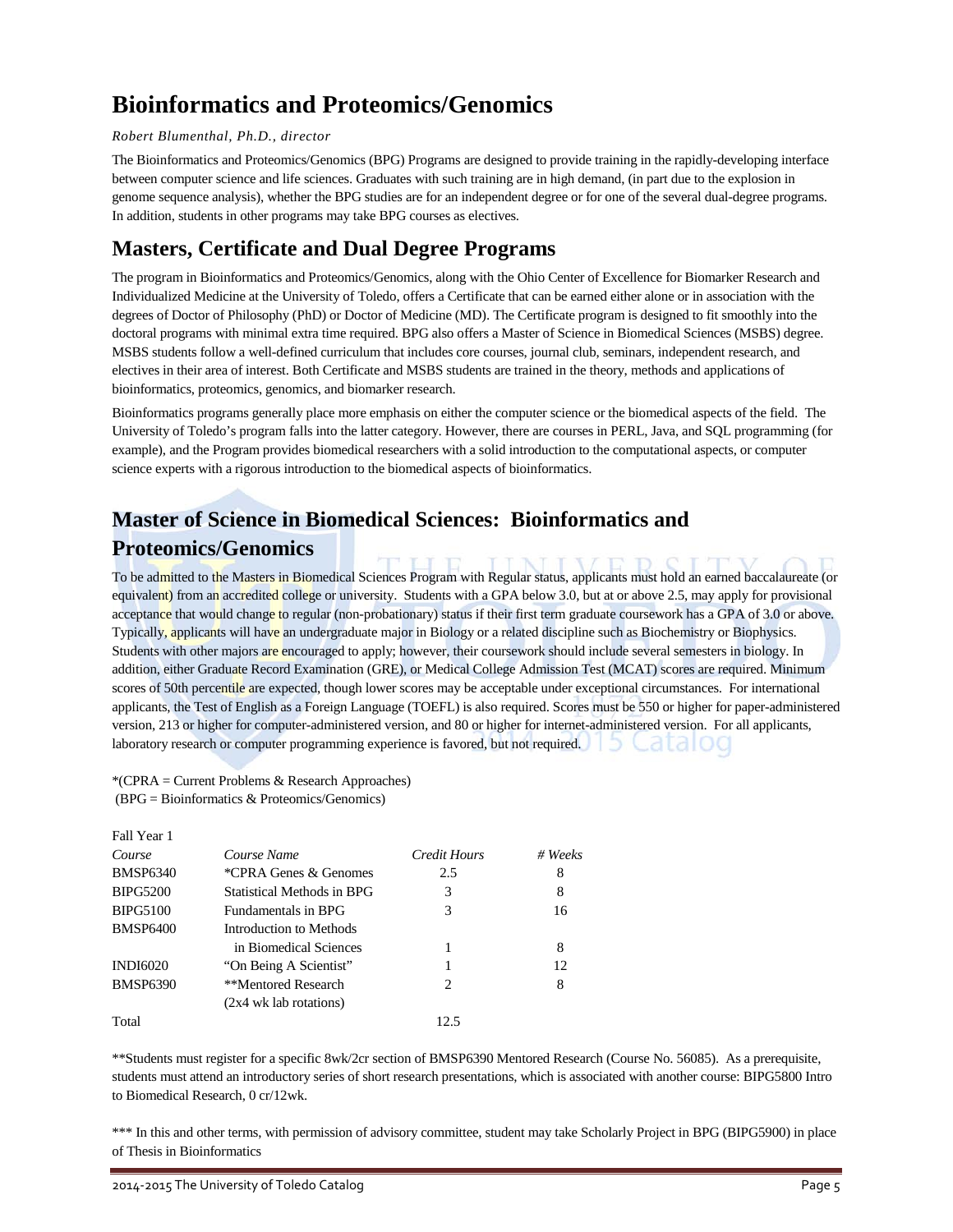| Spring Year 1                   |                                               |                     |                |         |
|---------------------------------|-----------------------------------------------|---------------------|----------------|---------|
| Course                          | Course Name                                   | Credit Hours        | # Weeks        |         |
| <b>BIPG6100</b>                 | <b>Bioinformatic Computation</b>              | 3                   | 16             |         |
| <b>BIPG6400</b><br><b>OR</b>    | Applications of BPG                           | 3                   | 16             |         |
| <b>BRIM6200</b>                 | Biomarker Discovery,                          | 3                   | 16             |         |
|                                 | Validation and Implementation                 |                     |                |         |
| <b>BMSP6350</b>                 | Cell Biology & Signaling                      | 3                   | 16             |         |
| Elective 1                      | (see approved list)                           | 3                   | 16             |         |
| <b>BIPG6990</b>                 | ***Thesis in Bioinformatics                   | 1                   | 16             |         |
| Total                           |                                               | 13                  |                |         |
| Summer Year 1                   |                                               |                     |                |         |
| Course                          | Course Name                                   | <b>Credit Hours</b> | # Weeks        |         |
| <b>BIPG5110</b>                 | <b>Practical Bioinformatics</b>               | 1                   | $\overline{4}$ |         |
| <b>BIPG5400</b>                 | <b>Biodatabases</b>                           | 1                   | 4              |         |
| <b>BIPG5500</b>                 | Microarray Analysis                           | 1                   | 4              |         |
| <b>BIPG6900</b>                 | Thesis in Bioinformatics                      | 6                   | 16             |         |
| Total                           |                                               | 9                   |                |         |
|                                 | * Journal paper review and presentation       |                     |                | IVERSIT |
| Fall Year <sub>2</sub>          | Course Name                                   | <b>Credit Hours</b> | # Weeks        |         |
| Course<br>Elective <sub>2</sub> |                                               |                     | 16             |         |
| <b>BIPG5300</b>                 | (see approved list)<br>*Current Topics in BPG | 3                   | 16             |         |
| <b>BIPG6900</b>                 | Thesis in Bioinformatics                      | 1<br>8              | 16             |         |
|                                 |                                               |                     |                |         |
| Total                           |                                               | 12                  |                |         |
|                                 |                                               |                     |                |         |

The minimum number of credits required for MSBS is 46.5, with a minimum of 25 credits of didactic coursework (letter grade), and a minimum of 10 credits of thesis research. The rest of the credits are approved electives and research in the Cancer Biology track.

## **Master of Science in Biomedical Sciences: Professional Science Master in Biomarkers and Diagnostics**

The primary goal is to offer a Master of Science in Biomedical Science program with a concentration described as Professional Science Master in Biomarkers and Diagnostics (MSBS-PBD) as a terminal degree with immediate employment prospects in industry. The MSBS-PBD degree is a "job ready" degree. This is achieved by a three-pronged approach:

- To prepare master's students with a strong foundation in the fundamentals of biomarker discovery and development through focused course work.
- To complement their science education through course work in management, orienting them to realities of the business aspects of the pharmaceutical/ diagnostics industry.
- To place them as interns in a pharmaceutical- or diagnostic-oriented company for four months to enhance their practical training and employability.

The MSBS-PBD program is targeted to students completing a B.S. in Chemistry or a Biological or Pharmaceutical Science.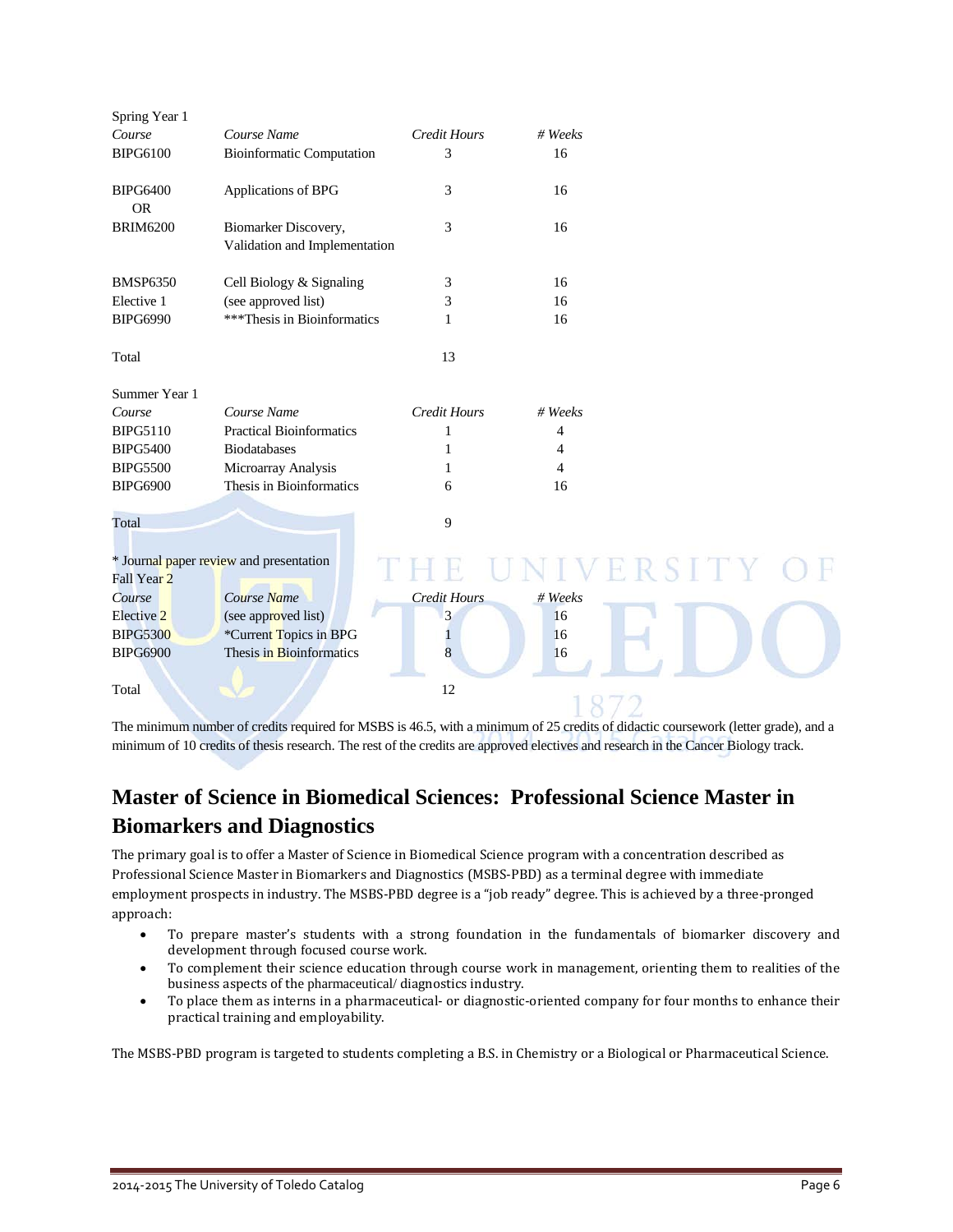#### \*(CPRA = Current Problems & Research Approaches)

| Fall            |                                            |                        |  |
|-----------------|--------------------------------------------|------------------------|--|
| Course          | Course Name                                | <b>Credit Hours</b>    |  |
| <b>BMSP6330</b> | *CPRA in Protein Structure                 |                        |  |
|                 | and Catalysis                              | 2.5                    |  |
| <b>BMSP6340</b> | <b>CPRA</b> in Genes and Genomes           | 2.5                    |  |
| <b>BIPG5100</b> | Fundamentals of Bioinformatics,            |                        |  |
|                 | Proteomics, Genomics                       | 3                      |  |
| <b>INDI6020</b> | "On Being a Scientist"                     | 1                      |  |
| Either:         |                                            |                        |  |
| <b>MGMT6150</b> | Leading and Developing Yourself            | 3                      |  |
| Or              |                                            |                        |  |
| <b>MGMT6160</b> | Leading with Power and Influence           | 3                      |  |
|                 |                                            |                        |  |
| Either:         |                                            |                        |  |
| <b>HURM6720</b> | Adv Negotiations/Conflict Resol.           | 3                      |  |
| <b>Or</b>       |                                            |                        |  |
| <b>HURM6700</b> | Human Resources Management                 | 3                      |  |
|                 |                                            |                        |  |
| Spring          |                                            |                        |  |
| Course          | Course Name                                | Credit Hours           |  |
| <b>BIPG6100</b> | <b>Bioinformatic Computations</b>          | 3                      |  |
| <b>BMSP6350</b> | Cell biology & signaling                   | 3                      |  |
| <b>BRIM6200</b> | Biomarker Discovery, Validation,           |                        |  |
|                 | and Implementation                         | $\frac{3}{2}$<br>ERSIT |  |
| <b>HURM6730</b> | Performance Management                     |                        |  |
|                 |                                            |                        |  |
| Summer          |                                            |                        |  |
| Course          | Course Name                                | <b>Credit Hours</b>    |  |
| <b>BIPG5200</b> | <b>Statistical Methods in BPG (Online)</b> | 3                      |  |
| <b>BIDI5100</b> | <b>Biomarkers and Diagnostics</b>          |                        |  |
|                 | Internship                                 | 6                      |  |
| <b>BIDI5200</b> | Readings in Biomarkers/Diagnostics         |                        |  |
|                 | (Online)                                   |                        |  |
|                 |                                            |                        |  |

The minimum number of credit hours for completion of the MSBS, PSM in Biomarkers and Diagnostics degree is 37 credits.

### **Biomarkers and Bioinformatics Certificate**

The Biomarkers and Bioinformatics (BRIM) Certificate Program introduces students to the rapidly growing fields of bioinformatics, proteomics and genomics, and provides a core knowledge of analytical approaches used in these fields.

Students enrolled in the BRIM Certificate Program take four courses covering the following subject areas:

- 1. Introduction to the scope of bioinformatics, proteomics and genomics: "Fundamentals of BPG"
- 2. Training in statistical methods used in biomarker research and bioinformatics: "Statistical Methods in Bioinformatics"
- 3. Handling and manipulation of databases and introduction to computer programming skills needed to analyze large quantities of nucleic acid and protein sequence data: "Introduction to Bioinformatic Computation"
- 4. EITHER "Applications of BPG", in which faculty members using these methods will discuss and demonstrate how these techniques are utilized to solve research problems, OR "Biomarker Discovery, Validation and Implementation", in which faculty will provide an overview of biomedical discovery and validation techniques followed by application in selected aspects of individualized medicine.

Upon completion of the Program, students will be prepared to utilize biomarker research and bioinformatics techniques, and be able to interact with specialists in a range of biomedical sub-disciplines.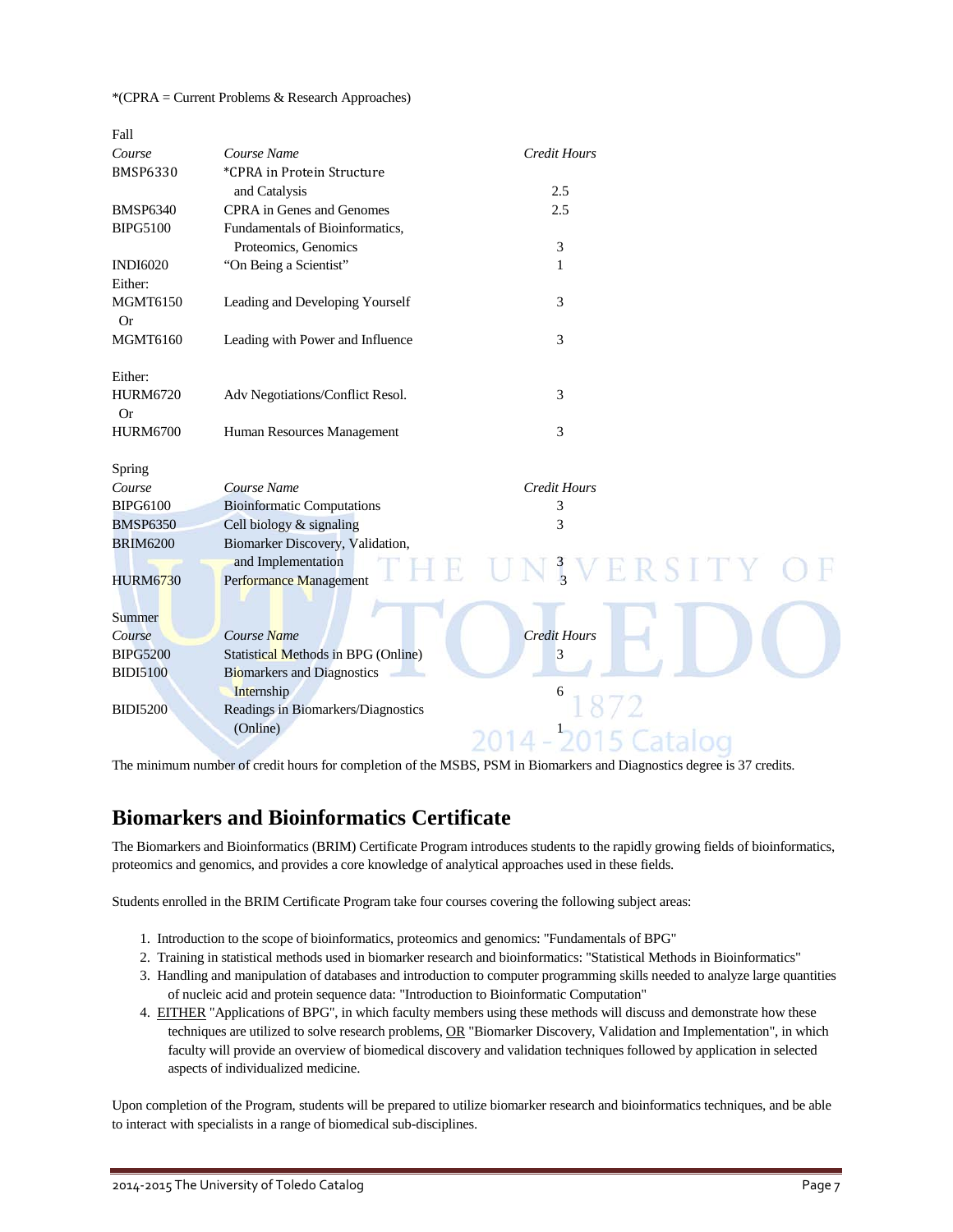#### Curriculum

The curriculum consists of four, 3-credit courses, for a total of 12 credits (listed below) that can be taken over 1-4 years: (BPG – Bioinformatics and Proteomics/Genomics)

| Fall Year 1          |                                  |              |
|----------------------|----------------------------------|--------------|
| Course               | Course Name                      | Credit Hours |
| BIPG5100/7100        | <b>Fundamentals of BPG</b>       | 3            |
| BIPG5200/7200        | Statistical Methods in BPG       | 3            |
| Spring Year 1        |                                  |              |
| Course               | Course Name                      | Credit Hours |
| BIPG6100/8100        | <b>Bioinformatic Computation</b> | 3            |
| BIPG6400/8400<br>OR. | Applications of Bioinformatics   | 3            |
| BRIM6200/8200        | Biomarker Discovery,             |              |
|                      | Validation and Implementation    | 3            |

\*BMSP6340 Current Problems & Research Approaches in Genes and Genomes, or equivalent course approved by the BRIM/BPG Program, is required for admission into the Biomarkers and Bioinformatics Certificate Program.

NOTE: The University of Toledo PhD or MSBS students may take individual BPG or BRIM courses as electives, with permission of the instructor. To receive a Certificate in Biomarkers and Bioinformatics, however, an **online** application to the program must be submitted and accepted. All applications will be reviewed by the BRIM/BPG Program Admissions Committee. The online application must be filed ONLY for those seeking a certificate and is not required for those requesting these courses as electives.

#### Applying to the BRIM/BPG Certificate Program:

Applicants must submit the following after applying online:

- 1. Official transcripts
- 2. GRE score
- 3. Statement of Purpose
- 4. Three letters of recommendation are optional. However, in the event that a student decides to pursue the BPG MSBS degree, it will save time to have the letters of recommendation already on file. However, if the student is currently in a degree program at UT (*e.g.*, PhD), a letter of support from the student's major advisor is required (simply to indicate that the advisor approves of the student entering the certificate program).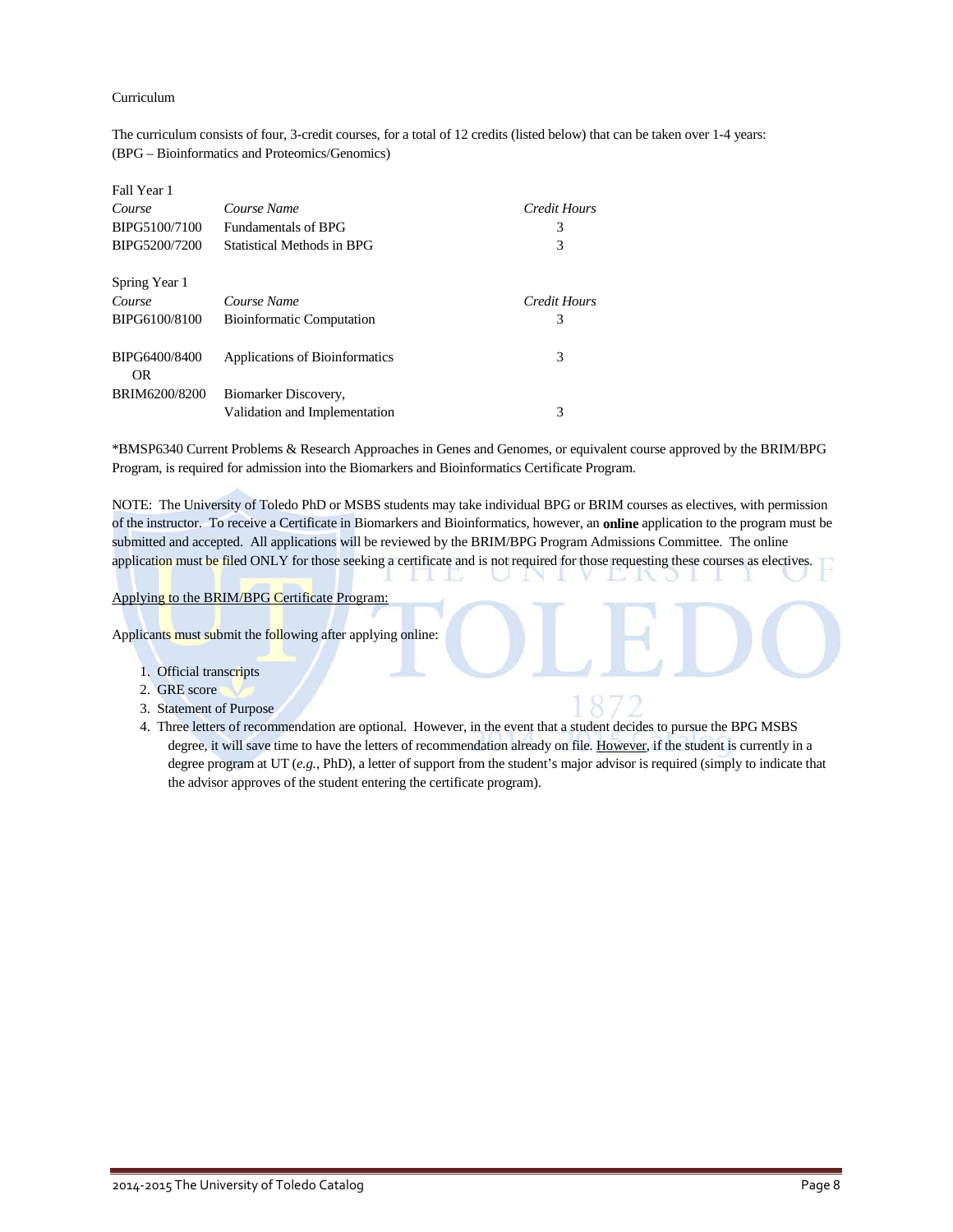### **MD/MSBS Bioinformatics Degree**

This is designed for students already in our MD program, who want preparation for clinical research in gene therapy, biomarker discovery, or other aspects of cutting-edge medicine. It involves one year of coursework and research between the 2nd and 3rd years of the standard medical curriculum.

### **BS/MSBS "Pipeline" Program**

This is an integrated program that can be completed in as little as 5.5 years, yielding both a University of Toledo bachelors of sciences in Biological Sciences and an MSBS in Bioinformatics. This reduced time is made possible in part by 9 University of Toledo credit hours being allowed to count towards both degrees. Students (University of Toledo biology majors) typically apply at the end of their sophomore year. Choose Ohio First tuition scholarships may be awarded to Ohio residents with strong academic records, and would cover the junior/senior and graduate years. For more information, go to th[e Pipeline Program](http://www.utoledo.edu/med/depts/bioinfo/FindlayPipeline.html) website.

### **Doctor of Philosophy in Biomedical Sciences: Cancer Biology Track**

### **Department of Biochemistry & Cancer Biology**

*William A. Maltese, Ph.D., chair Kandace Williams, Ph.D., track director*

The Cancer Biology track within the PhD and MSBS. in Biomedical Sciences program at the University of Toledo fosters young scientists to become cutting-edge researchers who understand the molecular genetic basis of cancer and to develop better therapies for the many forms of cancer. Students in the Cancer Biology track develop scientific thinking and laboratory skills to approach cancer research questions in ways that will best lead to success. Graduates of the Cancer Biology program move on to become successful scientists and leaders in academic, government, and industrial settings.

Cancer Biology PhD and MSBS students enroll in a first-year core curriculum that is designed to provide a foundation of knowledge for cutting edge research. The first-year curriculum provides students with a comprehensive overview of molecular and cellular biology, systems pathophysiology, modern research methodology, and statistical analysis. In addition, students complete laboratory rotations during the first two semesters to identify a Cancer Biology major advisor and laboratory for their thesis or dissertation research project. PhD students complete three rotations and then may join a Cancer Biology laboratory after the spring semester of their first year. MSBS students complete one rotation and may join a lab the beginning of spring semester of the first year. In year two and beyond, students take advanced courses, journal clubs, and seminars in Cancer Biology, but primarily focus on their thesis or dissertation research. Doctoral students in good academic standing may be supported financially by a tuition scholarship and stipend during their academic training. This financial assistance does not require the student to be a Teaching Assistant for undergraduates, thus enabling the student to more fully concentrate on his/her graduate program. However, teaching experiences can be arranged if a student desires this training as well. Cancer Biology PhD students generally complete the degree in approximately five years, whereas MSBS students average about 2.5 years.

Most faculty members in the Cancer Biology track are the Department of Biochemistry and Cancer Biology in the College of Medicine & Life Sciences at the University of Toledo. Other faculty have primary faculty appointments in other departments within the College of Medicine & Life Sciences or other colleges of the University. The laboratory facilities and shared equipment utilized by Cancer Biology faculty are state of the art.

### PhD Program Students: Year 1

| Course        | Course Name                                        | Credit Hours |
|---------------|----------------------------------------------------|--------------|
|               | Introduction to Biomedical Research                | $\theta$     |
|               | Current Problems and Research Approaches (CPRA) in |              |
| BMSP6330/8330 | <b>CPRA</b> in Protein Structure and Catalysis     | 2.5          |
| BMSP6340/8340 | CPRA in Genes and Genomes                          | 2.5          |
| BMSP6360/8360 | CPRA in Cell Membranes                             | 3            |
| BMSP6380/8380 | Methods in Biomedical Sciences                     | 3            |
| INDI6020/8020 | "On Being a Scientist"                             | 1            |
| BMSP6390/8390 | Mentored Research (one 8 week lab rotation)        | 2            |
| Total         |                                                    | 14           |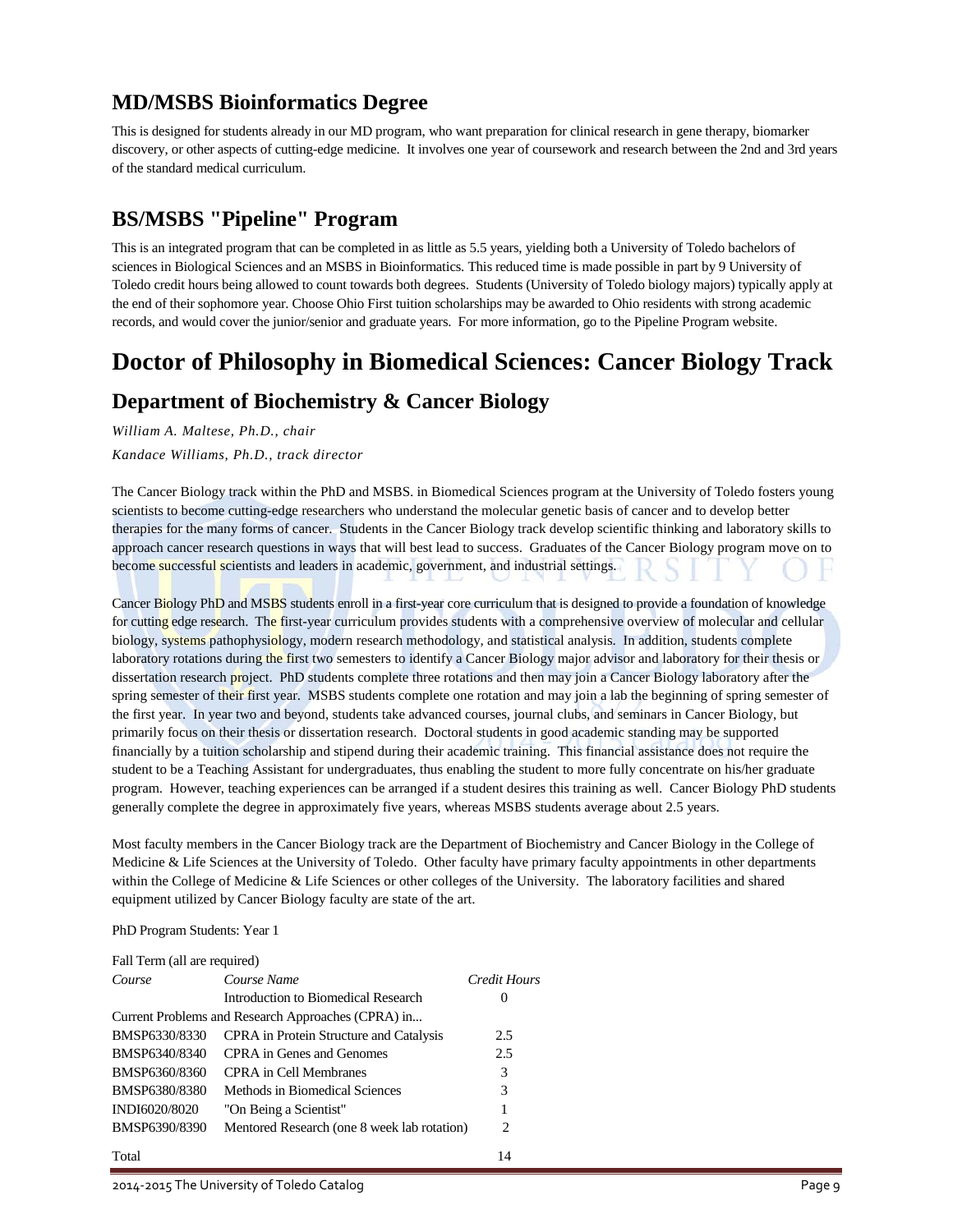| Spring Term (all are required) |                                              |                |
|--------------------------------|----------------------------------------------|----------------|
| Course                         | Course Name                                  | Credit Hours   |
| BMSP6310/8310                  | Systems Pathophysiology I                    | 2.5            |
| BMSP6320/8320                  | Systems Pathophysiology II                   | 2.5            |
| BMSP6350/8350                  | CPRA in Cell Biology and Signaling           | 3              |
| BMSP6390/8390                  | Mentored Research (two 8 week lab rotations) | $\overline{4}$ |
| CABP6560/8560                  | Readings in Cancer Biology                   |                |
|                                |                                              |                |

#### Total 13

| Summer Term $(*)$ = required) |                                           |              |
|-------------------------------|-------------------------------------------|--------------|
| Course                        | Course Name                               | Credit Hours |
| PUBH5320/7320                 | Statistical Methods I <sup>*</sup>        | 3            |
| BIPG5110/7110                 | Practical Bioinformatics*                 |              |
| CABP6730/8730                 | Research in CABP *                        | $0 - 5$      |
| CABP6890/8890                 | Independent Study in Cancer Biology       |              |
|                               | Or other Electives (optional)             | $0 - 5$      |
| BMSP6390/8390                 | Mentored Research                         | $0 - 2$      |
|                               | (if additional 8 week rotation necessary) |              |
| Total                         |                                           | 9            |

### PhD Program Students: Year 2

| Fall Term ( $* =$ required)  |                                            |                     |
|------------------------------|--------------------------------------------|---------------------|
| Course                       | Course Name                                | <b>Credit Hours</b> |
| CABP6270/8270                | <b>Advanced Cancer Biology</b> *           |                     |
|                              | (or take this course in third year)        | ERSITY<br>$0 - 3$   |
| CABP6730/8730                | Research in CABP*                          | $1 - 12$            |
|                              | and/or                                     |                     |
| CABP6890/8890                | <b>Independent Study in Cancer Biology</b> |                     |
|                              | Or other Electives (optional)              | $0-12$              |
| Total                        |                                            | 12                  |
|                              |                                            |                     |
| Spring Term $(* = required)$ |                                            | 1872                |
| Course                       | Course Name                                | <b>Credit Hours</b> |
| <b>CABP8560</b>              | Readings in Cancer Biology *               | 2015 Catalog        |
| CABP6730/8730                | Research in CABP*                          | $1 - 11$            |
| <b>CABP8890</b>              | <b>Independent Study in Cancer Biology</b> |                     |
|                              | Or other Electives (optional)              | $0 - 11$            |
| Total                        |                                            | 12                  |
|                              |                                            |                     |
| Summer Term $(* = required)$ |                                            |                     |
| Course                       | Course Name                                | <b>Credit Hours</b> |
| CABP6730/8730                | Research in CABP*                          | $1-9$               |
| <b>CABP8890</b>              | Independent Study in Cancer Biology        |                     |
|                              | Or other Electives (optional)              | $0 - 9$             |
| Total                        |                                            | 9                   |
|                              |                                            |                     |

Second Year PhD Qualifying Examination (successful completion required in spring or summer semester of second year)

PhD Program Students: Year 3

| Fall Term $(* = required)$ |                               |              |
|----------------------------|-------------------------------|--------------|
| Course                     | Course Name                   | Credit Hours |
| <b>CABP9990</b>            | Dissertation Research*        | $9-12$       |
| <b>CABP8270</b>            | Advanced Cancer Biology *     |              |
|                            | (if not taken in second year) | $0 - 3$      |
| Total                      |                               | 12           |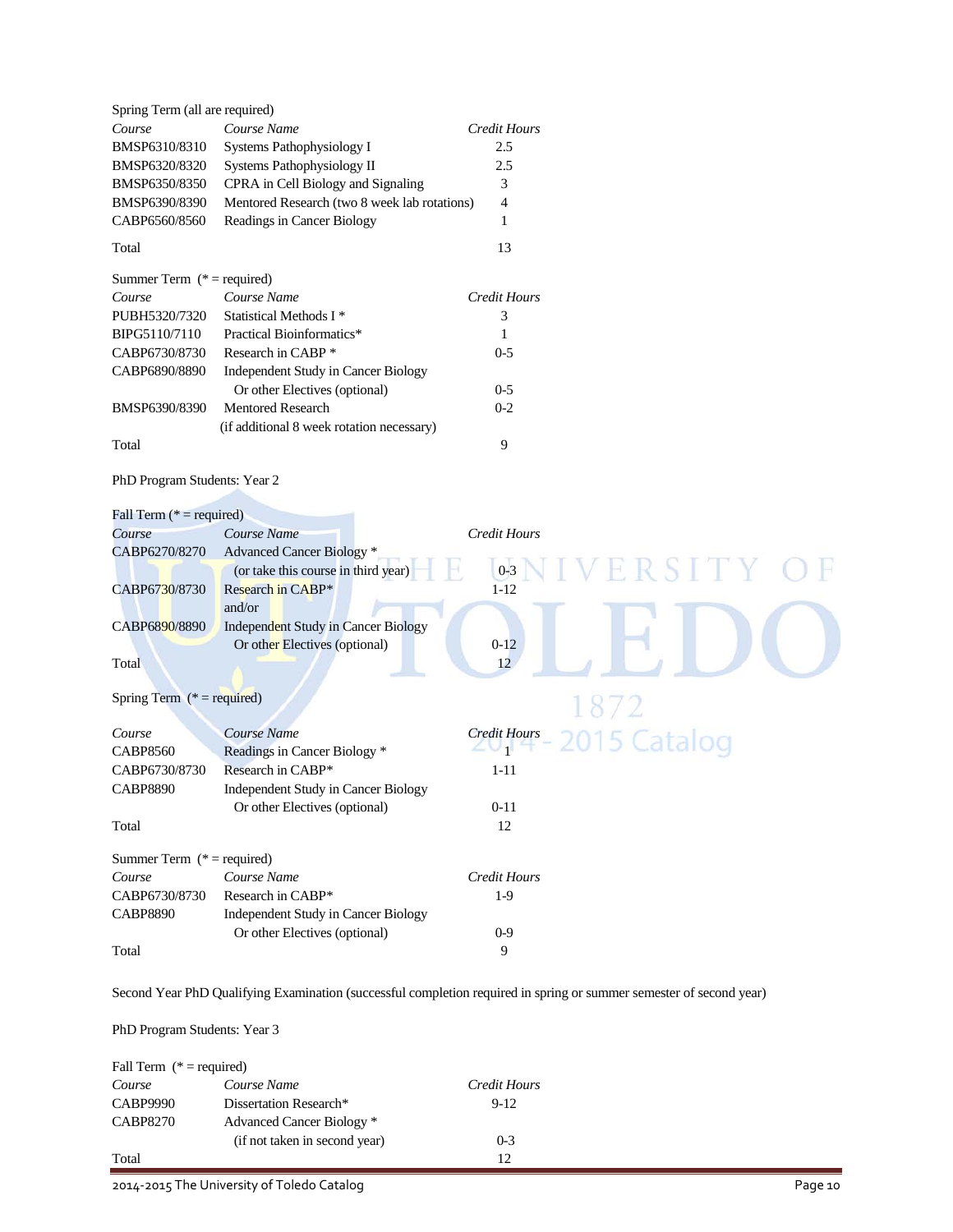| Spring Term ( $* =$ required) |                              |              |
|-------------------------------|------------------------------|--------------|
| Course                        | Course Name                  | Credit Hours |
| <b>CABP9990</b>               | Dissertation Research*       | 11           |
| <b>CABP8560</b>               | Readings in Cancer Biology * | 1            |
| Total                         |                              | 12           |
| Summer Term $(* = required)$  |                              |              |
| Course                        | Course Name                  | Credit Hours |
| <b>CABP9990</b>               | Dissertation Research*       | 9            |

Third Year Student Seminar (required in fall or spring semester)

PhD Program Students: Year 4 and beyond

Fall, Spring and Summer Terms All Dissertation Research (CABP9990)

The PhD Qualifying Exam is taken in the spring semester or summer term of the second year. Prior to completing the exam, students should carry out their dissertation research under the course Research in CABP (6730/8730) or in some cases, Independent Study in CABP (6890/8890). After passing the Qualifying Exam, students conduct their research under the course Dissertation Research (CABP9990). The minimum number of credits required for PhD is 90, with a minimum of 25 credits of didactic coursework (letter grade), and a minimum of 30 credits of dissertation research. The rest of the credits are approved electives and research in the Cancer Biology track.

All PhD students are also required to present a seminar on their research in the third year. They are also required to present posters in the annual UTHSC Graduate Student Research Forums and oral presentations in the annual Larry Gentry Research Symposia beginning in their second year.

1872

2014 - 2015 Catalog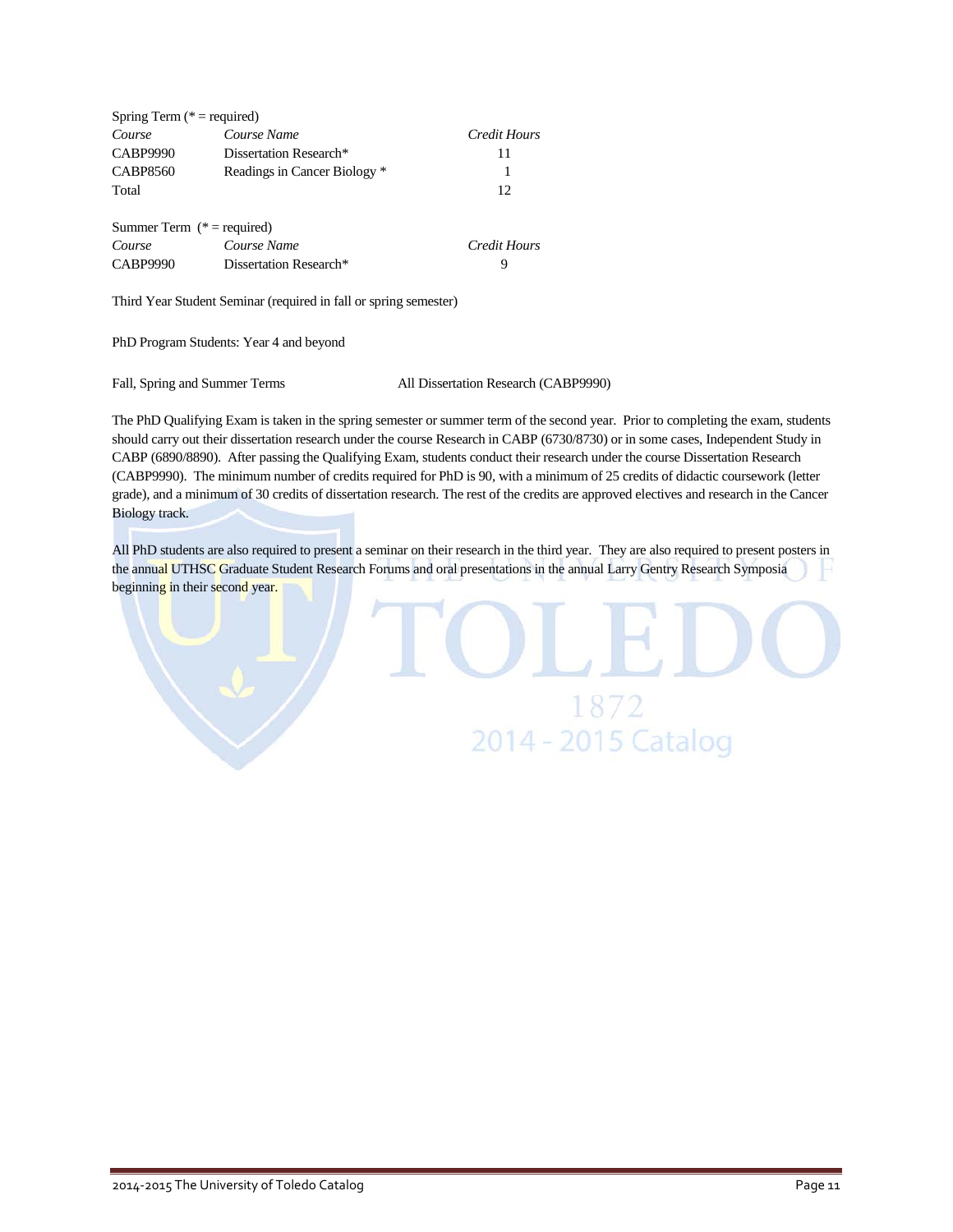## **Master of Science in Biomedical Sciences: Cancer Biology Track**

Masters Program Students: Year 1

| Fall Term (all are required) |                                                        |                     |              |
|------------------------------|--------------------------------------------------------|---------------------|--------------|
| Course                       | Course Name                                            | <b>Credit Hours</b> |              |
|                              | Introduction to Biomedical Research                    | $\Omega$            |              |
|                              | Current Problems and Research Approaches (CPRA) in     |                     |              |
| <b>BMSP6330</b>              | CPRA in Protein Structure and Catalysis                | 2.5                 |              |
| <b>BMSP6340</b>              | CPRA in Genes and Genomes                              | 2.5                 |              |
| <b>BMSP6360</b>              | <b>CPRA</b> in Cell Membranes                          | 3                   |              |
| <b>BMSP6380</b>              | Methods in Biomedical Sciences                         | 3                   |              |
| <b>INDI6020</b>              | "On Being a Scientist"                                 | 1                   |              |
| <b>BMSP6390</b>              | Mentored Research (one 8 week lab rotation)            | $\overline{c}$      |              |
| Total                        |                                                        | 14                  |              |
| Spring Term $(* = required)$ |                                                        |                     |              |
| Course                       | Course Name                                            | <b>Credit Hours</b> |              |
| <b>BMSP6350</b>              | CPRA in Cell Biology and Signaling *                   | 3                   |              |
| CABP6560                     | Readings in Cancer Biology *                           | 1                   |              |
| <b>BMSP6390</b>              | <b>Mentored Research</b>                               | $0 - 4$             |              |
|                              | (2 additional rotations possible)                      |                     |              |
| <b>BMSP6310</b>              | Systems Pathophysiology I (optional)                   | 2.5                 |              |
|                              | and/or                                                 |                     |              |
| <b>BMSP6320</b>              | <b>Systems Pathophysiology II (optional)</b><br>and/or | 2.5                 | R S I T      |
| <b>CABP6730</b>              | Research in CABP                                       | $0 - 9$             |              |
| <b>CABP6890</b>              | <b>Independent Study in Cancer Biology</b>             |                     |              |
|                              | Or other Electives (optional)                          | $0-9$               |              |
| Total                        |                                                        | 13                  |              |
|                              |                                                        |                     | 1872         |
| Summer Term $(* = required)$ |                                                        |                     |              |
| Course                       | Course Name                                            | Credit Hours        | 2015 Catalog |
| <b>PUBH5320</b>              | Statistical Methods I*                                 | 3                   |              |
| <b>BIPG5110</b>              | Practical Bioinformatics*                              | 1                   |              |
| <b>CABP6730</b>              | Research in CABP*                                      | $1 - 5$             |              |
| <b>CABP6890</b>              | <b>Independent Study in Cancer Biology</b>             |                     |              |
|                              | Or other Electives (optional)                          | $0 - 4$             |              |
| Total                        |                                                        | 9                   |              |

First Year Qualifying Examination (successful completion required in summer term)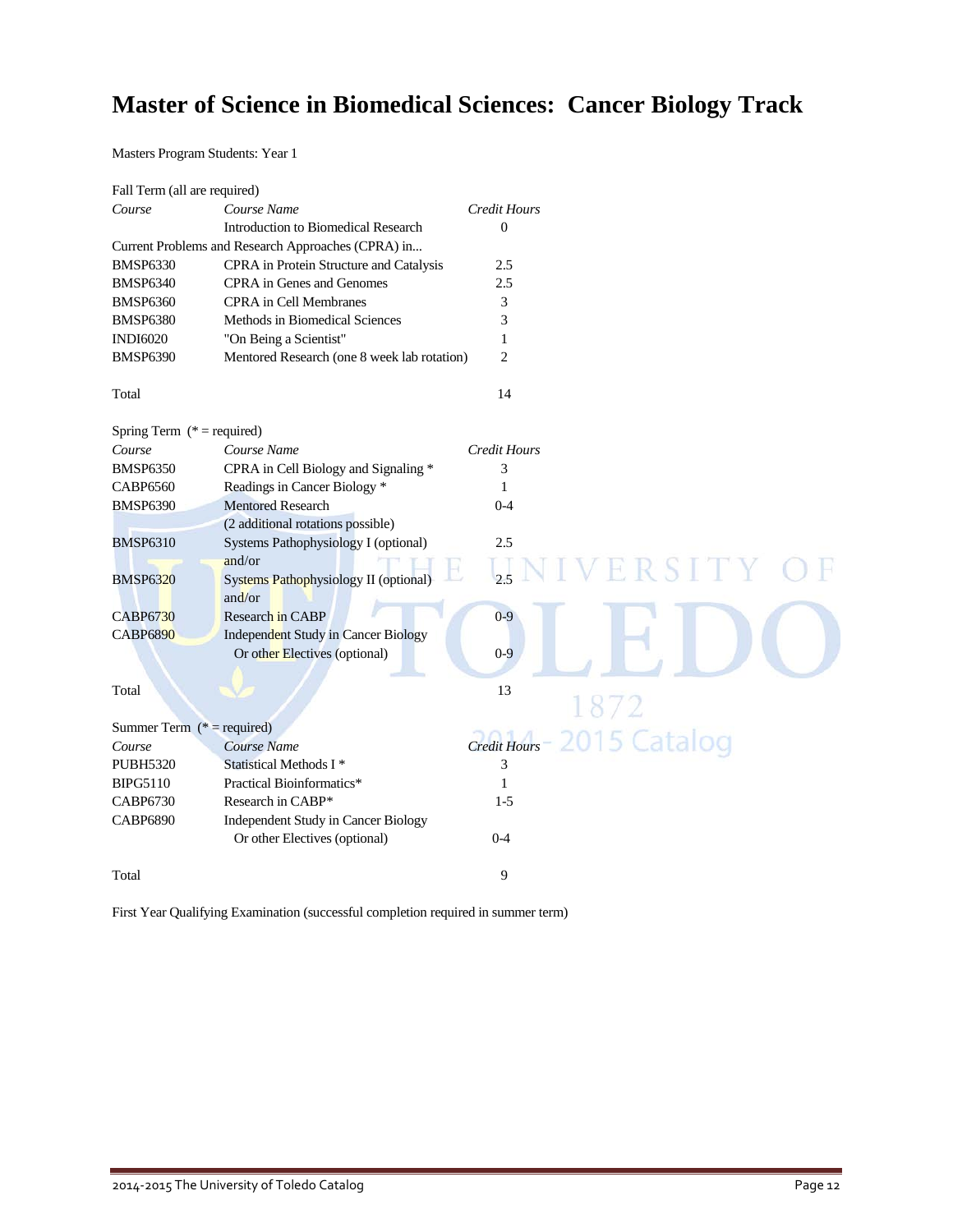Masters Program Students: Year 2

| Fall Term $(* = required)$   |                                     |              |
|------------------------------|-------------------------------------|--------------|
| Course                       | Course Name                         | Credit Hours |
| CABP6270                     | Advanced Cancer Biology *           |              |
|                              | (or take this course in third year) | $0 - 3$      |
| CABP6990                     | Thesis Research*                    | $0-12$       |
|                              | Electives                           | $0-12$       |
| Total                        |                                     | 12           |
| Spring Term $(* = required)$ |                                     |              |
| Course                       | Course Name                         | Credit Hours |
| CABP6560                     | Readings in Cancer Biology *        | 1            |
| <b>CABP6990</b>              | Thesis Research*                    | $0 - 11$     |
|                              | Electives                           | $0 - 11$     |
| Total                        |                                     | 12           |
| Summer Term $(* = required)$ |                                     |              |
| Course                       | Course Name                         | Credit Hours |
| CABP6990                     | Thesis Research*                    | $1-9$        |
|                              | Electives                           | $0 - 9$      |
| Total                        |                                     | 9            |

#### Masters Program Students: Year 3 (if necessary)

| Fall Term $(* = required)$                       |                               |              | NIVERSITY                    |
|--------------------------------------------------|-------------------------------|--------------|------------------------------|
| Course                                           | Course Name                   | Credit Hours |                              |
| <b>CABP6270</b>                                  | Advanced Cancer Biology *     |              |                              |
|                                                  | (if not taken in second year) | $0 - 3$      |                              |
| <b>CABP6990</b>                                  | Thesis Research*              | $1 - 12$     |                              |
|                                                  | Electives                     | $0 - 12$     |                              |
| Total                                            |                               | 12           |                              |
| Spring Term ( $*$ = required)<br><b>CABP6990</b> | Thesis Research*<br>Electives | $0-12$       | 1872<br>20124 - 2015 Catalog |
| Total                                            |                               | 12           |                              |
| Summer Term $(* = required)$<br><b>CABP6990</b>  | Thesis Research*              | 9            |                              |

The MSBS Qualifying Exam is taken in the summer term of the first year. Prior to completing the exam, students should carry out their thesis research under the course Research in CABP (6730). After passing the Qualifying Exam, students conduct their research under the course Thesis Research (CABP6990). The minimum number of credits required for MSBS is 40, with a minimum of 25 credits of didactic coursework (letter grade), and a minimum of 10 credits of thesis research. The rest of the credits are approved electives and research in the Cancer Biology track.

All Masters students are also required to present posters in the annual UTHSC Graduate Student Research Forum and oral presentations in the annual Larry Gentry Research Symposia beginning in their second year.

Advanced Courses in the Cancer Biology Track

#### Advanced Cancer Biology

A comprehensive examination of the cellular and molecular foundation of cancer. Topics to be covered include: neoplasia; epidemiology and etiology; the role of causative agents such as chemicals, radiation, and viruses; cell proliferation, injury, and death; oncogenes; tumor suppressor genes; cancer therapies, and overviews of several major types of cancer.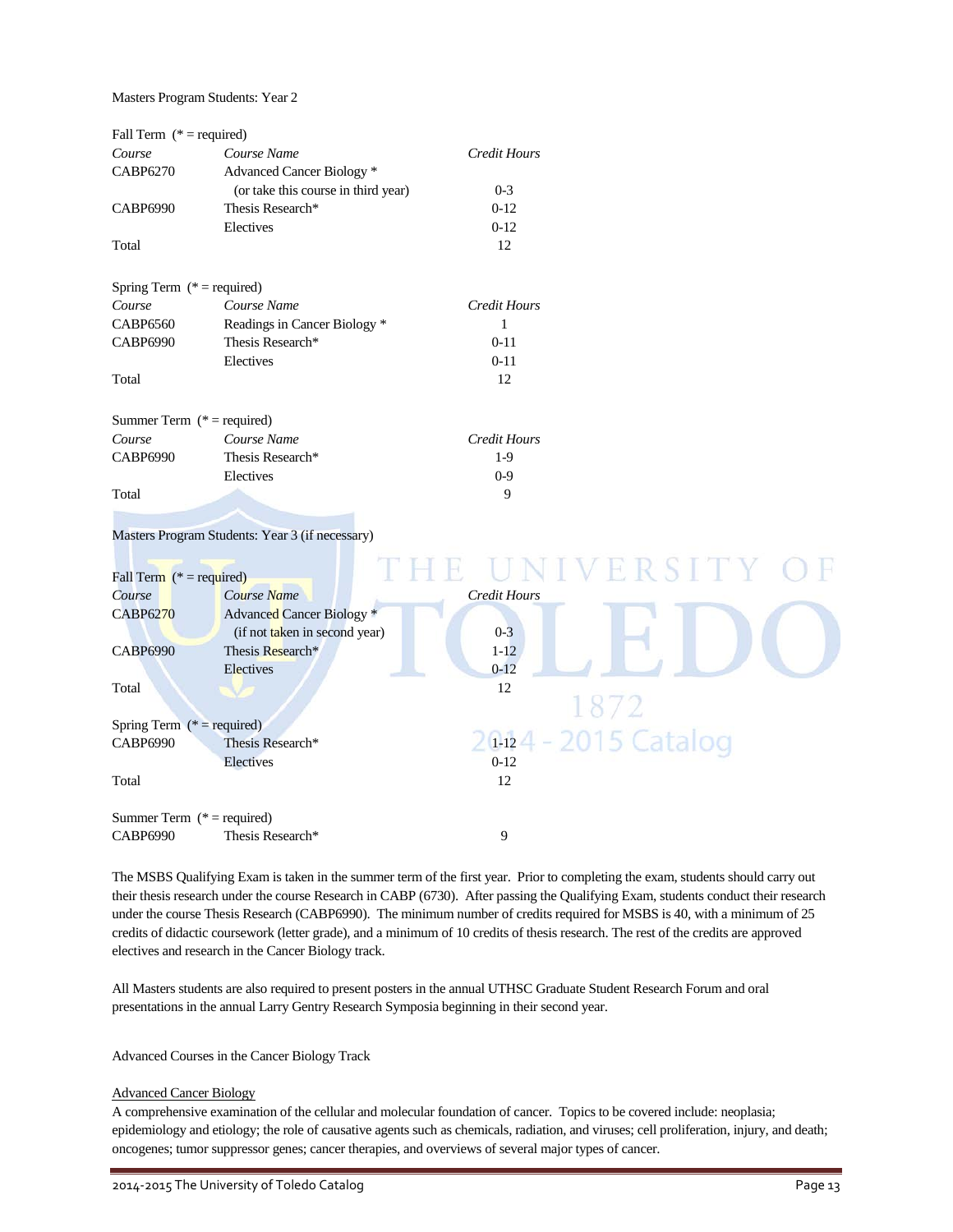#### Readings in Cancer Biology

A readings and discussion course that will examine classic and current research publications from within the broad realm of cancer biology.

#### Independent Study in Cancer Biology

In-depth study of research areas chosen by individual faculty. Examples of such topics may be: drug therapy and resistance, hormonal carcinogenesis, and epigenetic mechanisms of oncogenesis.

## **Doctor of Philosophy in Biomedical Sciences: Cardiovascular and Metabolic Diseases Track**

### **Department of Physiology and Pharmacology**

*Howard Rosenberg, M.D., Ph.D., chair*

*Andrew Beavis, Ph.D., track director*

The Cardiovascular and Metabolic Diseases (CVMD) track in the Biomedical Sciences Graduate program at The University of Toledo College of Medicine & Life Sciences on the Health Science Campus nurtures students and provides them with the necessary tools to pursue an independent career in biomedical sciences. The program encompasses a unique interdisciplinary approach to train students to conduct research in the underlying molecular mechanisms of diseases that have profound impact on human health.

The program draws on faculty research strengths in signal transduction, genetics, molecular and cellular biology, gene microarrays, genomics, proteomics, gene knockout and transgenics, tissue culture, and protein and carbohydrate biochemistry. The CVMD faculty members are not only drawn from its associated department, the Department of Physiology and Pharmacology, and from the Center for Diabetes and Endocrine Research (CeDER), but also from other departments including the Departments of Medicine, Biochemistry and Cancer Biology, Medical Microbiology and Immunology, Orthopedics, Neurosciences and Urology. Modern, well-equipped research facilities are available through the participating departments. The CVMD program offers degrees of Doctor of Philosophy (PhD) and Masters in biomedical sciences (MSBS). The program also offers these graduate degrees in combination with the Medical Degree (MD) that is offered by the medical school. Students from the four programs, PhD, MSBS, MD/PhD and MD/MSBS, follow a well-defined program that includes core courses, journal clubs, seminars, laboratory rotations, independent research, and electives in the area of interest. Students select faculty advisors and begin their independent dissertation research following the laboratory rotations in the biomedical science core curriculum. The curriculum is designed to enable students, guided by their advisors, to develop the expertise that prepares them for a successful career in research and education

#### PhD Program Students: Year 1

| Fall Term (all are required) |                                                    |          |
|------------------------------|----------------------------------------------------|----------|
| Course                       | Credit Hours                                       |          |
|                              | Introduction to Biomedical Research                | $\theta$ |
|                              | Current Problems and Research Approaches (CPRA) in |          |
| <b>BMSP6330</b>              | CPRA in Protein Structure and Catalysis            | 2.5      |
| <b>BMSP6340</b>              | CPRA in Genes and Genomes                          | 2.5      |
| <b>BMSP6360</b>              | CPRA in Cell Membranes                             | 3        |
| <b>BMSP6380</b>              | Methods in Biomedical Sciences                     | 3        |
| <b>INDI6020</b>              | On Being a Scientist                               |          |
| <b>BMSP6390</b>              | Mentored Research (one 8 week lab rotation)        | 2        |
|                              |                                                    |          |

Total 14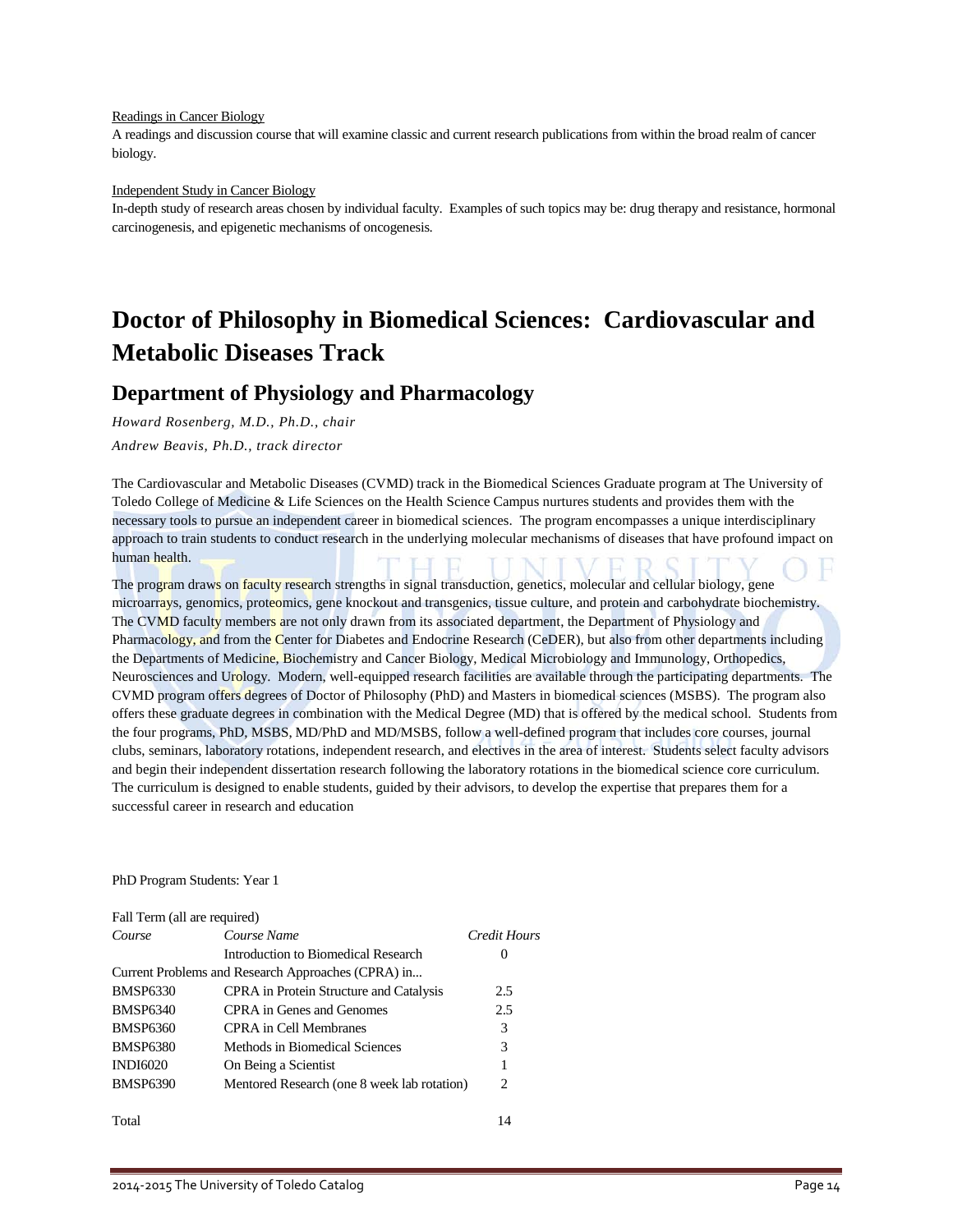| Spring Term (all are required) |                                              |              |
|--------------------------------|----------------------------------------------|--------------|
| Course                         | Course Name                                  | Credit Hours |
| <b>BMSP6310</b>                | Systems Pathophysiology I                    | 2.5          |
| <b>BMSP6320</b>                | Systems Pathophysiology II                   | 2.5          |
| <b>BMSP6350</b>                | CPRA in Cell Biology and Signaling           | 3            |
| <b>BMSP6390</b>                | Mentored Research (two 8 week lab rotations) | 4            |
| <b>CVMD6600</b>                | Journal Paper Review in CVMD                 | 1            |
| Total                          |                                              | 13           |
| Summer Term                    |                                              |              |
| Course                         | Course Name                                  | Credit Hours |
| PUBH5320/7320                  | Statistical Methods I,                       |              |
|                                | (required BMS core course)                   | 3            |
| <b>CVMD6730</b>                | Research in CVMD                             | $0 - 6$      |
| <b>BMSP6390</b>                | Mentored Research                            |              |
|                                | (if additional 8 week rotation is necessary) | $0 - 2$      |
| Total                          |                                              | 9            |

PhD Program Students: Year 2 And Beyond

In addition to the BMS core requirements, PhD students in the CVMD track will be required to take the following courses to graduate:

| Course        | Course Name                        | Credit Hours                                                          |  |
|---------------|------------------------------------|-----------------------------------------------------------------------|--|
| CVMD6300/8300 | Seminars in CVMD (fall and spring) |                                                                       |  |
|               |                                    | (required in fall and spring semesters of the 2nd, 3rd and 4th years) |  |
| CVMD6500/8500 | Advanced Topics in CVMD (fall)     |                                                                       |  |
| CVMD6600/8600 |                                    | Journal Paper Review in CVMD (fall and spring)                        |  |
|               |                                    | (required in fall and spring semesters of the 2nd and 3rd years)      |  |
| BMSP6250/8250 | Grant Writing Workshop (spring)    |                                                                       |  |

Curriculum to include advanced electives in CVMD or other areas to make up the required number of didactic credit hours.

The PhD Qualifying Exam is taken at the end of the second year.

Prior to passing this exam, the student carries out their research under the course Research in CVMD (CVMD 6730/8730, 1-12 credit hours) or in some cases Independent Study in CVMD (CVMD 6890/8890). After passing the PhD Qualifying Exam, the student carries out their research under the course Dissertation Research (CVMD 9990).

Students will also be expected to present a poster or oral presentation in the annual UT Health Science Campus Research Forum and present a poster or oral presentation at the CVMD Student Research Forum and the Pharmacology Research Colloquium. The Pharmacology Research Colloquium is held on a rotating basis at UTHSC, Michigan State University, the University of Michigan and Wayne State University. It is an annual event in which the students of "pharmacology" departments at the respective Medical Schools have participated in since 1973. These events provide students with excellent opportunities for developing skills in organizing, presenting and discussing their work.

Typical course schedules for years 2-4 PhD Program Students: Year 2

| × |  |
|---|--|
|---|--|

| Course | Course Name                                                    | Credit Hours |
|--------|----------------------------------------------------------------|--------------|
|        | CVMD6500/8500 Advanced Topics in CVMD (fall)                   | 3            |
|        | CVMD6300/8300 Seminars in CVMD (fall and spring)               |              |
|        | CVMD6600/8600 Journal Paper Review in CVMD (fall and spring) 1 |              |
|        | CVMD6730/8730 Research in CVMD                                 | $0 - 7$      |
|        | and/or                                                         |              |
|        | CVMD6890/8890 Independent Study in CVMD                        | $0 - 7$      |
|        | and/or                                                         |              |
|        | Electives                                                      | $0 - 7$      |
| Total  |                                                                | 12           |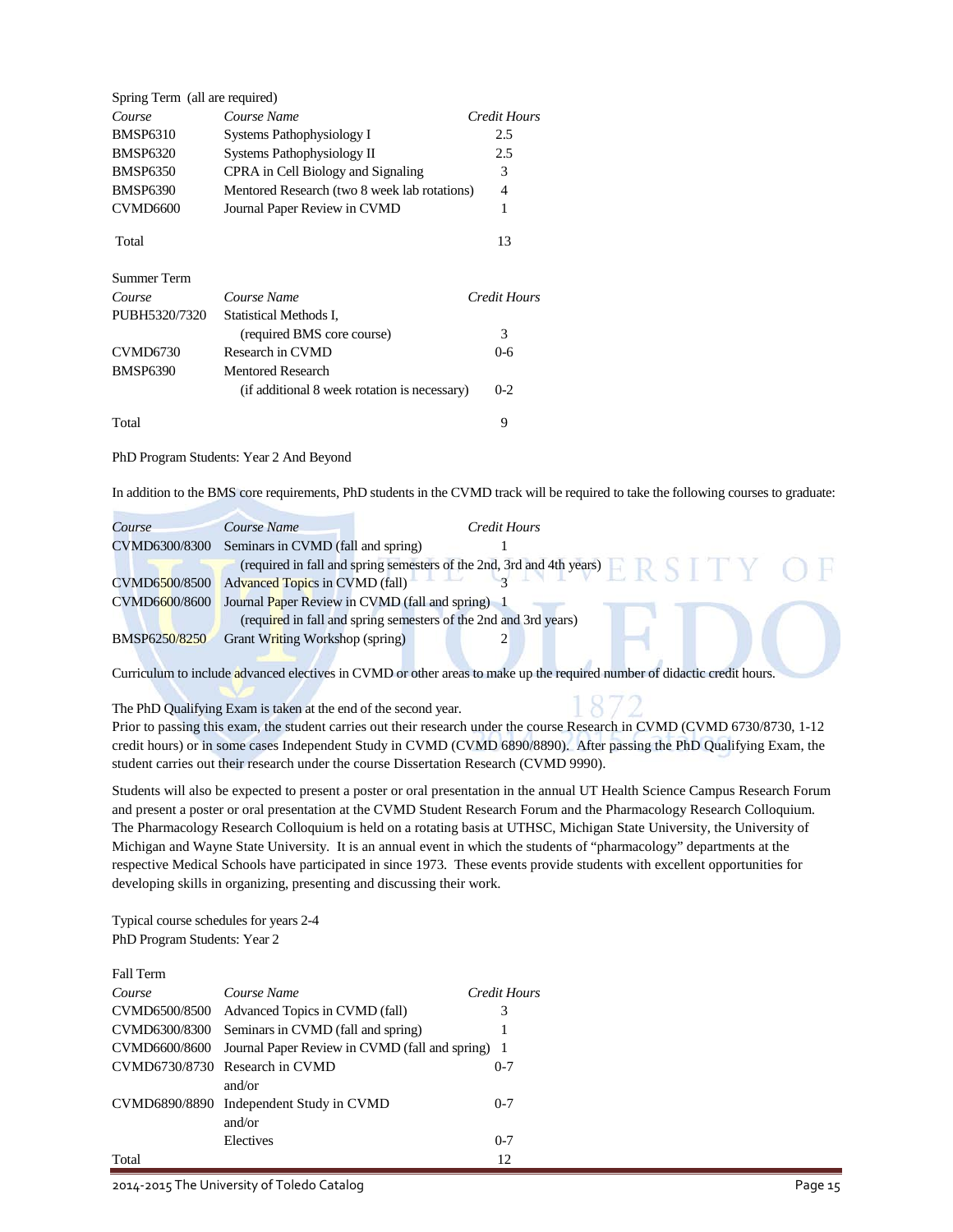| Spring Term        |                                                |              |
|--------------------|------------------------------------------------|--------------|
| Course             | Course Name                                    | Credit Hours |
| CVMD6300/8300      | Seminars in CVMD (fall and spring)             | 1            |
| CVMD6600/8600      | Journal Paper Review in CVMD (fall and spring) | 1            |
| BMSP6250/8250      | Grant Writing Workshop (spring)                | 2            |
| CVMD6730/8730      | Research in CVMD<br>and/or                     | $0 - 8$      |
| CVMD6890/8890      | Independent Study in CVMD<br>and/or            | $0 - 8$      |
|                    | Electives                                      | $0 - 8$      |
| Total              |                                                | 12           |
| <b>Summer Term</b> |                                                |              |
| Course             | Course Name                                    | Credit Hours |
| CVMD6730/8730      | Research in CVMD<br>and/or                     | $0 - 9$      |
| CVMD6890/8890      | Independent Study in CVMD<br>and/or            | $0 - 9$      |
|                    | Electives                                      | $0 - 9$      |
| Total              |                                                | 9            |

Second Year Qualifying Examination (successful completion required in spring or summer semester)

| PhD Program Students: Year 3 |                                                |                     |                |
|------------------------------|------------------------------------------------|---------------------|----------------|
| <b>Fall Term</b>             |                                                |                     | THE UNIVERSITY |
| Course                       | Course Name                                    | <b>Credit Hours</b> |                |
| CVMD6300/8300                | Seminars in CVMD (fall and spring)             |                     |                |
| CVMD6600/8600                | Journal Paper Review in CVMD (fall and spring) | 1                   |                |
| <b>CVMD9990</b>              | <b>Dissertation Research</b>                   | 10                  |                |
| Total                        |                                                | 12                  |                |
|                              |                                                |                     |                |
| Spring Term                  |                                                |                     |                |
| Course                       | Course Name                                    | <b>Credit Hours</b> |                |
| CVMD6300/8300                | Seminars in CVMD (fall and spring)             | ZU I                | 2015 Catalog   |
| CVMD6600/8600                | Journal Paper Review in CVMD (fall and spring) | -1                  |                |
| <b>CVMD9990</b>              | <b>Dissertation Research</b>                   | 10                  |                |
| Total                        |                                                | 12                  |                |
|                              |                                                |                     |                |
| <b>Summer Term</b>           |                                                |                     |                |
| Course                       | Course Name                                    | <b>Credit Hours</b> |                |
| <b>CVMD9990</b>              | <b>Dissertation Research</b>                   | 9                   |                |
|                              |                                                |                     |                |
|                              | PhD Program Students: Year 4 and beyond        |                     |                |
|                              |                                                |                     |                |
| Fall, Spring and Summer      |                                                |                     |                |
| CVMD6300/8300                | Seminars in CVMD (fall and spring)             | 1                   |                |
| <b>CVMD9990</b>              | <b>Dissertation Research</b>                   | 8 or 11             |                |
| Total                        |                                                | 9 or 12             |                |

The minimum number of credits required for PhD is 90, with a minimum of 25 credits of didactic coursework (letter grade), and a minimum of 30 credits of dissertation research. The rest of the credits are approved electives and research in the CVMD track.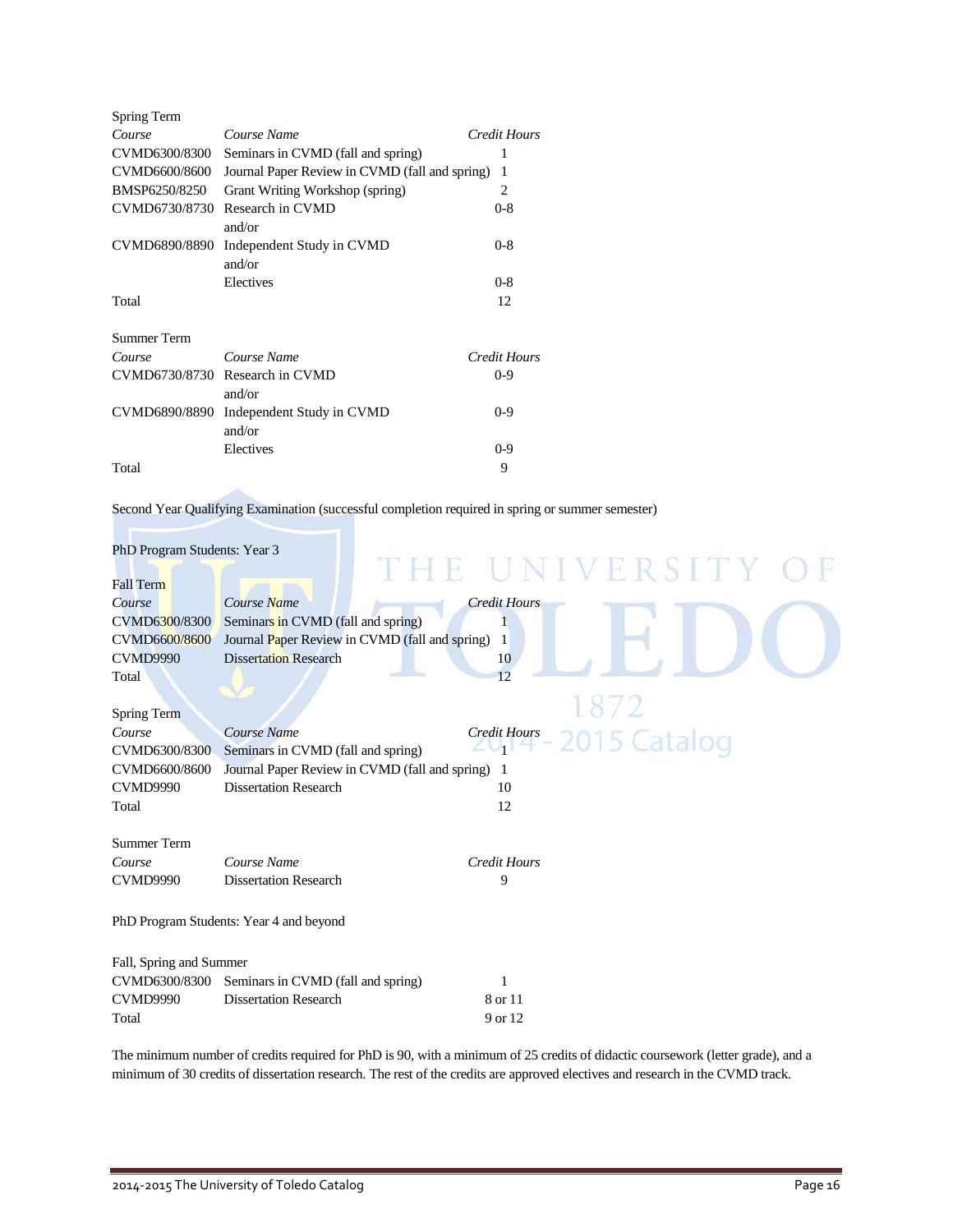## **Master of Science in Biomedical Sciences: Cardiovascular and Metabolic Diseases Track**

Masters Program Students: Year 1

| Fall Term (all are required) |                                                    |                     |              |
|------------------------------|----------------------------------------------------|---------------------|--------------|
| Course                       | Course Name                                        | <b>Credit Hours</b> |              |
|                              | <b>Introduction to Biomedical Research</b>         | $\mathbf{0}$        |              |
|                              | Current Problems and Research Approaches (CPRA) in |                     |              |
| <b>BMSP6330</b>              | CPRA in Protein Structure and Catalysis            | 2.5                 |              |
| <b>BMSP6340</b>              | CPRA in Genes and Genomes                          | 2.5                 |              |
| <b>BMSP6360</b>              | <b>CPRA</b> in Cell Membranes                      | 3                   |              |
| <b>BMSP6380</b>              | Methods in Biomedical Sciences                     | 3                   |              |
| <b>INDI6020</b>              | On Being a Scientist                               | 1                   |              |
| <b>BMSP6390</b>              | Mentored Research (one 8 week lab rotation)        | $\overline{c}$      |              |
| Total                        |                                                    | 14                  |              |
| Spring Term (*= required)    |                                                    |                     |              |
| Course                       | Course Name                                        | <b>Credit Hours</b> |              |
| <b>CVMD6600</b>              | Journal Paper Review in CVMD*                      | 1                   |              |
| <b>BMSP6310</b>              | Systems Pathophysiology I*                         | 2.5                 |              |
|                              | <b>or</b>                                          |                     |              |
| <b>BMSP6350</b>              | CPRA in Cell Biology and Signaling*                | 3                   |              |
|                              | Electives                                          | $0 - 8$             |              |
| <b>CVMD6730</b>              | Research in CVMD                                   | $0 - 8$             |              |
| <b>BMSP6390</b>              | <b>Mentored Research</b>                           | $0 - 4$             |              |
|                              | $(1 or 2 8$ week rotations if needed)              |                     |              |
| Total                        |                                                    | 12                  |              |
|                              |                                                    |                     |              |
| <b>Summer Term</b>           |                                                    |                     | 1872         |
| Course                       | Course Name                                        | <b>Credit Hours</b> |              |
| <b>PUBH5320</b>              | Statistical Methods I,                             | $3^{\prime}$        | 2015 Catalog |
|                              | (required BMS core course)                         |                     |              |
| <b>CVMD6730</b>              | Research in CVMD                                   | $0 - 6$             |              |
| Total                        |                                                    | 9                   |              |

The MSBS First Year Qualifying Examination (successful completion required in summer term) is taken at the end of the first year.

Masters Program Students: Year 2

| Fall Term       |                              |              |
|-----------------|------------------------------|--------------|
| Course          | Course Name                  | Credit Hours |
| CVMD6300        | Seminars in CVMD             |              |
| <b>CVMD6600</b> | Journal Paper Review in CVMD |              |
| CVMD6990        | Thesis Research              | $0-10$       |
|                 | and/or                       |              |
|                 | Electives                    | $0-10$       |
| Total           |                              | 12           |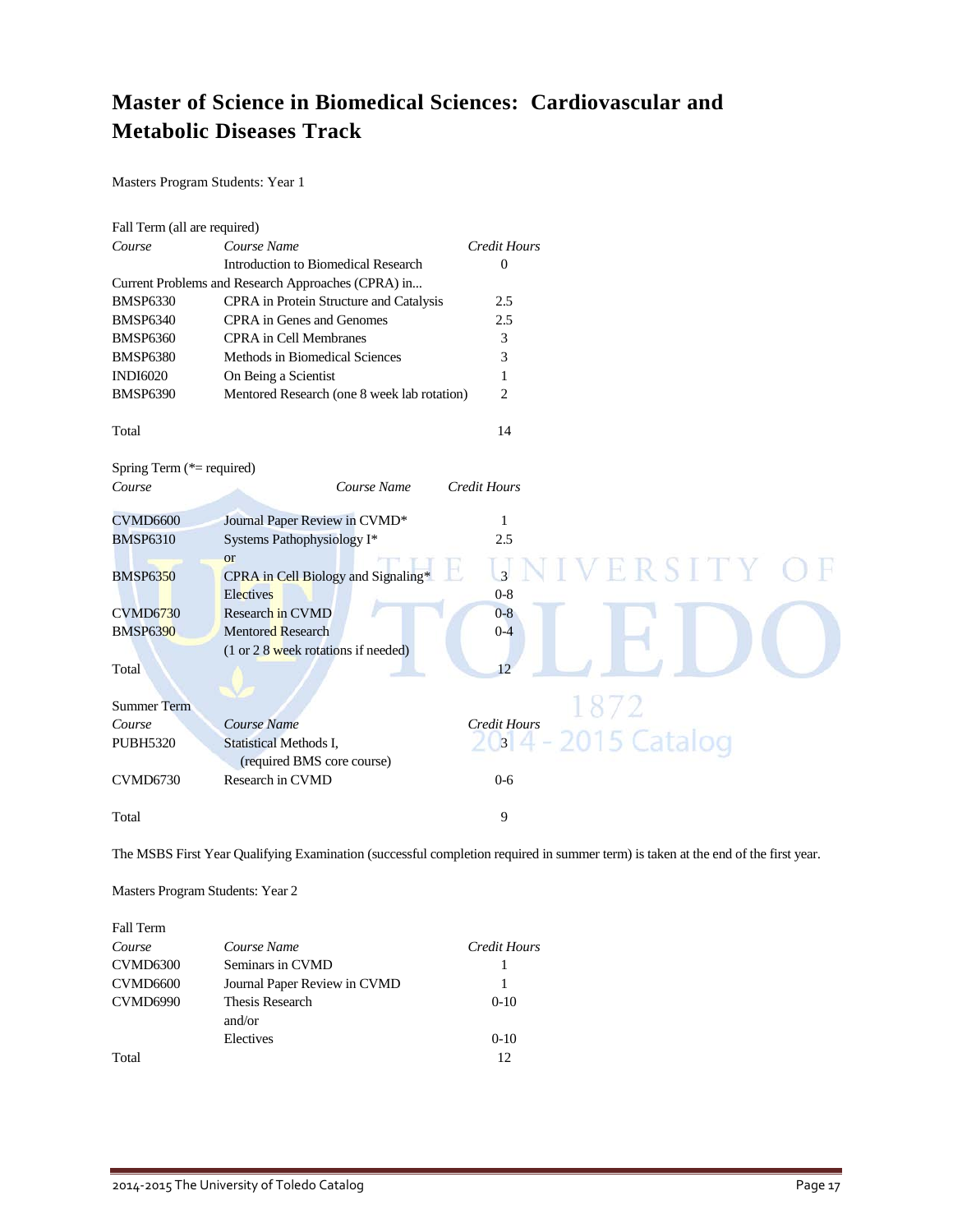| Spring Term          |                                                                           |               |
|----------------------|---------------------------------------------------------------------------|---------------|
| Course               | Course Name                                                               | Credit Hours  |
| <b>BMSP6310</b>      | Systems Pathophysiology I<br>(if not taken in year 1) or                  | 2.5           |
| <b>BMSP6350</b>      | CPRA in Cell Biology and Signaling<br>(if not taken in year 1)            | 3             |
| <b>CVMD6300</b>      | Seminars in CVMD                                                          | 1             |
| CVMD <sub>6600</sub> | (required for students in their 2nd year)<br>Journal Paper Review in CVMD | 1             |
| <b>CVMD6990</b>      | (required by students in their 2nd year)<br>Thesis Research               | $0 - 7$       |
| Total                | and/or Electives                                                          | $0 - 7$<br>12 |
| Summer Term          |                                                                           |               |
| Course               | Course Name                                                               | Credit Hours  |
| <b>CVMD6990</b>      | Thesis Research<br>and/or                                                 | $0 - 9$       |
|                      | Electives                                                                 | $0-9$         |
| Total                |                                                                           | 9             |

Masters Program Students: Year 3 (if necessary)

Fall/Spring Terms (12 credits each), Summer (9 credits)

| Course          | Course Name     | Credit Hours                                                                                                               |  |
|-----------------|-----------------|----------------------------------------------------------------------------------------------------------------------------|--|
| <b>CVMD6990</b> | Thesis Research | $0 - 12$                                                                                                                   |  |
|                 | and/or          |                                                                                                                            |  |
|                 | Electives       | $0 - 12$                                                                                                                   |  |
| Total           |                 | 12                                                                                                                         |  |
|                 |                 |                                                                                                                            |  |
|                 |                 |                                                                                                                            |  |
|                 |                 | The minimum number of credits required for MSBS is 40, with a minimum of 25 credits of didactic coursework (letter grade). |  |

The MSBS curriculum includes advanced electives in CVMD or other areas to make up the 25 required didactic credit hours. A minimum of 10 credits of Thesis Research (CVMD 6990) is required for graduation.

## **Doctor of Philosophy in Biomedical Sciences: Infection, Immunity, and Transplantation Track**

### **Department of Medical Microbiology and Immunology**

*Akira Takashima, Ph.D., M.D., chair*

*Z. Kevin Pan, Ph.D., Track Director*

The Infection, Immunity and Transplantation training program at the University of Toledo on the Health Science Campus offers the PhD, MD/PhD, and MSBS degrees through the interdisciplinary degree programs in Medical Sciences. The primary goal of the doctoral program in Infection, Immunity and Transplantation is to train students for independent, creative careers in research and/or teaching. The curriculum for the PhD degree consists of a core of concentrated course work in the first year, followed by specialized elective courses and an emphasis on laboratory research. Elective courses are offered in advanced immunity, microbiology of human infections, advanced virology and cellular and molecular biology of pathogenic bacteria. Other training activities include an annual combined journal club and seminar course (current topics in IIT), participation in annual IIT student research forums and graduate school student poster forums, presentation of formal third-year seminars and above to track faculty and students, and the completion of a written dissertation or thesis and its oral defense. Students also are encouraged to present their findings at local, national and international meetings in their fields.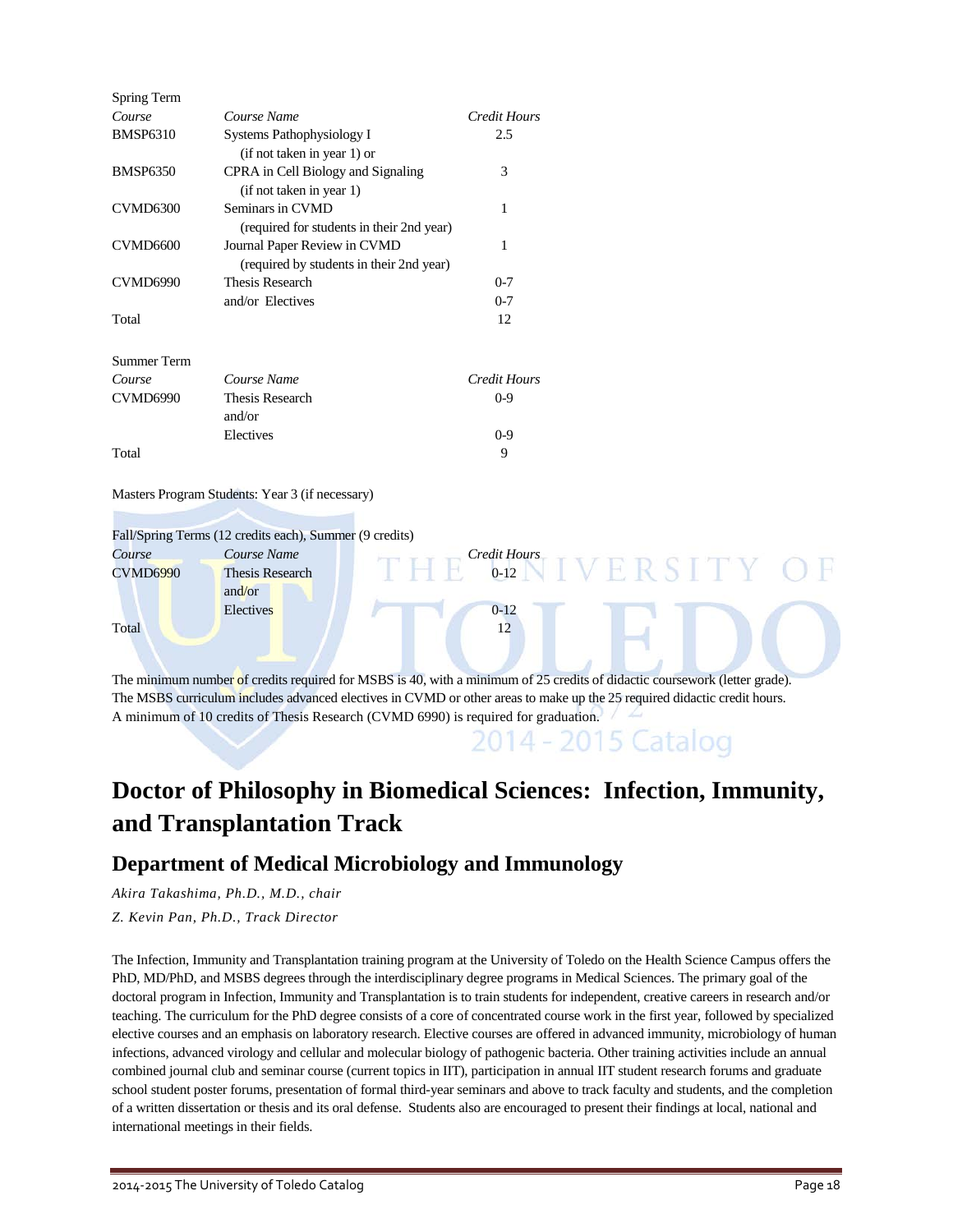During the first two semesters, each student rotates through three research laboratories, conducting short-term projects, gaining exposure to techniques and identifying potential areas for further investigation. At the end of the second semester, each student selects a major advisor who directs the student's doctoral or masters research. A faculty advisory committee is also jointly chosen by the student and advisor to supervise academic progress toward completion of the PhD or MSBS degree.

### PhD Program Students: Year 1

| Fall Term (all are required)   |                                                    |                       |
|--------------------------------|----------------------------------------------------|-----------------------|
| Course                         | Course Name                                        | Credit Hours          |
|                                | Introduction to Biomedical Research                | $\mathbf{0}$          |
|                                | Current Problems and Research Approaches (CPRA) in |                       |
| <b>BMSP6330</b>                | CPRA in Protein Structure and Catalysis            | 2.5                   |
| <b>BMSP6340</b>                | CPRA in Genes and Genomes                          | 2.5                   |
| <b>BMSP6360</b>                | <b>CPRA</b> in Cell Membranes                      | 3                     |
| <b>BMSP6380</b>                | Methods in Biomedical Sciences                     | 3                     |
| <b>INDI6020</b>                | "On Being a Scientist"                             | 1                     |
| <b>BMSP6390</b>                | Mentored Research                                  | 3                     |
|                                | (one 8 week lab rotation)                          | $\overline{c}$        |
| Total                          |                                                    | 14                    |
| Spring Term (all are required) |                                                    |                       |
| Course                         | Course Name                                        | Credit Hours          |
| <b>BMSP6310</b>                | Systems Pathophysiology I                          | 2.5                   |
| <b>BMSP6320</b>                | Systems Pathophysiology II                         | 2.5                   |
| <b>BMSP6350</b>                | CPRA in Cell Biology and Signaling                 | 3                     |
| <b>BMSP6390</b>                | <b>Mentored Research</b>                           |                       |
|                                | (two 8 week lab rotations)                         |                       |
| <b>IITP6030</b>                | <b>Current Topics IIT</b>                          | 1                     |
|                                |                                                    |                       |
| Total                          |                                                    | 13                    |
|                                |                                                    |                       |
| <b>Summer Term</b>             |                                                    |                       |
| Course                         | <b>Course Name</b>                                 | Credit Hours          |
| PUBH5320/7320                  | Statistical Methods I,                             |                       |
|                                | (required BMS core course)                         | 3                     |
| <b>IITP6890</b>                | Independent Study in IIT                           | 2015 Catalog<br>$0-6$ |
| <b>BMSP6390</b>                | <b>Mentored Research</b>                           |                       |
|                                | (additional 8 week rotation if necessary)          | $0 - 2$               |
| Total                          |                                                    | 9                     |
| PhD Program Students: Year 2   |                                                    |                       |
| Fall Term                      |                                                    |                       |
| Course                         | Course Name                                        | Credit Hours          |
| IITP6020/8020                  | Advanced Immunology (required)                     | $0 - 1$               |
| MICB6890/8890                  | Independent Study in Microbiology<br>and/or        | $0 - 12$              |
| IITP6890/8890                  | Independent Study in IIT<br>and/or                 | $0-12$                |
|                                | Electives                                          | $0-12$                |
| Total                          |                                                    | $12\,$                |
|                                |                                                    |                       |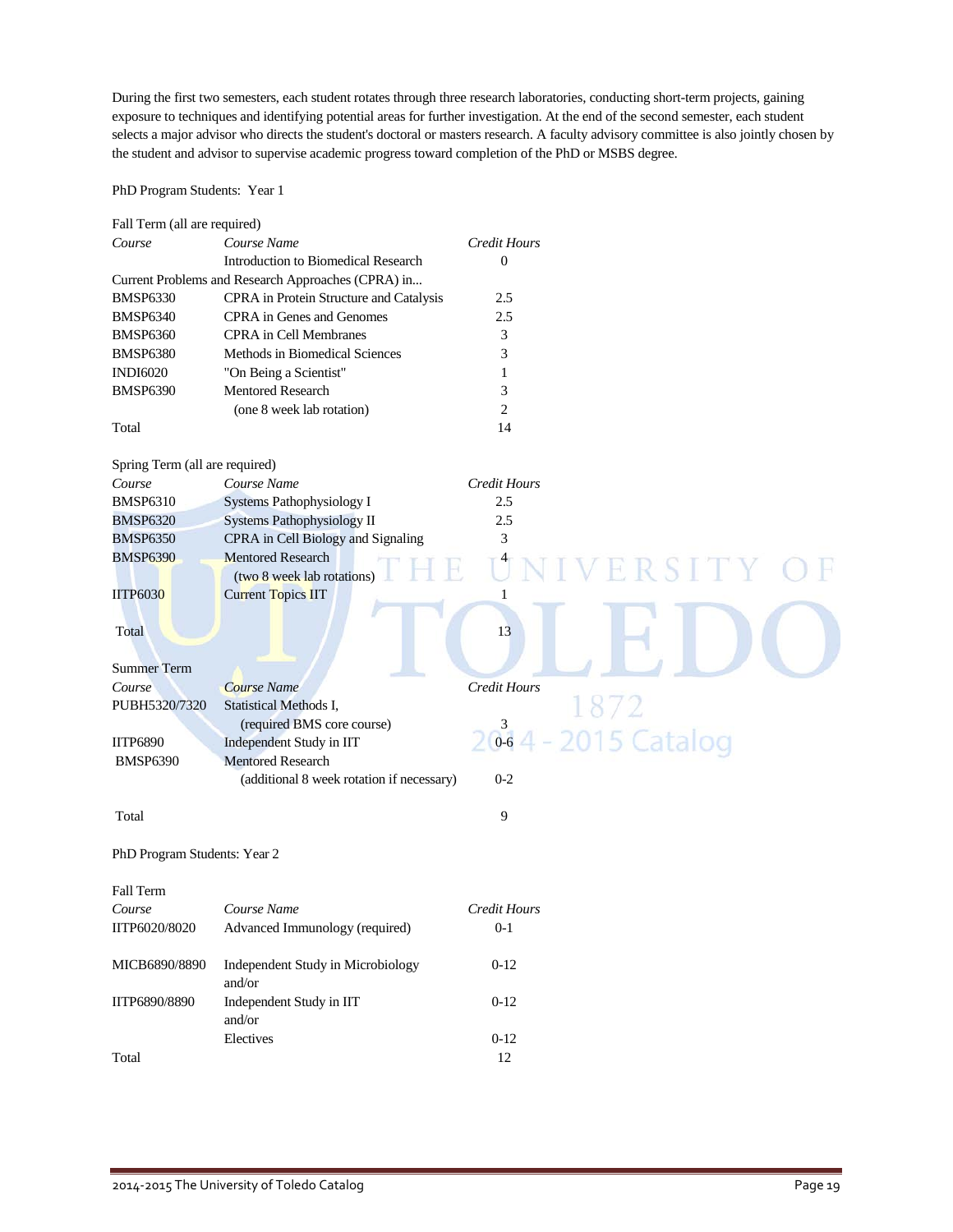| Spring Term        |                                             |              |
|--------------------|---------------------------------------------|--------------|
| Course             | Course Name                                 | Credit Hours |
| <b>IITP8030</b>    | Current Topics in IIT                       |              |
| <b>MICB8890</b>    | Independent Study in Microbiology<br>and/or | $0 - 11$     |
| <b>IITP8890</b>    | Independent Study in IIT<br>and/or          | $0 - 11$     |
|                    | Electives                                   | $0 - 11$     |
| Total              |                                             | 12           |
| <b>Summer Term</b> |                                             |              |
| Course             | Course Name                                 | Credit Hours |
| <b>MICB8890</b>    | Independent Study in Microbiology<br>and/or | $0 - 9$      |
| <b>IITP8890</b>    | Independent Study in IIT<br>and/or          | $0 - 9$      |
|                    | Electives                                   | $0 - 9$      |
| Total              |                                             | 9            |

Second Year Qualifying Examination (successful completion required in spring or summer semester)



Third Year and Above: (Student Seminar/Current Topics in IIT required in fall and spring semesters)

PhD Program Students: Year 4 and above

Fall, Spring and Summer Dissertation Research (IITP9990)

The PhD Qualifying Exam is taken in the spring semester or summer term of the second year. Prior to completing the exam, students should carry out their dissertation research under the course .......Independent Study in Medical Microbiology and Immunology MICB (6890/8890) or Research in IIT (6890/8890). After passing the Qualifying Exam, students conduct their research under the course Dissertation Research (IITP9990). The minimum number of credits required for PhD is 90, with a minimum of 25 credits of didactic coursework (letter grade), and a minimum of 30 credits of dissertation research. The rest of the credits are approved electives and research in the IIT track.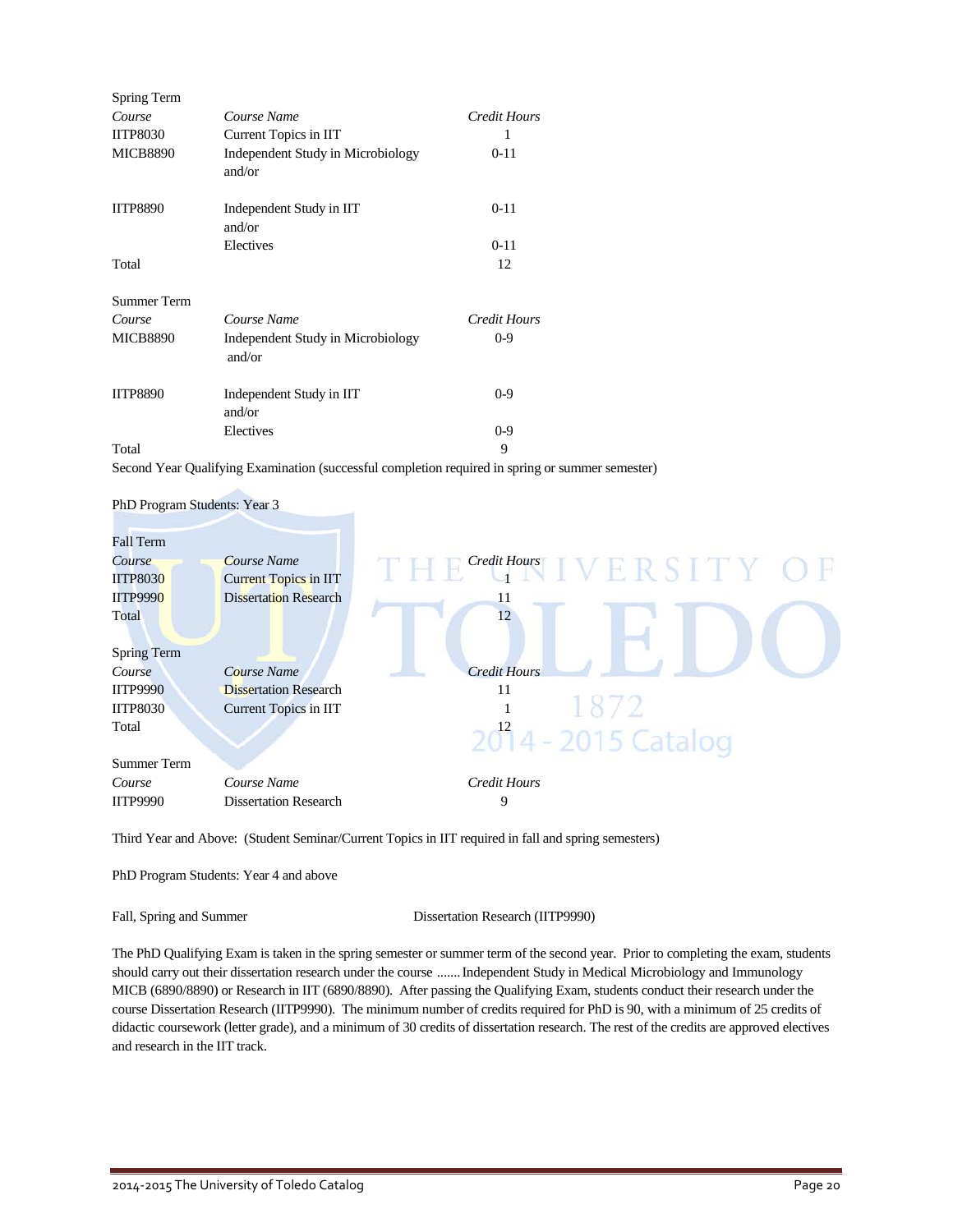## **Master of Science in Biomedical Sciences: Infection, Immunity, and Transplantation Track**

The IIT track participates in the masters in biomedical sciences training program. Students are expected to complete a core curriculum similar to that of doctoral students but with some of the courses as elective offerings, to experience one or more rotations before selecting a major advisor and thesis laboratory.. In addition to 40 credit hours in didactic and other courses, including a minimum of 10 credit hours of thesis research is required for degree. Students are required to successful pass a qualifying exam and to write and defend a research thesis. Students usually complete the degree requirements in 2-3 years.

### Masters Program Students: Year 1

| Fall Term (all are required) |                                                                                   |                         |  |
|------------------------------|-----------------------------------------------------------------------------------|-------------------------|--|
| Course                       | Course Name                                                                       | <b>Credit Hours</b>     |  |
|                              | Introduction to Biomedical Research                                               | $\Omega$                |  |
|                              | Current Problems and Research Approaches (CPRA) in                                |                         |  |
| <b>BMSP6330</b>              | CPRA in Protein Structure and Catalysis                                           | 2.5                     |  |
| <b>BMSP6340</b>              | CPRA in Genes and Genomes                                                         | 2.5                     |  |
| <b>BMSP6360</b>              | <b>CPRA</b> in Cell Membranes                                                     | 3                       |  |
| <b>BMSP6380</b>              | Methods in Biomedical Sciences                                                    | 3                       |  |
| <b>INDI6020</b>              | "On Being a Scientist"                                                            | 1                       |  |
| <b>BMSP6390</b>              | <b>Mentored Research</b>                                                          |                         |  |
|                              | (one 8 week lab rotation)                                                         | $\overline{2}$          |  |
| Total                        |                                                                                   | 14                      |  |
| Spring Term $(* = required)$ |                                                                                   | VERSITY                 |  |
| Course                       | Course Name                                                                       | <b>Credit Hours</b>     |  |
| <b>BMSP6310</b>              | Systems Pathophysiology I*                                                        | 2.5                     |  |
| <b>BMSP6320</b>              | Systems Pathophysiology II <sup>*</sup>                                           | 2.5                     |  |
| <b>BMSP6350</b>              | CPRA in Cell Biology and Signaling *                                              | $\overline{\mathbf{3}}$ |  |
| <b>BMSP6390</b>              | <b>Mentored Research</b>                                                          | $0 - 4$                 |  |
|                              | (two additional rotations possible)                                               |                         |  |
| <b>IITP6890</b>              | Independent Study in IIT                                                          | 18/2<br>$0 - 4$         |  |
| <b>IITP6030</b>              | <b>Current Topics IIT</b>                                                         |                         |  |
|                              |                                                                                   | 2014 - 2015 Catalog     |  |
| Total                        |                                                                                   | 13                      |  |
| <b>Summer Term</b>           |                                                                                   |                         |  |
| Course                       | Course Name                                                                       | <b>Credit Hours</b>     |  |
| <b>PUBH5320</b>              | <b>Statistical Methods I,</b>                                                     |                         |  |
|                              | (required BMS core course)                                                        | 3                       |  |
| <b>IITP6890</b>              | Independent Study in IIT                                                          | $0 - 6$                 |  |
| Total                        |                                                                                   | 9                       |  |
|                              | First Year Qualifying Examination (successful completion required in summer term) |                         |  |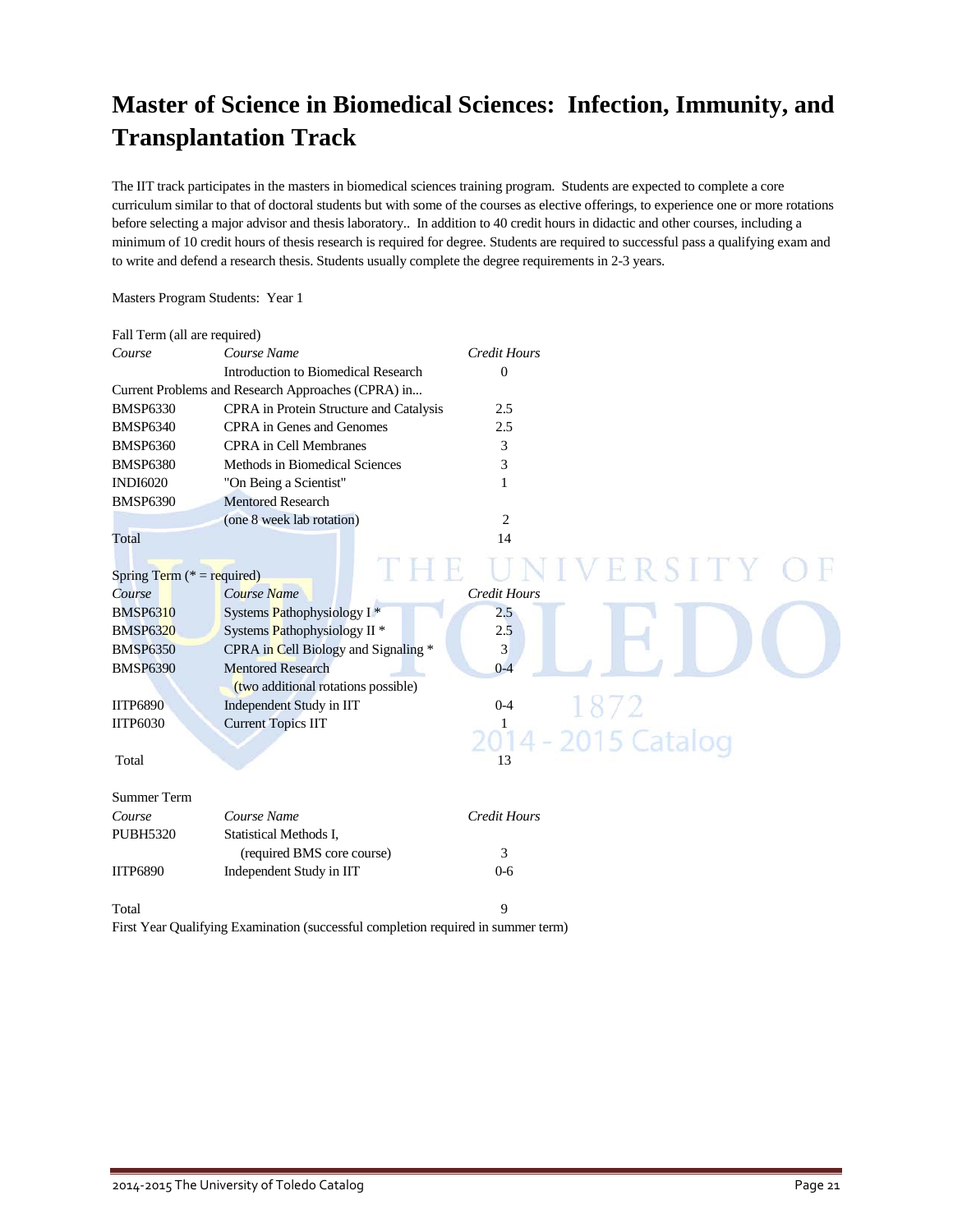Masters Program Students: Year 2

| Fall Term        |                                                         |                                    |  |
|------------------|---------------------------------------------------------|------------------------------------|--|
| Course           | Course Name                                             | <b>Credit Hours</b>                |  |
| <b>IITP 6020</b> | Advanced Immunology (required)                          | $\mathbf{1}$                       |  |
| <b>IITP6990</b>  | Thesis Research                                         | $0 - 11$                           |  |
|                  | and/or                                                  |                                    |  |
|                  | Electives                                               | $0 - 11$                           |  |
| Total            |                                                         | 12                                 |  |
|                  |                                                         |                                    |  |
| Spring Term      |                                                         |                                    |  |
| Course           | Course Name                                             | <b>Credit Hours</b>                |  |
| <b>IITP 6030</b> | Current Topics in IIT                                   | $\mathbf{1}$                       |  |
| <b>IITP6990</b>  | Thesis Research                                         | $0 - 11$                           |  |
|                  | and/or                                                  |                                    |  |
|                  | Electives                                               | $0 - 11$                           |  |
| Total            |                                                         | 12                                 |  |
| Summer Term      |                                                         |                                    |  |
| Course           | Course Name                                             | Credit Hours                       |  |
| <b>IITP6990</b>  | <b>Thesis Research</b>                                  | $0 - 9$                            |  |
|                  | and/or                                                  |                                    |  |
|                  | Electives                                               | $0 - 9$                            |  |
| Total            |                                                         | $\vert 9 \vert$<br>R S I T Y<br>H. |  |
|                  | Masters Program Students: Year 3 (if necessary)         |                                    |  |
|                  | Fall/Spring Terms (15 credits each), Summer (9 credits) |                                    |  |
| Course           | Course Name                                             | <b>Credit Hours</b>                |  |
| <b>IITP6990</b>  | <b>Thesis Research</b>                                  | $0 - 12$                           |  |
|                  | and/or                                                  |                                    |  |
|                  | Electives                                               | $0 - 12$                           |  |
| Total            |                                                         | 5 Catalog<br>12                    |  |
|                  |                                                         |                                    |  |

The minimum number of credits required for MSBS is 40, with a minimum of 25 credits of didactic coursework (letter grade), and a minimum of 10 credits of thesis research. The rest of the credits are approved electives and research in the IIT track.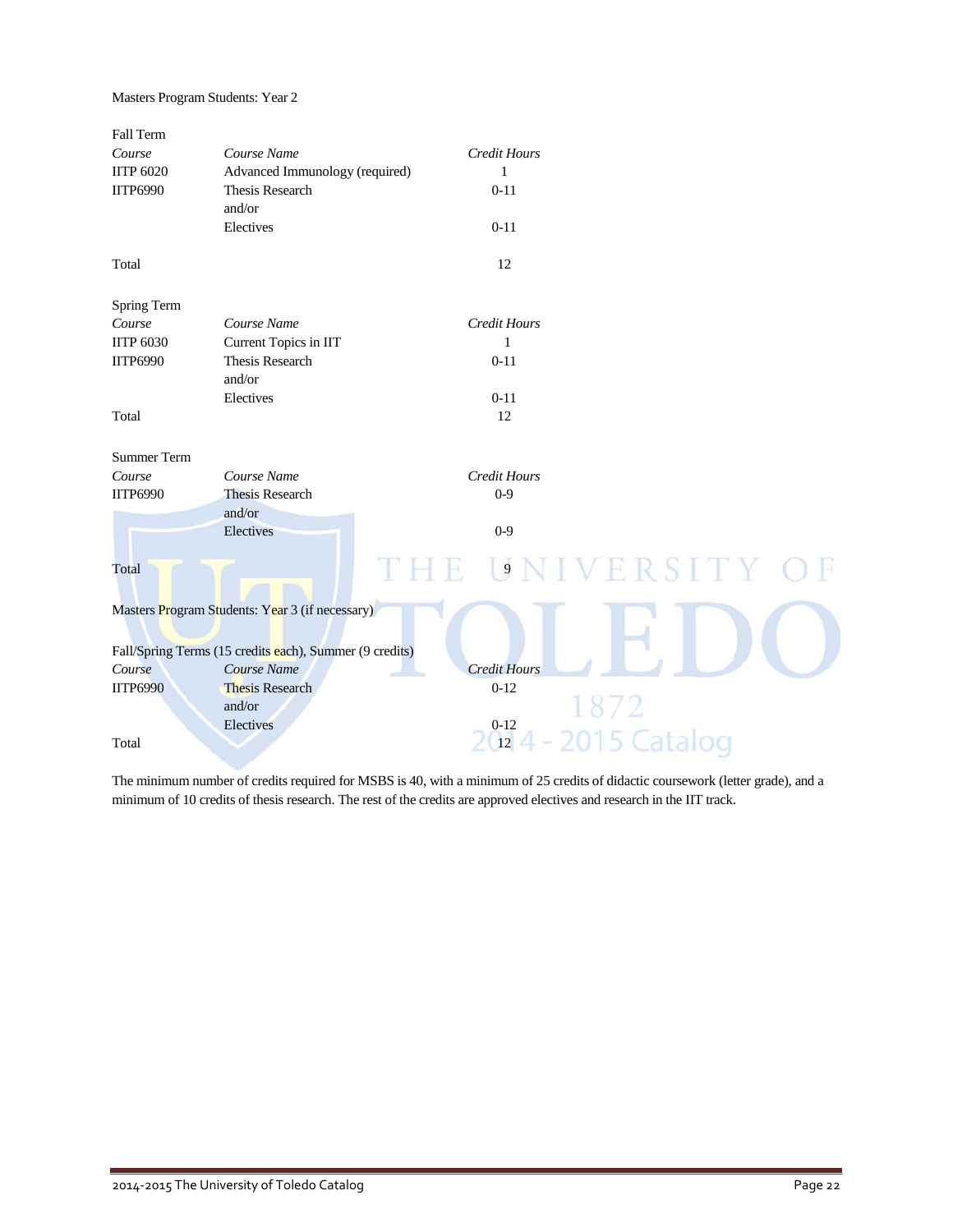## **Doctor of Philosophy in Biomedical Sciences: Neuroscience and Neurological Disorders Track**

### **Department of Neurosciences**

*Bryan Yamamoto, Ph.D., chair Nicolas Chiaia, Ph.D., track director*

The combination of molecular biology and genetics with modern neuroanatomical techniques is transforming both our ability to examine and to understand the nervous system. Ongoing research by the faculty in the Neurosciences and Neurological Disorders graduate program is providing insights into neurotransmission, sensory system function, development and plasticity of the nervous system, regeneration and repair following neural damage, the basis of neural disease, and behavior. As one of four biomedical science degree programs in the University of Toledo, College of Medicine & Life Sciences, the Neurosciences and Neurological Disorders program is an interdisciplinary course of studies whose primary goal is to train students for independent, creative careers in biomedical research and/or teaching. The program awards both PhD and MSBS in biomedical sciences degrees and participates in the MD/PhD and MD/MSBS combined degree programs.

Nationally-recognized, NIH-funded Neuroscience faculty who serve as research mentors are drawn from a number of departments including: Neurosciences, Neurology, Physiology and Pharmacology, Otolaryngology, Psychiatry and Radiation Therapy. Modern, state-of-the-art research laboratory and core facilities are available through the program and these participating departments.

The Neurosciences and Neurological Disorders training program at the University of Toledo on the Health Science Campus offers the PhD, MD/PhD, and MSBS degrees through the interdisciplinary degree programs in Medical Sciences. The primary goal of the doctoral program in Neurosciences and Neurological Disorders is to train students for independent, creative careers in research and/or teaching. The curriculum for the PhD degree consists of a core of concentrated course work in the first year, followed by specialized elective courses and an emphasis on laboratory research. Elective courses are offered in developmental and systems neuroscience, as well as ion channel function, sensory physiology, and neuropharmacology. During the first two semesters, each student rotates through four research laboratories, conducting short-term projects, gaining exposure to techniques and identifying potential areas for further investigation. At the end of the second semester, each student selects a major advisor who directs the student's doctoral or thesis research. A faculty committee is also jointly chosen by the student and advisor to supervise academic progress toward completion of the PhD or MSBS degree. In addition to 90 credit hours in didactic and other courses, PhD students are required to successfully pass a qualifying exam and to write and defend a research dissertation. Masters students complete a minimum of 40 credit hours and write and defend a research thesis.<br> $2014 - 2015$  Catalog

PhD Program Students: Year 1

| Fall Term (all are required)   |                                                    |              |
|--------------------------------|----------------------------------------------------|--------------|
| Course                         | Course Name                                        | Credit Hours |
|                                | Introduction to Biomedical Research                | 0            |
|                                | Current Problems and Research Approaches (CPRA) in |              |
| <b>BMSP6330</b>                | CPRA in Protein Structure and Catalysis            | 2.5          |
| <b>BMSP6340</b>                | CPRA in Genes and Genomes                          | 2.5          |
| <b>BMSP6360</b>                | <b>CPRA</b> in Cell Membranes                      | 3            |
| <b>BMSP6380</b>                | Methods in Biomedical Sciences                     | 3            |
| <b>INDI6020</b>                | "On Being a Scientist"                             | 1            |
| <b>BMSP6390</b>                | Mentored Research (one 8 week lab rotation)        | 2            |
| Total                          |                                                    | 14           |
| Spring Term (all are required) |                                                    |              |
| Course                         | Course Name                                        | Credit Hours |
| <b>BMSP6310</b>                | Systems Pathophysiology I                          | 2.5          |
| <b>BMSP6320</b>                | Systems Pathophysiology II                         | 2.5          |
| <b>BMSP6350</b>                | CPRA in Cell Biology and Signaling                 | 3            |
| <b>BMSP6390</b>                | Mentored Research (two 8 week lab rotations)       | 4            |
| <b>NNDP6500</b>                | Seminar in Neuroscience                            | 1            |
| Total                          |                                                    | 13           |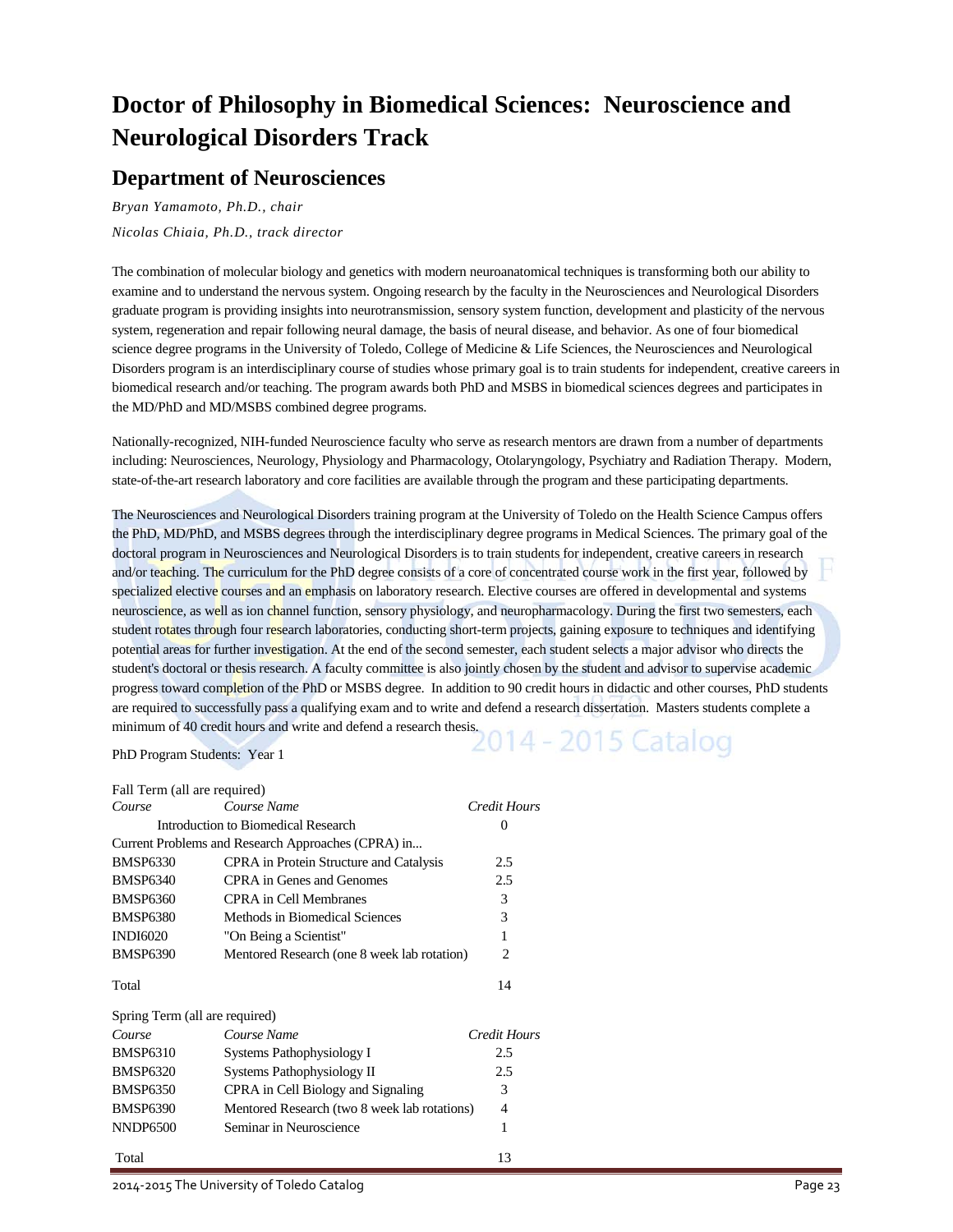| Summer Term $(* = required)$  |                                               |                     |                     |
|-------------------------------|-----------------------------------------------|---------------------|---------------------|
| Course                        | Course Name                                   | Credit Hours        |                     |
|                               |                                               |                     |                     |
| PUBH5320/7320                 | <b>Statistical Methods I</b>                  |                     |                     |
|                               | (required BMS core course)                    | 3                   |                     |
| <b>NNDP6730</b>               | Research in NNDP                              | $0 - 6$             |                     |
| <b>BMSP6390</b>               | <b>Mentored Research</b>                      |                     |                     |
|                               | (if additional 8 week rotation is necessary)  | $0 - 2$             |                     |
|                               |                                               |                     |                     |
| Total                         |                                               | 9                   |                     |
|                               |                                               |                     |                     |
| Ph.D Program Students: Year 2 |                                               |                     |                     |
|                               |                                               |                     |                     |
| Fall Term (*= required)       |                                               |                     |                     |
| Course                        | Course Name                                   | <b>Credit Hours</b> |                     |
| NNDP6560/8560                 | Readings In Neuroscience                      | $1 - 4$             |                     |
| NNDP6720/8720                 | Current Topics in Neuroscience                | $1 - 4$             |                     |
|                               |                                               |                     |                     |
| BIOE4720/5620                 | Cellular Electrophysiology                    | 3                   |                     |
| <b>NNDP6730</b>               | Research in Neuroscience                      | $0 - 7$             |                     |
|                               |                                               |                     |                     |
| Total                         |                                               | 12                  |                     |
|                               |                                               |                     |                     |
| Spring Term (*= required)     |                                               |                     |                     |
| Course                        | Course Name                                   | <b>Credit Hours</b> |                     |
| <b>NNDP7810</b>               | Neuroscience                                  | $\frac{6}{2}$       | ERSIT               |
| <b>BMSP8250</b>               | <b>Grant Writing Workshop (elective)</b>      |                     |                     |
| <b>NNDP8500</b>               | Seminar in Neuroscience                       | 1                   |                     |
| <b>NNDP8540</b>               | Journal Paper Review                          |                     |                     |
|                               | in Neuroscience * (if offered)                | $\overline{2}$      |                     |
| <b>NNDP8720</b>               | Current Topics in Neuroscience                | $1-4$               |                     |
| <b>INDI8790</b>               | Basic & Advanced Light Microscopy: (elective) | $\overline{4}$      |                     |
| <b>INDI8860</b>               | Electron Microscopy: (elective)               | 4                   |                     |
| <b>NNDP6730</b>               | Research in Neuroscience                      | $0 - 8$             |                     |
|                               |                                               |                     |                     |
| Total                         |                                               |                     | 2014 - 2015 Catalog |
|                               |                                               |                     |                     |
| Summer Term $(* = required)$  |                                               |                     |                     |
| Course                        | Course Name                                   | Credit Hours        |                     |
| <b>NNDP6730</b>               | Research in Neuroscience                      | $0 - 8$             |                     |
|                               |                                               |                     |                     |
| <b>NNDP8990</b>               | Research in Neuroscience                      | $0-9$               |                     |
| <b>NNDP9990</b>               | Dissertation Research in Neuroscience         | $0-9$               |                     |
|                               |                                               |                     |                     |
| Total                         |                                               | 9                   |                     |
|                               |                                               |                     |                     |
|                               |                                               |                     |                     |
| PhD Program Students: Year 3  |                                               |                     |                     |
|                               |                                               |                     |                     |
| Fall Term (*= required)       |                                               |                     |                     |
| Course                        | Course Name                                   | <b>Credit Hours</b> |                     |
| <b>NNDP6730</b>               | Research in Neuroscience                      | $0 - 8$             |                     |
| <b>NNDP9990</b>               | Dissertation Research in Neuroscience         | $0 - 12$            |                     |
|                               |                                               |                     |                     |
| Total                         |                                               | 12                  |                     |
|                               |                                               |                     |                     |
|                               |                                               |                     |                     |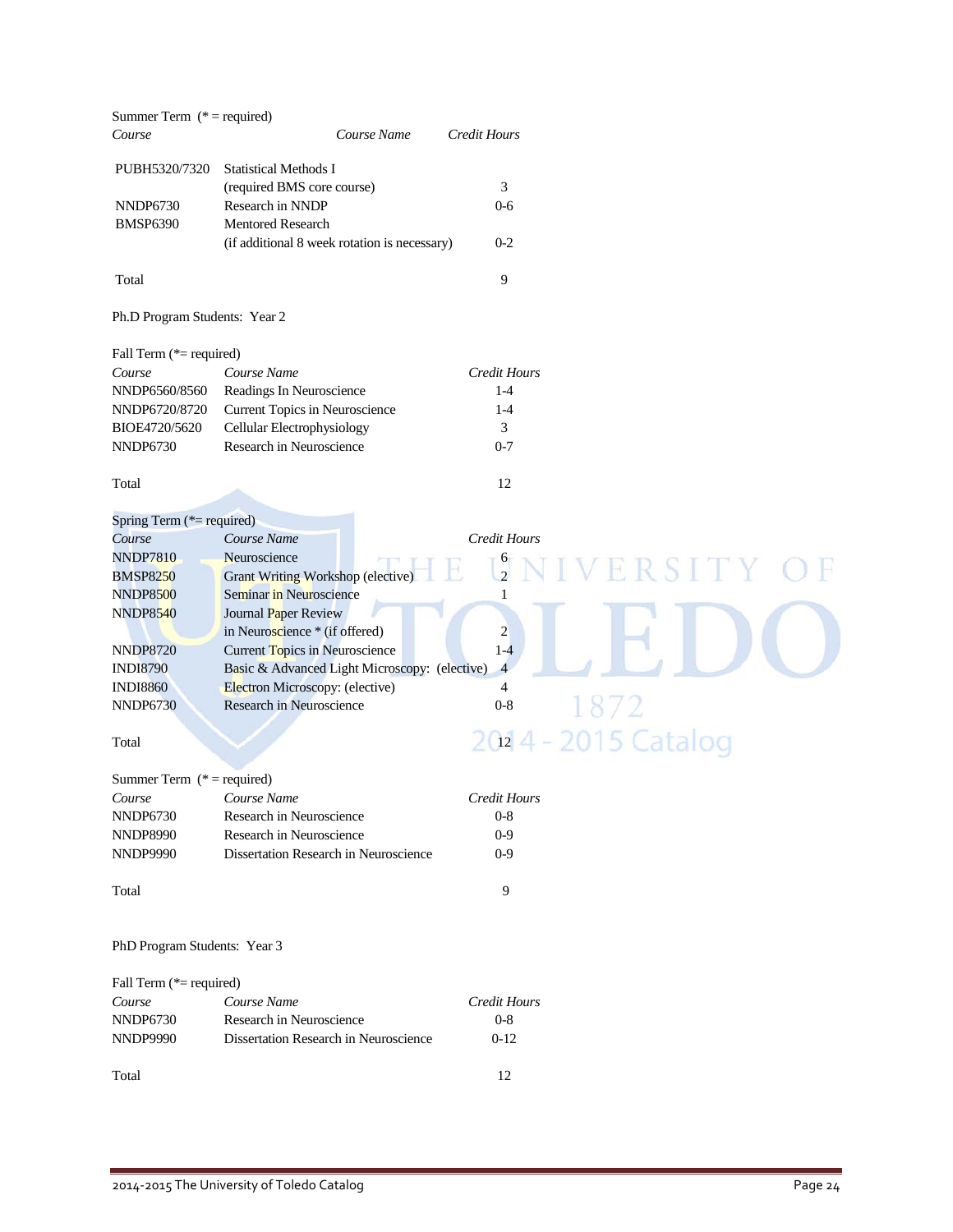| Spring Term $(*=$ required)  |                                                         |              |
|------------------------------|---------------------------------------------------------|--------------|
| Course                       | Course Name                                             | Credit Hours |
| <b>NNDP8500</b>              | Seminar in Neuroscience                                 | 1            |
| NNDP6730                     | Research in Neuroscience                                | $0 - 8$      |
| <b>NNDP9990</b>              | Dissertation Research in Neuroscience                   | $0-12$       |
| Total                        |                                                         | 12           |
| Summer Term $(* = required)$ |                                                         |              |
| Course                       | Course Name                                             | Credit Hours |
| <b>NNDP6730</b>              | Research in Neuroscience                                | $0 - 8$      |
| <b>NNDP9990</b>              | Dissertation Research in Neuroscience                   | $0 - 9$      |
| Total                        |                                                         | 9            |
|                              | PhD Program Students: Year 4 and above                  |              |
|                              | Fall/Spring Terms (12 credits each), Summer (9 credits) |              |
| Course                       | Course Name                                             | Credit Hours |
| <b>NNDP9990</b>              | Dissertation Research in Neuroscience                   | $0-12$       |

The minimum number of credits required for PhD is 90, with a minimum of 25 credits of didactic coursework (letter grade), and a minimum of 30 credits of dissertation research. The rest of the credits are approved electives and research in the NND track.

### **Master of Science in Biomedical Sciences: Neurosciences and Neurological Disorders Track** E,

## **Department of Neurosciences**

*Bryan Yamamoto, Ph.D., chair Nicolas Chiaia, Ph.D., track director*

The NND track participates in the masters in biomedical sciences training program. Students are expected to complete a core curriculum similar to that of doctoral students but with some of the courses as elective offerings, to experience one or more rotations before selecting a major advisor and thesis laboratory. In addition to 40 credit hours in didactic and other courses, including a minimum of 10 credit hours of thesis research, Students are required to successful pass a qualifying exam and to write and defend a research thesis. Students usually complete the degree requirements in 2-3 years.

Masters Program Students: Year 1

| Fall Term (all are required) |                                                    |                             |
|------------------------------|----------------------------------------------------|-----------------------------|
| Course                       | Course Name                                        | Credit Hours                |
|                              | Introduction to Biomedical Research                | $\theta$                    |
|                              | Current Problems and Research Approaches (CPRA) in |                             |
| <b>BMSP6330</b>              | CPRA in Protein Structure and Catalysis            | 2.5                         |
| <b>BMSP6340</b>              | CPRA in Genes and Genomes                          | 2.5                         |
| <b>BMSP6360</b>              | CPRA in Cell Membranes                             | 3                           |
| <b>BMSP6380</b>              | Methods in Biomedical Sciences                     | 3                           |
| <b>INDI6020</b>              | "On Being a Scientist"                             | 1                           |
| <b>BMSP6390</b>              | Mentored Research (one 8 week lab rotation)        | $\mathcal{D}_{\mathcal{L}}$ |
| Total                        |                                                    | 14                          |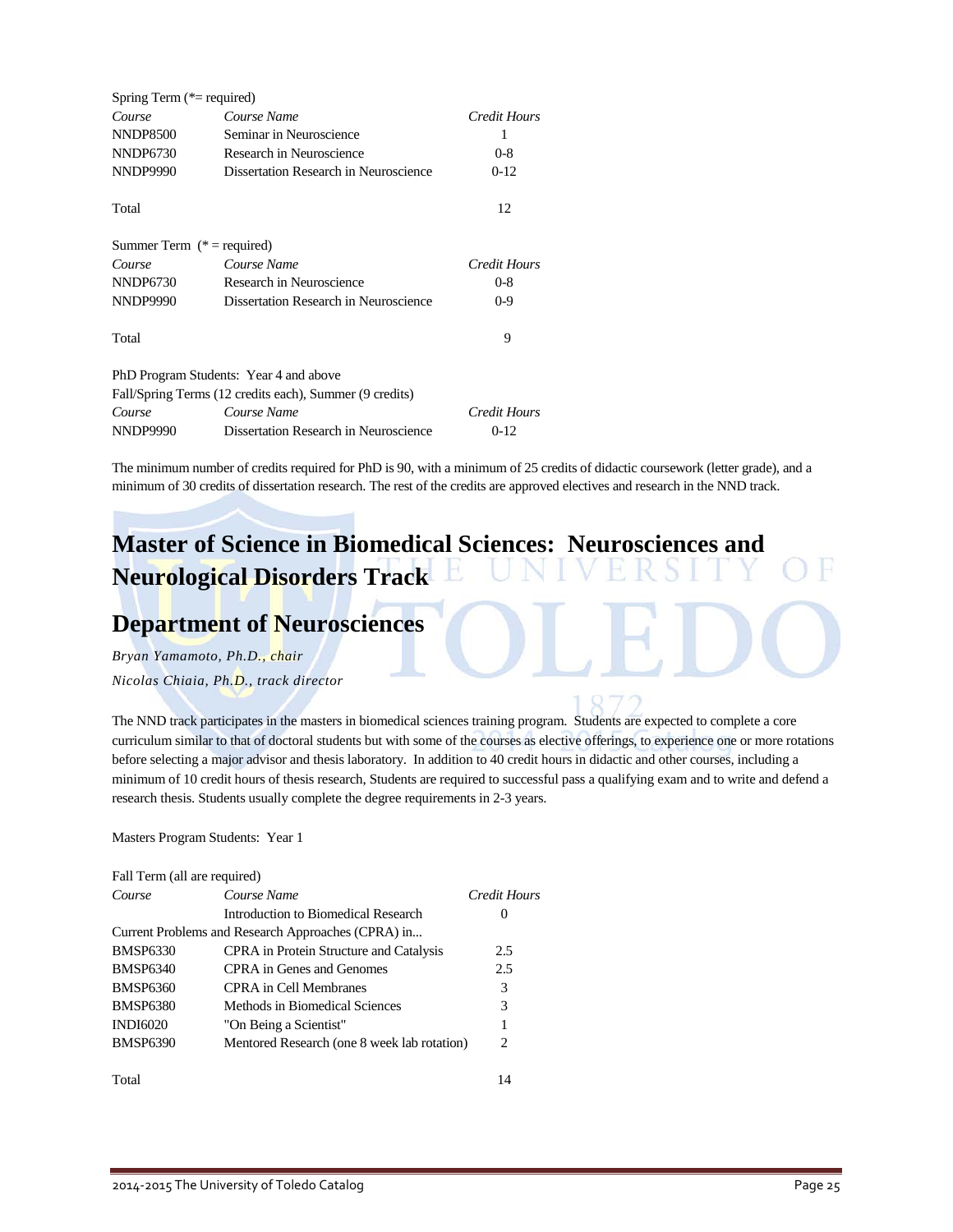| Spring Term ( $* =$ required) |                                         |              |
|-------------------------------|-----------------------------------------|--------------|
| Course                        | Course Name                             | Credit Hours |
| <b>BMSP6310</b>               | Systems Pathophysiology I <sup>*</sup>  | 2.5          |
| <b>BMSP6320</b>               | Systems Pathophysiology II <sup>*</sup> | 2.5          |
| <b>BMSP6350</b>               | CPRA in Cell Biology and Signaling*     | 3            |
| <b>BMSP6390</b>               | Mentored Research                       | $0 - 4$      |
|                               | (two additional rotations possible)     |              |
| NNDP6730                      | Research in Neuroscience                | $0 - 6$      |
| <b>NNDP6500</b>               | Seminar in Neuroscience                 | 1            |
| Total                         |                                         | 13           |
| Summer Term                   |                                         |              |
| Course                        | Course Name                             | Credit Hours |
| PUBH5320                      | Statistical Methods I                   |              |
|                               | (required BMS core course)              | 3            |
| NNDP6730                      | Research in Neuroscience                | 0-6          |
|                               |                                         |              |

#### Total 9

First Year Qualifying Examination (successful completion required in spring or summer term)

| Masters Program Students: Year 2 |  |
|----------------------------------|--|
|----------------------------------|--|

| <b>Fall Term</b>   |                                                         |                                                  |
|--------------------|---------------------------------------------------------|--------------------------------------------------|
| Course             | Course Name                                             | <b>Credit Hours</b>                              |
| <b>NNDP6730</b>    | Research in Neuroscience                                | $_{0\text{-}12}^{0\text{-}8}\text{N}$ IVERSITY C |
| <b>NNDP6990</b>    | Thesis Research in Neuroscience                         |                                                  |
|                    | and/or Electives                                        |                                                  |
| Total              |                                                         | 12                                               |
|                    |                                                         |                                                  |
| <b>Spring Term</b> |                                                         |                                                  |
| Course             | Course Name                                             | <b>Credit Hours</b>                              |
| <b>NNDP6730</b>    | Research in Neuroscience                                | $0 - 8$                                          |
| <b>NNDP6990</b>    | Thesis Research in Neuroscience                         | 1872<br>$0 - 12$                                 |
|                    | and/or Electives                                        |                                                  |
| Total              |                                                         | 2014 - 2015 Catalog                              |
|                    |                                                         |                                                  |
| <b>Summer Term</b> |                                                         |                                                  |
| Course             | Course Name                                             | <b>Credit Hours</b>                              |
| <b>NNDP6990</b>    | Thesis Research in Neuroscience                         | $0-9$                                            |
|                    |                                                         |                                                  |
| Total              |                                                         | 9                                                |
|                    |                                                         |                                                  |
|                    | Masters Program Students: Year 3 (if necessary)         |                                                  |
|                    |                                                         |                                                  |
|                    | Fall/Spring Terms (12 credits each), Summer (9 credits) |                                                  |
| Course             | Course Name                                             | Credit Hours                                     |
| <b>NNDP6990</b>    | Thesis Research in Neuroscience                         | $0-12$                                           |
| Total              |                                                         | 12                                               |
|                    |                                                         |                                                  |

The minimum number of credits required for MSBS is 40, with a minimum of 25 credits of didactic coursework (letter grade), and a minimum of 10 credits of thesis research. The rest of the credits are approved electives and research in the NND track.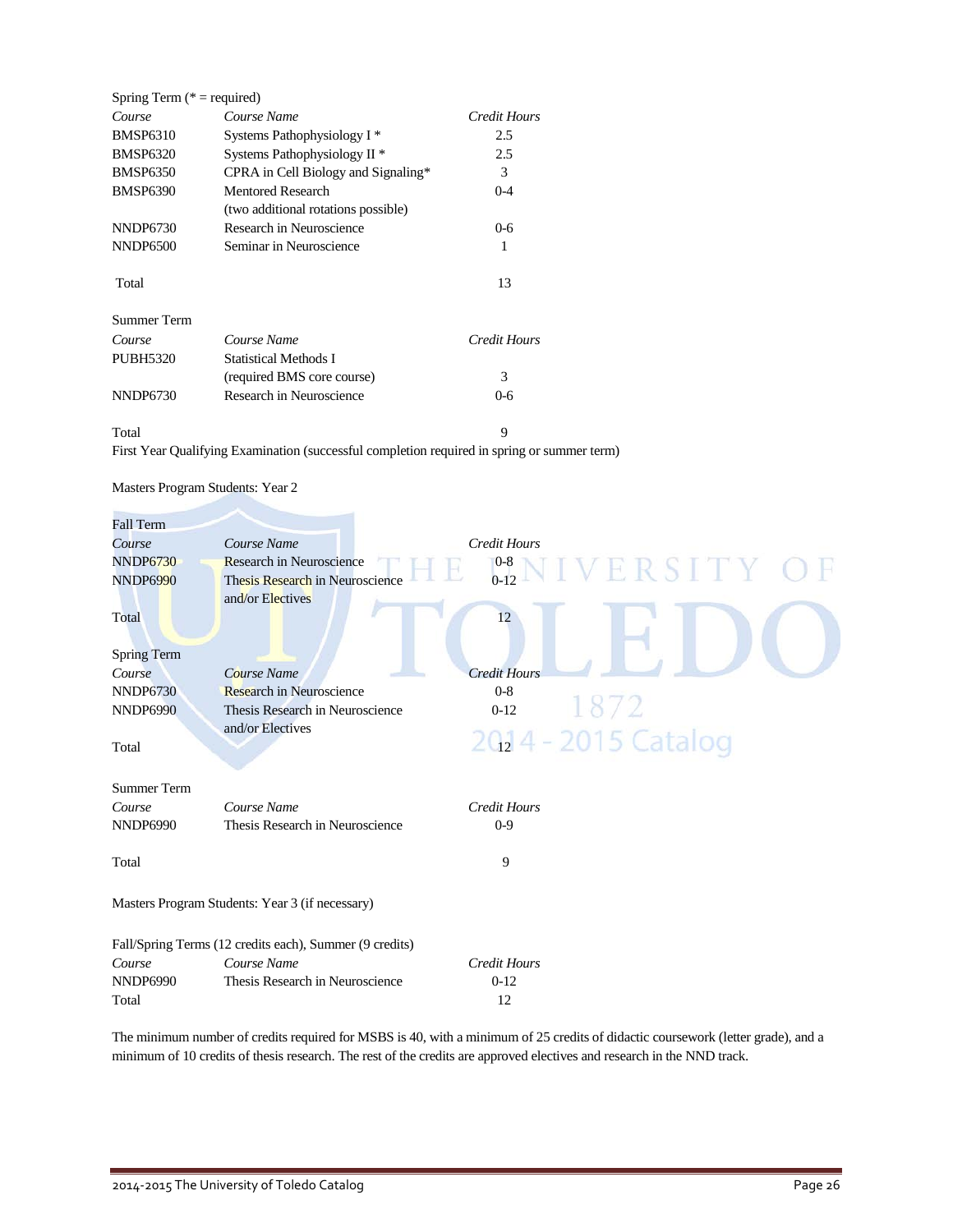## **Master of Science in Biomedical Sciences: Human Donation Science**

### Professional Science Masters Degree

The Human Donation Science Master Degree (MSBS-HDS, PSM) program is designed to provide entry-level professional preparation for individuals who wish to become an organ procurement transplant coordinator. Organ procurement coordinators facilitate the organ donation process from beginning to end. They are the liaisons between the donor's family, the coroner, the medical and nursing staff, the organ procurement organization and ultimately the transplant surgeon. As a result, coordinators must skillfully and diplomatically deal with a number of issues, agendas and personalities in order to achieve a successful organ transplant. Combining science coursework with business and management coursework further enables the HDS-MSBS, PSM graduate to step into the professional world of organ and tissue donation and transplantation.

Entrance requirements/prerequisites:

- Baccalaureate degree from a school that is accredited by a nationally recognized body for accreditation of postsecondary education.
- Overall grade point average of 3.0 in undergraduate work.
- Submission of online University of Toledo Graduate School Application.
- Three letters of recommendation (using the University of Toledo forms).
- A minimum of two semesters of coursework in the biological sciences, a minimum of two semesters of coursework in chemistry, and one semester of college algebra or higher.
- Satisfactory completion of a course in medical terminology or pass a medical terminology proficiency examination. Candidates who are unable to pass the medical terminology proficiency examination will be required to participate in a self-study program and pass a re-test.
- The Graduate Record Examination (GRE) and TOEFL are only required for international students.
- Interview, if requested.
- Graduate School application fee.

Although not required, shadowing an organ procurement coordinator is highly recommended.

| <b>Fall Term</b>                   |                                               |                     |
|------------------------------------|-----------------------------------------------|---------------------|
| Course                             | Course Name                                   | <b>Credit Hours</b> |
| <b>HDSC5010</b>                    | Organ Transplant Procurement                  | 3                   |
| <b>HDSC5210</b>                    | <b>Clinical Foundations Organ Donation</b>    | 6                   |
| <b>HDSC5110</b>                    | Fundamental Concepts and Clinical Practicum I | 3                   |
| Elective                           |                                               | 3                   |
| Total                              |                                               | 15                  |
| Spring Term                        |                                               | 5 Catalog           |
| Course                             | Course Name                                   | <b>Credit Hours</b> |
| <b>HDSC5310</b>                    | <b>Clinical Aspects Procurement</b>           | 4                   |
| <b>HDSC5120</b>                    | Clinical Practicum II                         | 2                   |
| <b>HDSC5020</b>                    | Human Donation Science Scholarly Project      | 3                   |
| Elective                           |                                               | 3                   |
| Elective                           |                                               | 3                   |
| Total                              |                                               | 15                  |
| <b>Summer Term</b>                 |                                               |                     |
| Course                             | Course Name                                   | <b>Credit Hours</b> |
| <b>HDSC5130</b>                    | Human Donation Science Internship             | 8                   |
| <b>HDSC5410</b>                    | Human Donation Science Capstone Seminar       | 2                   |
| Total                              |                                               | 10                  |
| Elective Coursework (choose three) |                                               |                     |
|                                    |                                               |                     |

PUBH6000 Biostatistics (fall / spring) 3CR HURM 6730 Performance Management (fall / spring) 3CR MGMT 6160 Leading with Power and Influence (fall) 3CR MGMT6150 Leading and Developing Yourself (fall / spring) 3CR LAWM5000 Law and the Legal System (fall) 3CR

Total Program Credit Hours (minimum) for MSBS, PSM degree in Human Donation Science is 40 credits.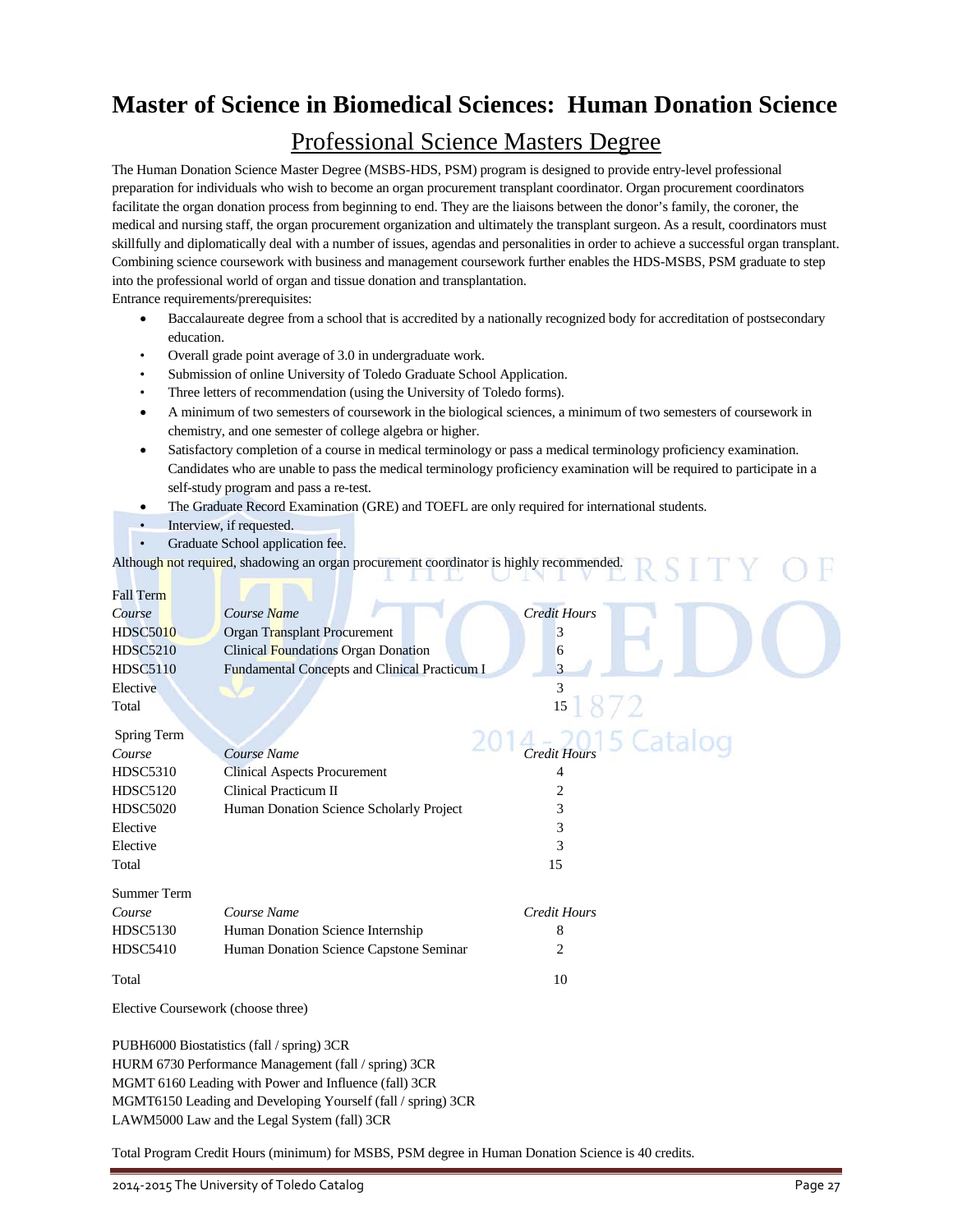## **Medical Physics Programs**

### **Degree Programs**

MSBS Medical Physics (Diagnostic Imaging Track)

MSBS Medical Physics (Radiation Oncology Track)

(also PhD in Physics and Astronomy with specialization in medical physics in both tracks is offered through the College of Natural Sciences & Mathematics.)

### **Accreditations**

The MSBS program in Medical Physics and the PhD in Physics and Astronomy with specialization in Medical Physics are accredited by the Commission on Accreditation of Medical Physics Educational Programs (www.campep.org).

## **Master of Science in Biomedical Sciences: Medical Physics**

Programs of study leading to the MSBS degree in Medical Physics are offered by the graduate faculty of the Department of Radiation Oncology and the Department of Radiology. In addition to the basic medical science and radiological physics coursework, a specific course of study is offered in radiation oncology physics or in diagnostic imaging. This course of study includes didactic courses, independent study, and hands-on clinical covering the selected discipline, along with specific technical research culminating in a research project or thesis. The graduate program is committed to excellence in scientific education, clinical experience, and research leading to the professional development of highly motivated and dedicated students. In addition to the capability of creative scientific research, the coursework and clinical experience is intended to provide students with the fundamental knowledge and educational requirement for eventually becoming board certified in their area of study by The American Board of Radiology, The American Board of Medical Physics, or other credentialing body.

### **Curriculum:**

The didactic course curriculum includes the following courses in addition to additional special topic courses and clinical training.

|                      | Medical <i>physics</i> core courses include:                                     |                      |
|----------------------|----------------------------------------------------------------------------------|----------------------|
| Course               | Course Name                                                                      | <b>Credit Hours</b>  |
| <b>MPHY6310</b>      | Anatomy/Physiology                                                               |                      |
| <b>INDI6020</b>      | "On Being a Scientist" Seminar                                                   |                      |
| <b>MPHY6010</b>      | Survey of Diagnostic Medical Imaging I                                           | 31872                |
| <b>MPHY6120</b>      | <b>Radiation Dosimetry I</b>                                                     | 2014 - 32015 Catalog |
| MPHY6160             | <b>Radiation Biology</b>                                                         |                      |
| <b>MPHY6300</b>      | <b>Radiation Detection and Measurement</b>                                       |                      |
| <b>MPHY6200</b>      | Radiation Protection and Regulation                                              | 3                    |
| <b>MPHY6110</b>      | Survey of Clinical Radiation Therapy                                             | $\overline{c}$       |
| <b>MPHY6500</b>      | Medical Physics Seminar                                                          | 1                    |
|                      |                                                                                  |                      |
| <b>INDI6990</b>      | <b>Thesis Research</b>                                                           | 10                   |
|                      |                                                                                  |                      |
|                      | Typical course curriculum in Medical Physics - Radiation Oncology track include: |                      |
| Course               | Course Name                                                                      | <b>Credit Hours</b>  |
| Radiological Physics |                                                                                  |                      |
| <b>MPHY6130</b>      | Radiation Dosimetry II                                                           | 3                    |
| <b>MPHY6180</b>      | Physics of Radiation Therapy                                                     | 3                    |
| <b>MPHY6190</b>      | Brachytherapy                                                                    | 3                    |
| <b>MPHY6320</b>      | Practical Measurements in Radiation Oncology                                     | $\overline{c}$       |
|                      |                                                                                  |                      |
|                      | Typical course curriculum in Medical Physics - Diagnostic Imaging track include: |                      |
| Course               | Course Name                                                                      | <b>Credit Hours</b>  |
| <b>MPHY6020</b>      | Survey of Diagnostic Medical Imaging II                                          | 3                    |
| <b>MPHY6060</b>      | Principles of Nuclear Medicine                                                   | 3                    |
| <b>MPHY6860</b>      | Independent Study in Radiology (CT and MRI)                                      | 2                    |
|                      |                                                                                  |                      |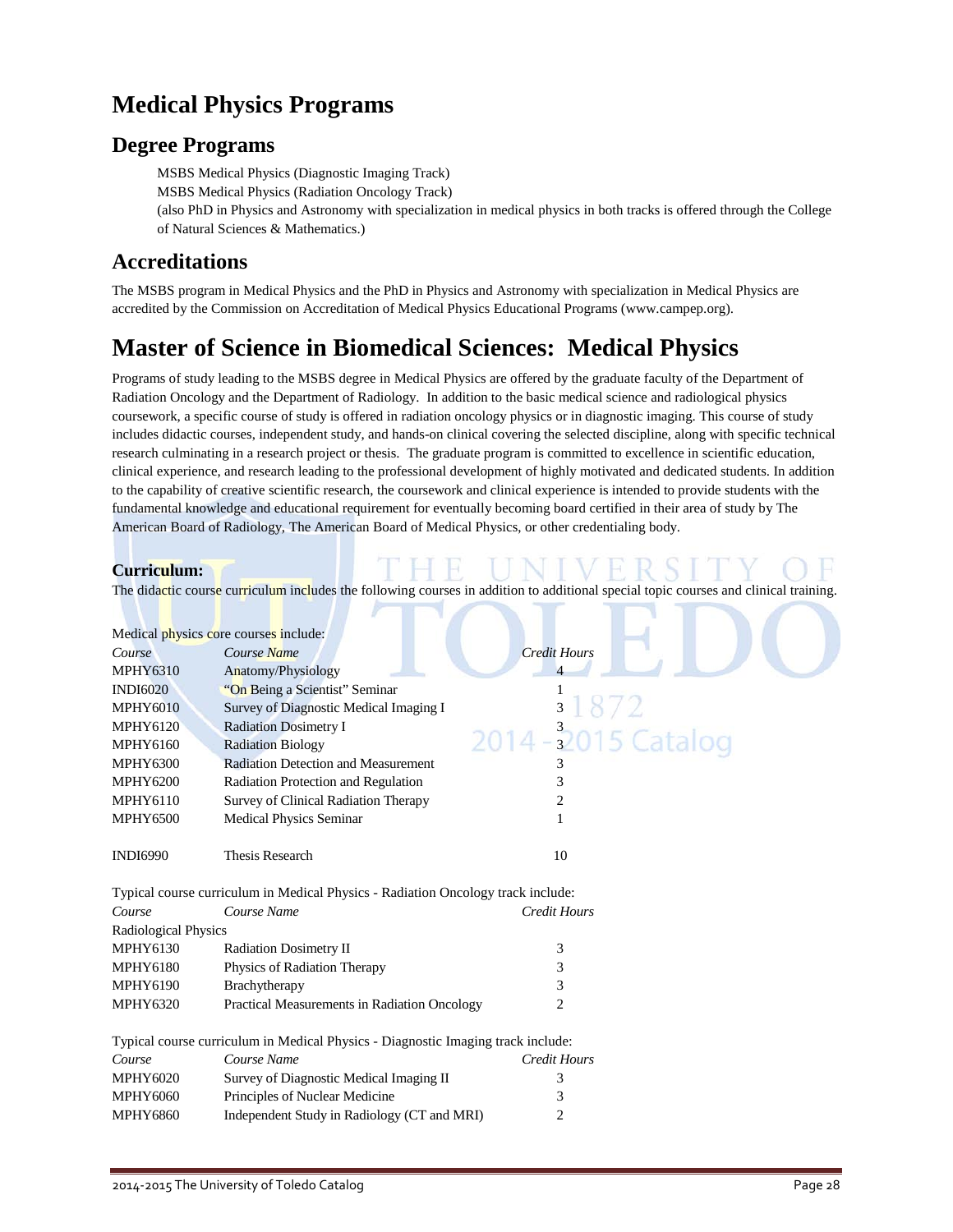### **Non-thesis option:**

A non-thesis option is available for students who present advanced degrees from previous graduate work which included a scientific thesis or dissertation.

### **PhD track:**

The PhD in Physics with Concentration in Medical Physics: Please refer to the College of Natural Sciences Catalog for additional information regarding this program, and specifically, the Department of Physics and Astronomy section for admission and degree requirements. Information also may be found a[t http://www.utoledo.edu/med/depts/radther/.](http://www.utoledo.edu/med/depts/radther/)

### **Research Facilities**

The Department of Radiation Oncology has access to a variety of computer systems for radiation oncology treatment planning, programming, and image analysis. A wide range of radiation measuring equipment is available, including a full range of dosimetry and quality control test equipment, Wellhoffer computerized beam scanning system, an array of ionization chambers, software and hardware packages for film dosimetry and analysis, oscilloscopes, and test phantoms. Also available are multichannel analyzer scintillation detectors, autogamma, and liquid scintillation counters, diode, thermoluminescent dosimetry systems, nanodot dosimeters, digital scanner for chromic film dosimetry system, RIT densitometry package, etc.

The Medical Physics program is housed on the Health Science Campus and the University of Toledo Medical Center (UTMC) where much of the medical physics training is accomplished at the newly built Dana Cancer Center. This state-of-the-art building houses the radiation oncology department and has a division of radiology, medical oncology, and surgical oncology. All the specialists are under one roof and the concept of a true cancer center is practiced. Besides being a leader in stereotactic radiosurgery (SRS) and stereotactic Body Radiotherapy (SBRT), the University of Toledo Medical Center provides IMRT treatment planning with IGRT capabilities, conventional 3D conformal external beam radiotherapy, and other stereotactic neurologic radiosurgery capabilities such as AVM with inverse planning arc modulation technology. Other treatment modalities that students are exposed to are: Brachytherapy low and high dose rate, Radionuclide therapy using P-32, I-131, Sr-89, Ra-223, etc. There also exists a large Cs-137 irradiator is also available on campus for blood, small animal, or other cellular petri-dish irradiation.

### **Department of Radiation Oncology Equipment:**

- A Varian True Beam Linear Accelerator, capable of producing photon energies of 6MV, 10MV, and 18 MV, and 6X FFF, and a range of electron energies from 6 to 20 MeV in 2-3 MeV increments.
- A Varian Edge Linear Accelerator, capable of producing photon energies of 6MV, 10MV, 6X FFF, and 10X FFF. This is a specialized new Varian product designed for SRS/SBRT cases with 2.5 mm leafs.
- Both accelerators are equipped with latest state of the ART technology including onboard imaging, EPID MV imaging, Rapid ARC (VMAT), and Gating. The Edge unit is also capable of Optical Surface Monitoring System (OSMS) used for patient positioning.
- ARIA patient management system
- A Philips ADAC Pinnacle treatment planning software package for external beam radiotherapy planning,
- Varian Eclipse Treatment Planning system
- MIM software for rigid and deformable image fusion
- A remote afterloading High Dose Rate brachytherapy unit manufactured by Varian for treatment of interstitial, intracavitary and intraluminal tumors and the associated BrachyVision software package for HDR brachytherapy treatment planning
- VariSeed software package used for prostate seed implant program
- A Philips Gemini Large Bore PET/CT unit equipped with Sim package used for radiotherapy treatment simulations
- An array of low dose rate brachytherapy sources of CS-137 for intracavitary treatment
- A fully automated water scanning system manufactured by Welhoffer
- Various film scanning systems such as VIDAR scanners and HOWTEK scanner for normal diagnostics and chromic film dosimetry
- RIT dosimetry software system for dosimetric analysis using films
- **BAT** ultrasound system
- An array of ionization chambers and electrometers for dosimetry measurements including highly sensitive farmer, and parallel plate chambers, micro chambers, and scintillation chambers.
- Thermoluminesence dosimeter (TLD) system and oven for annealing TLD chips.
- A MicroStar II OSLD system with nanodots for in-vivo dosimetry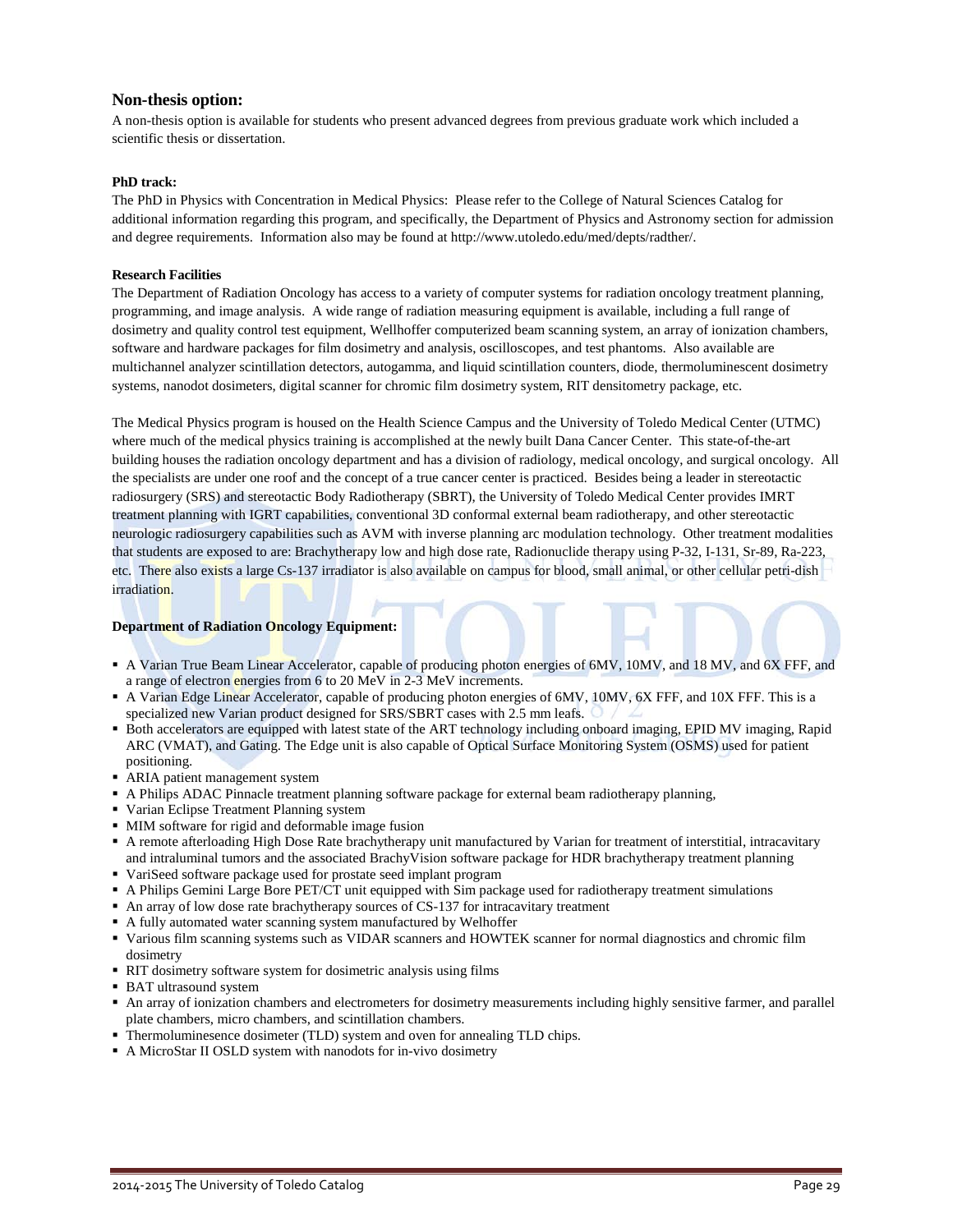#### **Department of Radiology Equipment:**

- Multiple fixed and mobile radiographic and fluoroscopic systems
- Image intensifier and flat panel solid state detector fluoroscopic systems
- Computed radiography and digital radiography systems
- Mammography and stereotactic mammography systems
- Multi-slice (16 and 64) computed tomography systems
- 1.5 and 3.0 Tesla MRI imaging systems
- 4 SPECT imaging systems
- A PET/CT imaging system
- Multiple ultrasound imaging systems
- **Hospital-wide GE Centricity PACS system**
- Terarecon Aquarius Image Processing workstations and image servers.
- Multiple Windows and Linux PC's for image processing and analysis
- Full complement of diagnostic medical physics test phantoms and dosimetry equipment.

## **Master of Science in Biomedical Sciences: Medical Science**

The primary goal of this program is to educate and train graduate students who have completed all prerequisites required for medical school but wish to enhance their understanding of the biological sciences and potentially improve their academic credentials for applying to medical school. Strong applicants for medical school are students who typically have an excellent overall and science grade point average (GPA), strong scores on the Medical College Admissions Test (MCAT), strong letters of recommendation and very good interpersonal skills. Students with strong overall credentials, but who need additional opportunity to demonstrate their ability to master challenging coursework will benefit from this program.

In the MSBS-Medical Sciences program, students will have the opportunity to complete coursework with medical students (being graded on the same scale), participate in other graduate college courses, and design, perform and present their own scholarly project. This curriculum will provide foundational information for continued study in the medical school curriculum. Students completing this program with strong academic performance, as indicated by high GPAs, will have confirmed their ability to perform in the medical school curriculum, and therefore greatly strengthen their overall admission package. Students enrolled in the program are guaranteed an interview for medical school at the University of Toledo, College of Medicine & Life Sciences. Students who successfully complete the program will also be awarded the Master of Science in Biomedical Sciences degree (MSBS). Completion of this degree is a requirement, but not a guarantee of admission into the Doctor of Medicine (MD) degree program at the University of Toledo College of Medicine & Life Sciences. If you have previously applied to the MD degree program at the University of Toledo College of Medicine & Life Sciences, and wish to re-apply after completing the MSBS-MS program, you will need to submit U I D. Catalo a new application to the medical school.

- Applicant must be a U.S. Citizen or Permanent Resident
- Baccalaureate degree from an accredited college or university
- All prerequisites required for medical school must be completed prior to admission into the MSBS-MS program
	- o Official MCAT score (25 or higher is recommended)
	- o Official undergraduate transcripts confirming degree submitted directly to the College of Graduate Studies
- GPA of 3.0 or greater is recommended
- Three letters of recommendation
	- o Committee recommendation letters are accepted with all signatures
	- o Recommendation letters must include your full name
- Personal statement
	- o Personal Statements submitted from medical school admission are not accepted. A new career goals personal statement is required for MSBS-MS admission.
	- o Personal Statements must include your full name
- University of Toledo College of Graduate Studies online application
	- o Application Fee submitted at the time of online application
	- o Please note: If you have already applied to the University of Toledo Medical School you must submit written authorization to the College of Graduate Studies in order for your medical school file to be accessed. Please do not make this request until you have submitted your application and fee.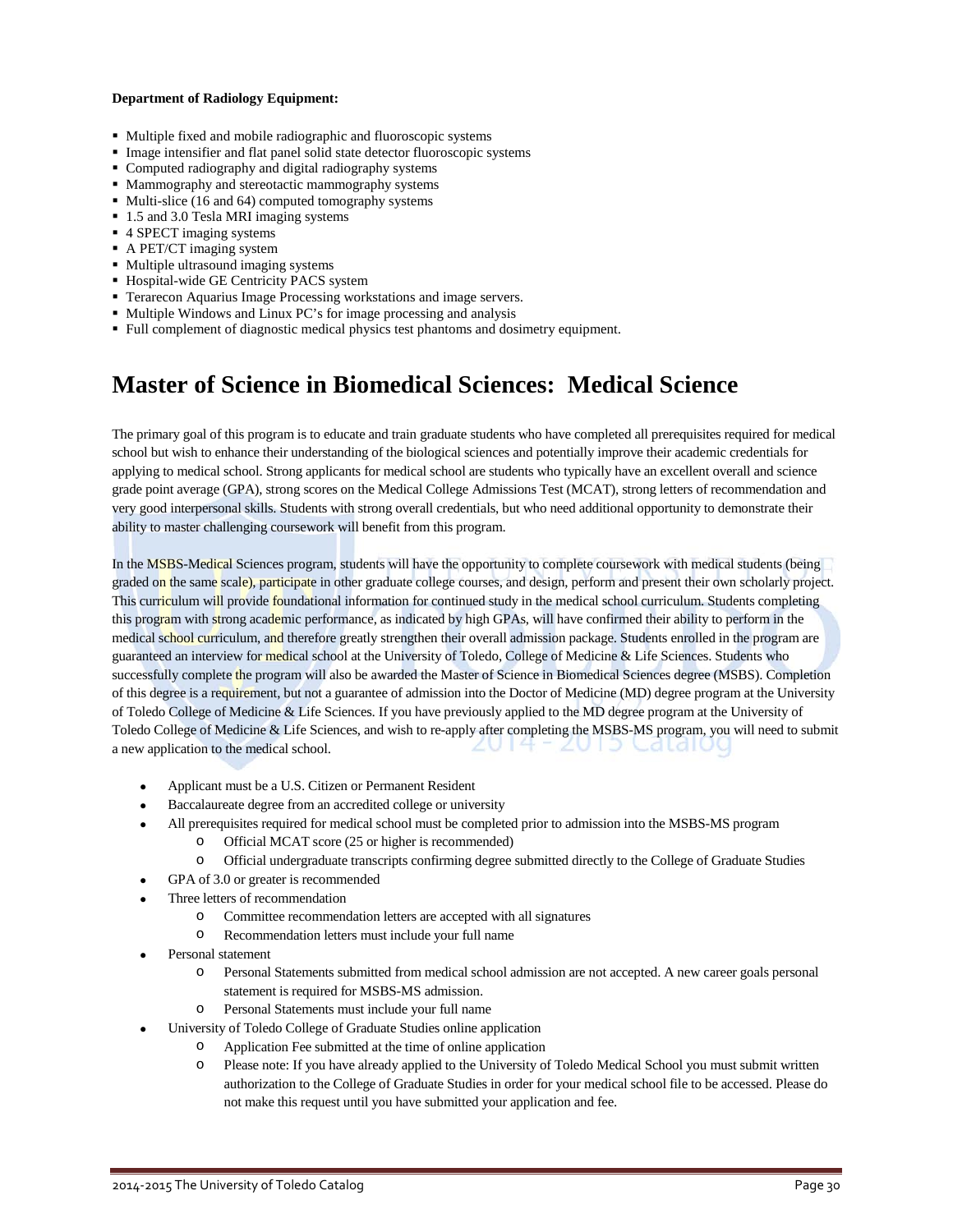| <b>Fall Term</b>   |                                |              |
|--------------------|--------------------------------|--------------|
| Course             | Course Name                    | Credit Hours |
| <b>INDI5200</b>    | Cellular and Molecular Biology | 11           |
| <b>INDI5250</b>    | Human Physiology               | 3            |
| <b>PUBH6000</b>    | <b>Biostatistics</b>           | 3            |
| Total              |                                | 17           |
| Spring Term        |                                |              |
| Course             | Course Name                    | Credit Hours |
| <b>INDI5550</b>    | Anatomy and Pathophysiology    | 3            |
| <b>INDI6020</b>    | "On Being a Scientist"         | 1            |
| <b>NERS5810</b>    | Neuroscience                   | 6            |
| PHYA6600           | <b>Research Practicum</b>      | 1            |
| <b>PUBH6010</b>    | Public Health Epidemiology     | 3            |
| Total              |                                | 14           |
| <b>Summer Term</b> |                                |              |
| Course             | Course Name                    | Credit Hours |
| <b>INDI6980</b>    | <b>Scholarly Project</b>       | 9            |
| Total              |                                | 9            |

Program total minimum number of credits for MSBS degree in Medical Science is 40 credits

### NIVERSI H **Master of Science in Biomedical Sciences: Oral Biology**

### **Department of Dentistry**

*Michael Nedley, D.D.S., chair*

The oral biology program is restricted to Pediatric Dentistry Residents who are completing their training at the University of Toledo, College of Medicine & Life Sciences and UTMC. The program's curriculum is designed specific to each Dental Resident and students should consult with their advisor to create their specific Plan of Study.  $\angle \cup \cup \triangle \Box \cup \cup$ 

| Fall Year 1     |                                               |                |
|-----------------|-----------------------------------------------|----------------|
| Course          | Course Name                                   | Credit Hours   |
| <b>DENT6010</b> | Growth and Development                        | 1              |
| <b>DENT6020</b> | Pharmacology I                                | 0.5            |
| <b>DENT6030</b> | Dento-alveolar Trauma I                       | 0.5            |
| <b>DENT6040</b> | Conscious Sedation I                          | 2              |
| <b>DENT6050</b> | Clinical Pediatric Dentistry                  | $\overline{c}$ |
| <b>DENT6060</b> | Principles of Behavior &                      |                |
|                 | <b>Communicative Management</b>               | 2              |
| <b>DENT6070</b> | Pediatric Dentistry Literature Review         | 0.5            |
| <b>DENT6170</b> | Clinical Pediatric Dentistry Clinic           | 2              |
| <b>INDI6980</b> | <b>Scholarly Project</b>                      | 2              |
| <b>PUBH6000</b> | <b>Biostatistics</b>                          | 3              |
| Total           |                                               | 16             |
| Spring Year 1   |                                               |                |
| Course          | Course Name                                   | Credit Hours   |
| <b>DENT6050</b> | Clinical Pediatric Dentistry                  | 2              |
| <b>DENT6070</b> | Pediatric Dentistry Literature Review         | 0.5            |
| <b>DENT6080</b> | Anatomy and Embryology of the Head and Neck 1 |                |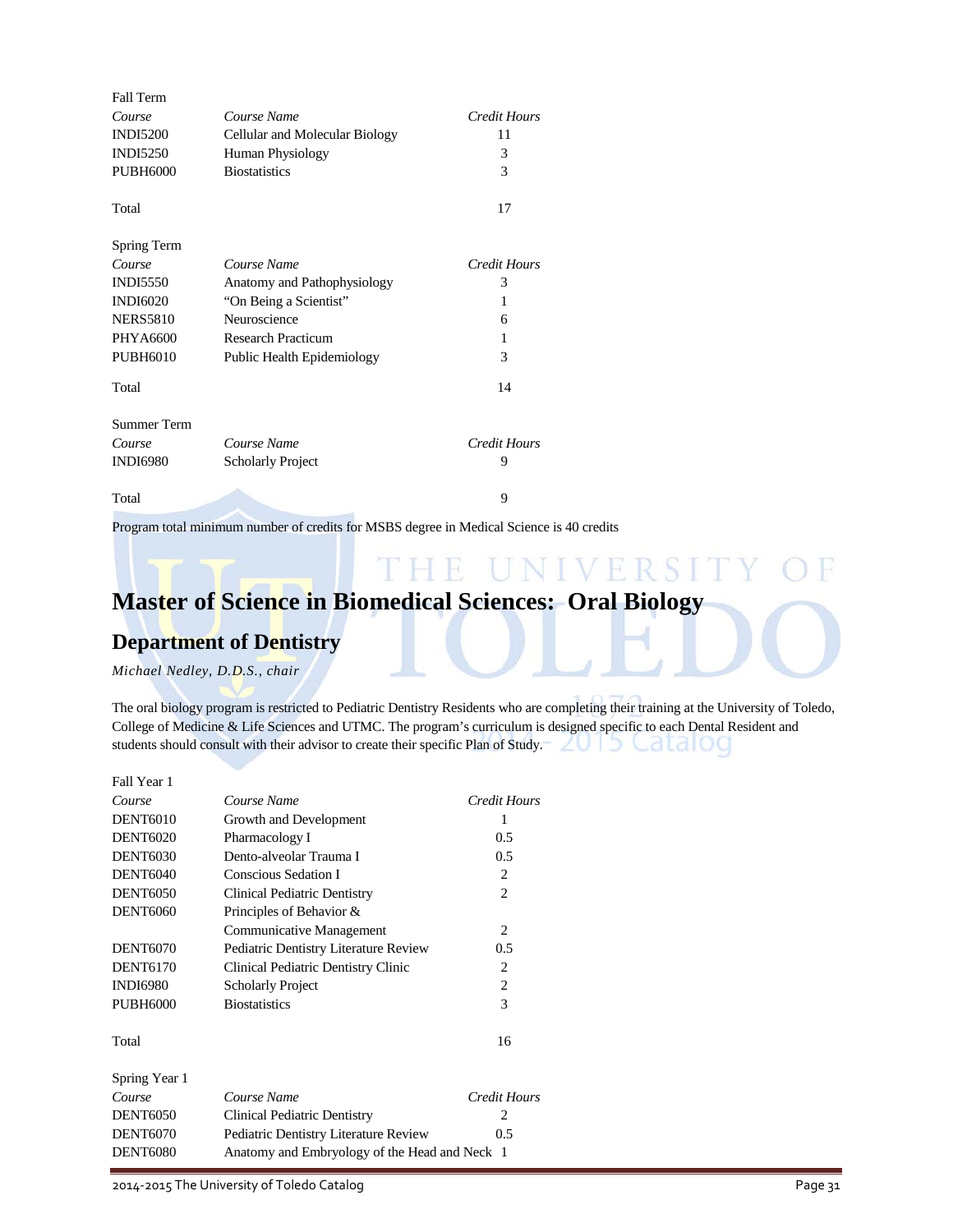| <b>DENT6090</b> | <b>Current Concepts in Dental Microbiology</b> | $\mathbf{1}$                 |
|-----------------|------------------------------------------------|------------------------------|
| <b>DENT6120</b> | Pharmacology II                                | 0.5                          |
| <b>DENT6130</b> | Dento-alveolar Trauma II                       | 0.5                          |
| <b>DENT6140</b> | Conscious Sedation II                          | 2                            |
| <b>DENT6170</b> | Clinical Pediatric Dentistry Clinic            | 5.5                          |
| <b>INDI6980</b> | <b>Scholarly Project</b>                       | 2                            |
| Total           |                                                | 15                           |
| Summer Year 1   |                                                |                              |
| Course          | Course Name                                    | <b>Credit Hours</b>          |
| <b>DENT6070</b> | Pediatric Dentistry Literature Review          | 0.5                          |
| <b>DENT6100</b> | Pediatric Medicine Lecture                     | 2                            |
| <b>DENT6110</b> | <b>Oral Health Policies</b>                    | $\overline{c}$               |
| <b>DENT6170</b> | Clinical Pediatric Dentistry Clinic            | $\overline{4}$               |
| <b>INDI6980</b> | <b>Scholarly Project</b>                       | $\overline{c}$               |
|                 |                                                | 11                           |
| Total           |                                                |                              |
| Fall Year 2     |                                                |                              |
| Course          | Course Name                                    | <b>Credit Hours</b>          |
| <b>DENT6070</b> | Pediatric Dentistry Literature Review          | 0.5                          |
| <b>DENT6100</b> | Pediatric Medicine Lecture                     | $\overline{c}$               |
| <b>DENT6110</b> | <b>Oral Health Policies</b>                    | $\overline{2}$               |
| <b>DENT6150</b> | American Board of Pediatric Dentistry Review   | $\mathbf{1}$                 |
| <b>DENT6160</b> | <b>Special Care Dentistry</b>                  | $\frac{2}{5.5}$<br>RSITY     |
| <b>DENT6170</b> | <b>Clinical Pediatric Dentistry Clinic</b>     |                              |
| <b>INDI6980</b> | <b>Scholarly Project</b>                       | $\overline{c}$               |
|                 |                                                |                              |
| Total           |                                                | 15                           |
| Spring Year 2   |                                                |                              |
| Course          | <b>Course Name</b>                             | Credit Hours                 |
| <b>DENT6100</b> | Pediatric Medicine Lecture                     | $\overline{c}$               |
| <b>DENT6150</b> | American Board of Pediatric Dentistry Review   |                              |
| <b>DENT6170</b> | Clinical Pediatric Dentistry Clinic            | 15 Catalog<br>$\overline{7}$ |
| <b>DENT6200</b> | <b>Oral Pathology</b>                          | $\overline{c}$               |
| <b>INDI6020</b> | "On Being a Scientist"                         | $\mathbf{1}$                 |
| <b>INDI6980</b> | <b>Scholarly Project</b>                       | $\overline{c}$               |
|                 |                                                |                              |
| Total           |                                                | 15                           |

## **Master of Science in Biomedical Sciences: Orthopedic Sciences**

### **Department of Orthopedic Surgery**

*Nabil Ebraheim, M.D., chair Martin Skie, M.D., Track Director*

Master of Science in Biomedical Sciences (MSBS) Track Name: Bone Biology and Orthopedic Sciences

The Department of Orthopedic Surgery offers graduate-level courses through the Master of Science in Biomedical Sciences program at the University of Toledo. This is a 2-year program consisting of classes, seminars, and research. The students work with Dr. Martin Skie, Department of Orthopedic Surgery; Beata Lecka-Czernik, Department of Orthopedic Surgery; A. Champa Jayasuriya, Department of Orthopedic Surgery; and Dr. Vijay Goel, Department of Bioengineering. Our unique partnership with the Department of Bioengineering allows our researchers and physicians to have access to not only lab and research facilities, but also to the expertise of scientists in the biomechanics field.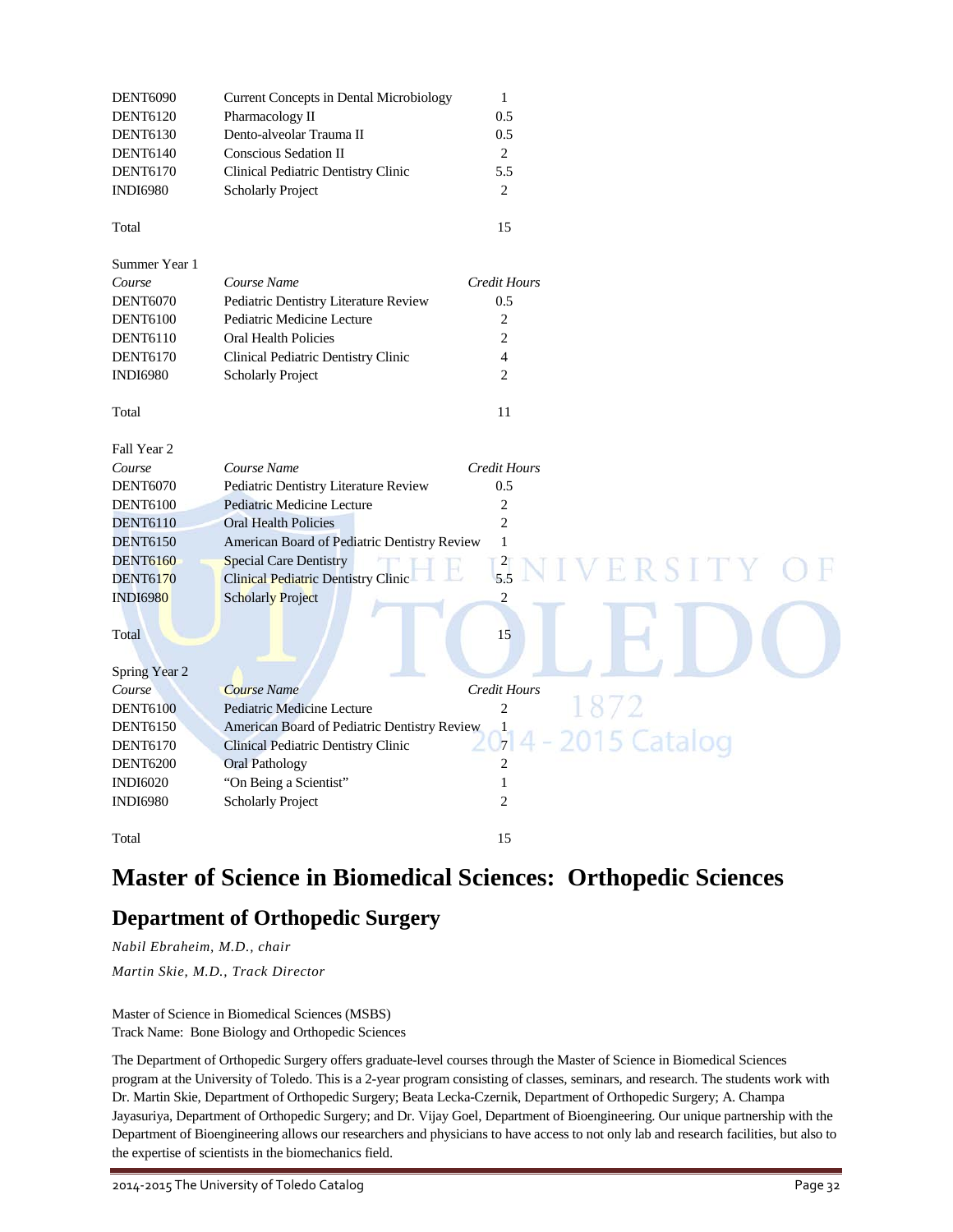Research in Orthopedic Sciences at the University of Toledo College of Medicine & Life Sciences covers a broad spectrum of topics including:

- Biomechanics
- Biomineralization
- Bone diseases
- Bone tissue engineering and regenerative medicine
- Hand and foot disorders
- Hip and knee replacements
- Spinal injuries and disorders
- Sports medicine
- Stem cell technologies
- Trauma/fixation

Currently offered courses include: CPRA = Current Problems/Research Applications

| <b>Fall Year 1</b>   |                                          |                                |
|----------------------|------------------------------------------|--------------------------------|
| Course               | Course Name                              | <b>Credit Hours</b>            |
| <b>BMSP6330</b>      | CPRA in Protein Structure and Catalysis  | 2.5                            |
| <b>BMSP6340</b>      | <b>CPRA</b> in Genes and Genomes         | 2.5                            |
| <b>BMSP 6360</b>     | <b>CPRA</b> in Cell Membranes            | 3                              |
| <b>BMSP6380</b>      | Methods of Biomedical Science            | 3                              |
| <b>INDI6020</b>      | "On Being a Scientist"                   | 1                              |
| <b>ORTH6500</b>      | Musculoskeletal Anatomy &                |                                |
|                      | Orthopaedic Basic Science Seminar        | 3                              |
| Total                | TI HI R                                  | $\mathbb{T}^{15}$<br>NIVERSITY |
|                      |                                          |                                |
| <b>Spring Year 1</b> |                                          |                                |
| <b>BMSP6350</b>      | CPRA in Cell Biology and Signaling       | 3                              |
| <b>ORTH5800</b>      | <b>Bone Biology and Physiology</b>       | $\overline{3}$                 |
| <b>ORTH6500</b>      | Musculoskeletal Anatomy &                |                                |
|                      | <b>Orthopaedic Basic Science Seminar</b> | 3                              |
| <b>ORTH6990</b>      | <b>Thesis Research</b>                   | 3                              |
| Total                |                                          | 187<br>12                      |
|                      |                                          |                                |
| <b>Summer Year 1</b> |                                          | 2014 - 2015 Catalog            |
| Course               | Course Name                              | <b>Credit Hours</b>            |
| <b>ORTH5700</b>      | Orthopaedic X-ray Conference             | $\mathbf{1}$                   |
| <b>ORTH5850</b>      | Introduction to Clinical Orthopaedics    | 3                              |
| <b>ORTH6550</b>      | Journal Paper Review                     | $\mathbf{1}$                   |
| <b>ORTH6990</b>      | <b>Thesis Research</b>                   | $\overline{4}$                 |
| Total                |                                          | 9                              |
|                      |                                          |                                |
| <b>Fall Year 2</b>   |                                          |                                |
| Course               | Course Name                              | <b>Credit Hours</b>            |
| <b>BIOE5710</b>      | Soft and Hard Tissue Biomechanics        | 3                              |
| <b>ORTH5700</b>      | Orthopaedic X-ray Conference             | $\mathbf{1}$                   |
| *ORTH6910            | Orthopaedic Trauma                       | $1-3$                          |
| *ORTH6920            | Orthopaedic Spine                        | $1-3$                          |
| *ORTH6930            | Sports Medicine                          | $1 - 3$                        |
| *ORTH6940            | Adult Reconstruction & Tumor             | $1 - 3$                        |
| *ORTH6950            | Foot & Ankle                             | $1-3$                          |
| *ORTH6960            | <b>Upper Extremity and Hand</b>          | $1-3$                          |
| <b>ORTH6500</b>      | Musculoskeletal Anatomy and Orthopaedic  |                                |
|                      | <b>Basic Science Seminar</b>             | 3                              |
| <b>ORTH6550</b>      | Journal Paper Review                     | $\mathbf{1}$                   |
| ORTH6990             | <b>Thesis Research</b>                   | 6                              |
| Total                |                                          | 15                             |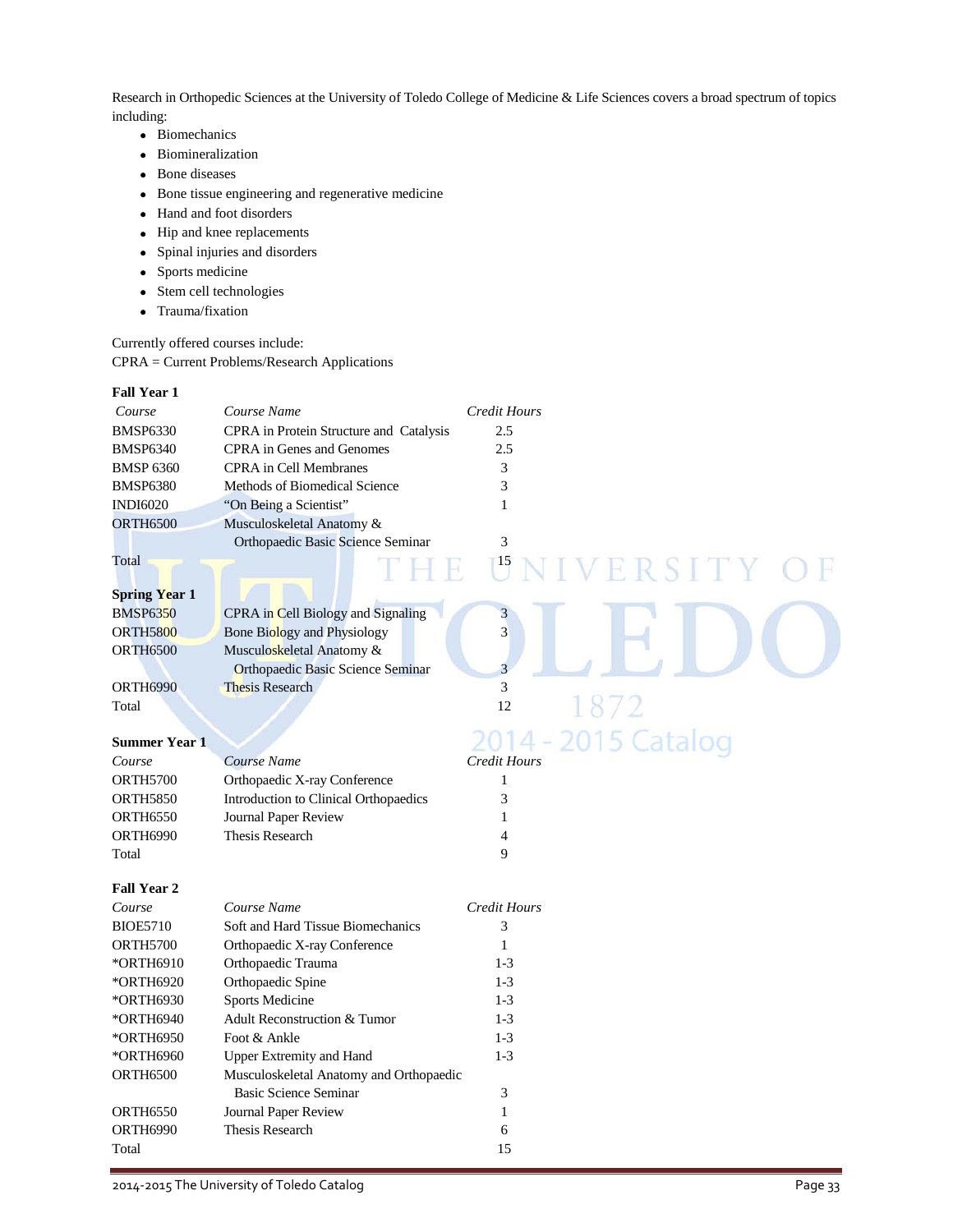| <b>Spring Year 2</b> |                                         |              |
|----------------------|-----------------------------------------|--------------|
| Course               | Course Name                             | Credit Hours |
| <b>ORTH5700</b>      | Orthopaedic X-ray Conference            | 1            |
| <b>ORTH6750</b>      | <b>Biomaterials in Medicine</b>         | 3            |
| *ORTH6910            | Orthopaedic Trauma                      | $1 - 3$      |
| *ORTH6920            | Orthopaedic Spine                       | $1 - 3$      |
| *ORTH6930            | Orthopaedic Biomechanics                | $1 - 3$      |
| *ORTH6940            | Orthopaedic Anatomy                     | $1 - 3$      |
| *ORTH6950            | Foot & Ankle                            | $1 - 3$      |
| *ORTH6960            | <b>Upper Extremity and Hand</b>         | $1 - 3$      |
| <b>ORTH6500</b>      | Musculoskeletal Anatomy and Orthopaedic |              |
|                      | Basic Science Seminar                   | 3            |
| <b>ORTH6550</b>      | Journal Paper Review                    | 1            |
| <b>ORTH6990</b>      | Thesis Research                         | 6            |
| Total                |                                         | 15           |

### **Minimum number of credit hours for MSBS in Orthopedic Sciences degree completion is 66 for the 2-year program**

\* In the fall and spring of year 2 the student will choose one of the clinical electives (ORTH 6910, 6920, 6930, 6940, 6950, 6960) to take for each semester. Credit for the clinical elective courses: minimum 1 credit, maximum 3 credits

Additional information may be found at [http://www.utoledo.edu/med/depts/ortho/master\\_program/index.html](http://www.utoledo.edu/med/depts/ortho/master_program/index.html)

## **Department of Physician Assistant Studies**

## **Master of Science in Biomedical Science: Physician Assistant Studies** 2014 - 2015 Catalog

*Patricia A. Hogue, Ph.D., PA-C., chair*

### **Accreditation**

The University of Toledo Physician Assistant Program is fully accredited by the Accreditation Review Commission on Education for the Physician Assistant, Inc. (ARC-PA). Graduates of accredited programs are eligible to take the national certifying examination offered by the National Commission on Certification of Physician Assistants (NCCPA). Most states require certification in order to practice.

### **Masters Programs**

Physician Assistants (PAs) are health care professionals, prepared and licensed to practice medicine with physician supervision. Within the physician/PA relationship, PAs exercise autonomy in decision-making and provide a wide range of diagnostic and therapeutic services. The role of the Physician Assistant includes provision of primary and specialty care in medical and surgical practices located in rural, urban or suburban areas. Physician Assistant practice is patient care centered but may include education, research and administration duties. The American Academy of Physician Assistants (AAPA) is the national organization that represents graduate PAs. The Student Academy of the American Academy of Physician Assistants (SAAAPA) serves the interests of PA students. The University of Toledo PA Program is a member of the Physician Assistant Education Association (PAEA), which is the national organization representing Physician Assistant education.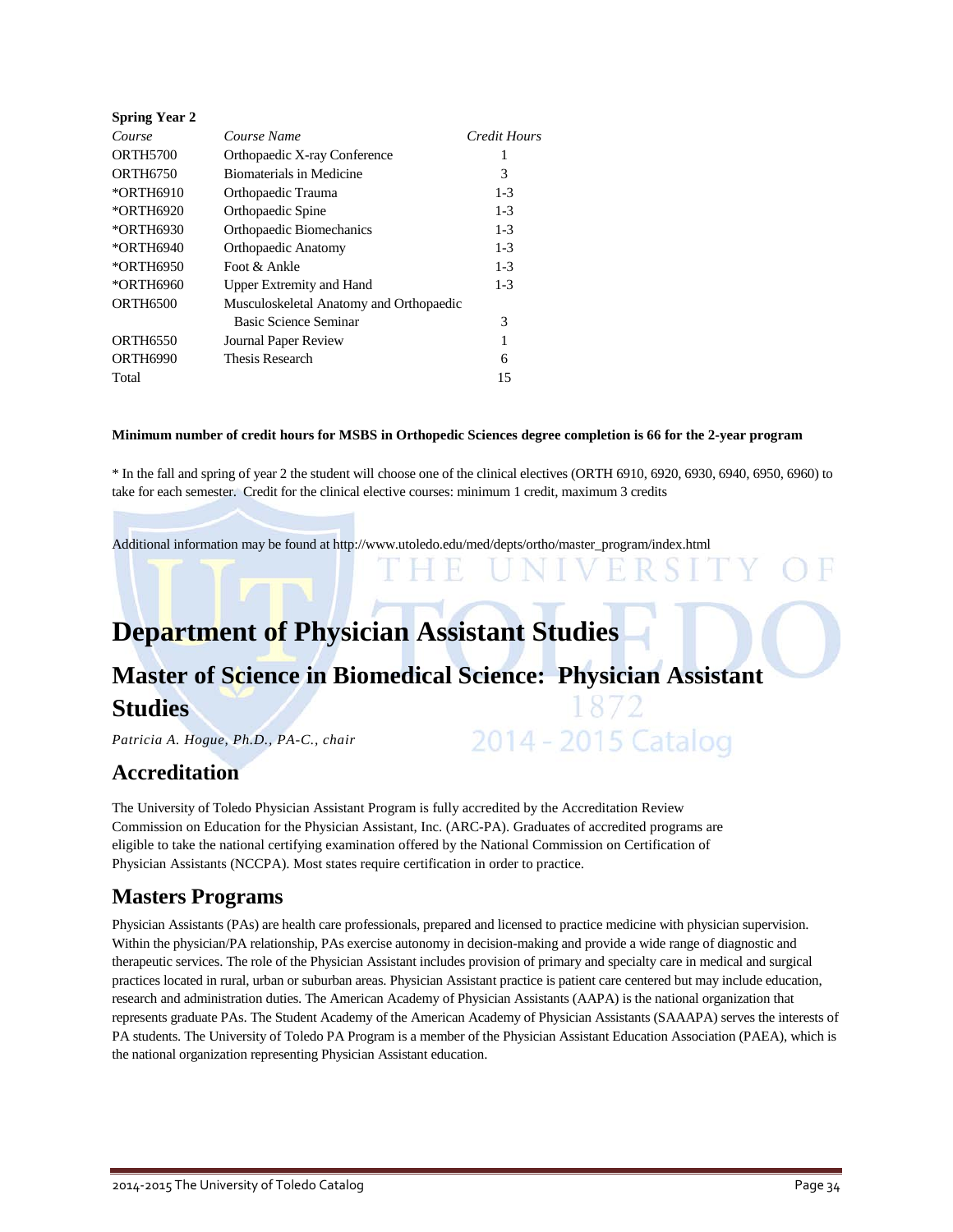### **Master of Science in Biomedical Science: Physician Assistant Studies**

The University of Toledo (UT) Physician Assistant Program is a graduate entry-level professional course of study enabling individuals who hold baccalaureate degrees to become PAs. The program is designed to prepare graduates for primary care practice with emphasis placed on both service to medically under-served populations and the team approach to the delivery of health care. The program integrates graduate level critical thinking and analysis, problem solving, scientific inquiry, self-directed learning and the effective use of modern technology for professional practice that includes elements of research, leadership, education and continued professionalization of the physician assistant occupation.

### Admission Requirements

The Physician Assistant Program admits students each Fall Semester only.

To be considered for the Physician Assistant Program, candidates must comply with all of the following:

The completion of all admission requirements to the central application service or CASPA (https://portal.caspaonline.org/) by OCTOBER 1. CASPA will be available once the next cycle of application opens.

CASPA submissions must include:

- Completed and signed application form
- Application fee
- Two letters of recommendation
- Transcripts for all colleges/universities attended
- In addition, candidates must complete the supplementary application online and pay the associated application fee.

Applicants to the University of Toledo PA Program must be citizens or permanent residents of the United States. Applicants who have completed any of their previous undergraduate or graduate training internationally must fulfill the requirements of the University of Toledo, College of Graduate Studies for international students, available on the College of Graduate Studies website at www.utoledo.edu/graduate. The University of Toledo PA Program requires applicants to provide foreign transcript evaluation from one of the accepted credential evaluation agencies: ECE or WES. The evaluation will be at the applicant's expense. In addition to the requirement for regular admission, all students from non-English speaking countries must achieve satisfactory scores on the Test of English as a Foreign Language (TOEFL) (unless the international applicant has graduated from a US accredited college or university). All international applicants must also demonstrate that they have adequate financial resources for their graduate education before they can be admitted. The TOEFL score requirements and a copy of the financial statement form are available for viewing at the College of Graduate Studies website at www.utoledo.edu/graduate.

Applicants must have earned a Bachelor level degree with a cumulative 3.00 grade point average to be competitive AND to qualify for financial aid. The Bachelor-level degree must be completed by June 15, 2014 for those applying for entry into the University of Toledo PA class that matriculates (begins the program) in August, 2014.

The following Minimum Prerequisites must be completed with a grade of B- or better:

- 1. Human Anatomy (Lab recommended)
- 2. Human Physiology (Lab recommended)
- 3. Inorganic/General Chemistry with Lab
- 4. Organic Chemistry with Lab
- 5. Microbiology with Lab
- 6. Introductory Psychology, or upper-level Psychology
- 7. Additional Psychology Course (Lifespan Psychology recommended)
- 8. College Algebra, or higher mathematics
- 9. Medical Terminology (minimum 1 credit hour or pass a medical terminology test)

#### Notes about Admission Requirements:

Each prerequisite course above must consist of at least three (3) SEMESTER credit hours (unless otherwise noted). All coursework identified above must be current within eight (8) years of admission to the program. The deadline for finishing prerequisite coursework for the class entering in August, 2014 is June 15, 2014. These are minimum program requirements. All prerequisites must be completed with a grade of B- or better. For courses where separate grades are assigned for lecture and laboratory sections, the candidate must receive a grade of B- or better for BOTH lecture and lab. For applicants enrolled at institutions that use a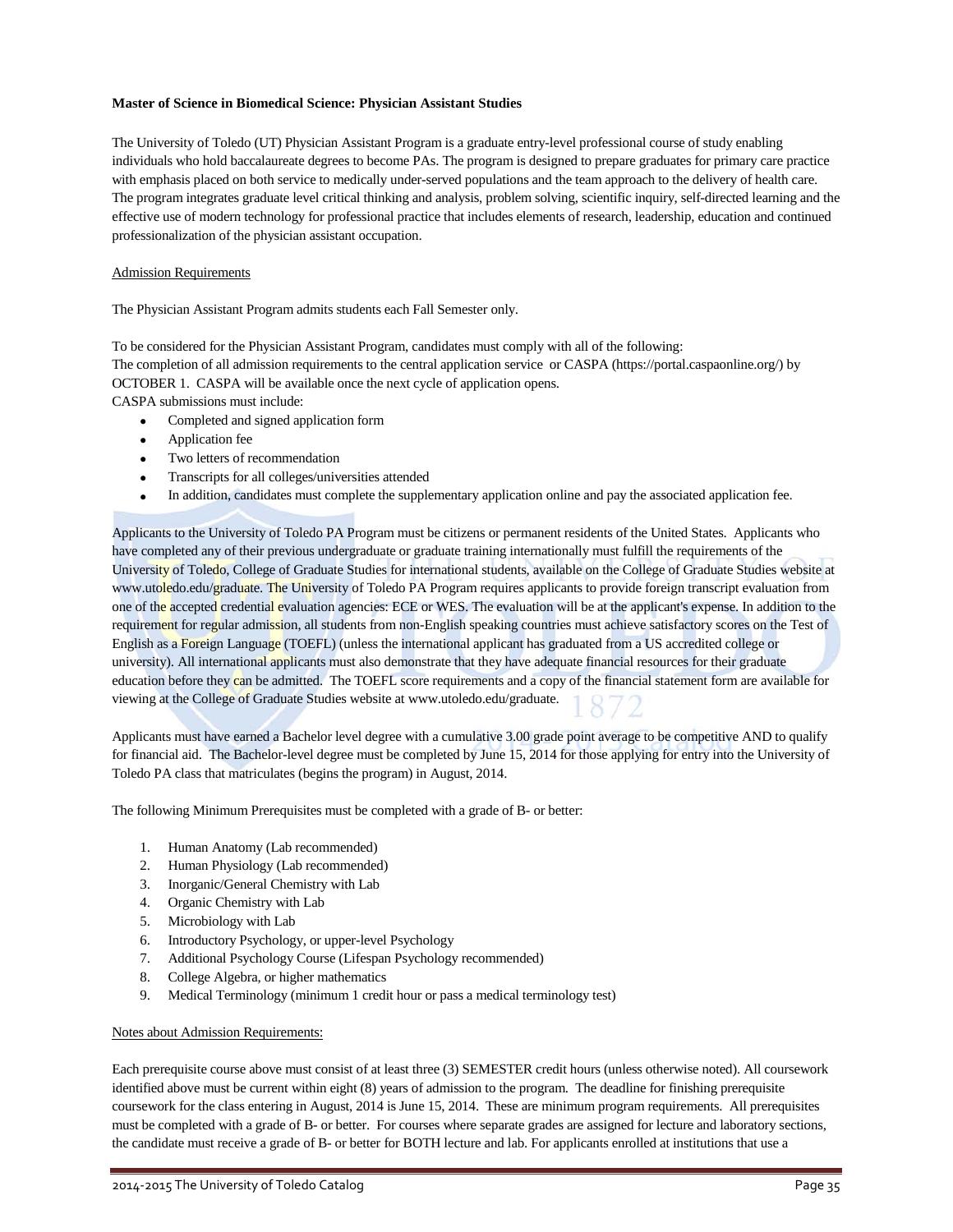QUARTER system, credit hours are converted such that five (5) quarter hours = three (3) semester hours.

In addition to the above minimum requirements, preference will be given to applicants that have earned a B- or better in any of the following advanced healthcare and science-related undergraduate or graduate courses, including but not limited to: genetics, biochemistry, immunology, physics, psychology, physiology, pathophysiology, pharmacology or mathematics.

A candidate with less than a 3.0 undergraduate GPA may be considered for admission with regular student status only if he/she has completed at least 10 semester hours (15 quarter hours) of applicable coursework at the graduate level and has a minimum GPA of 3.0 in these courses.

Formal healthcare experience and/or shadowing of PAs or other healthcare providers is not required. Candidates with formal health care experience must submit copies of any license, registration, or certification related to that field.

Prior to matriculation, candidates must present evidence that they are currently trained in basic cardiopulmonary resuscitation (CPR) according to American Heart Association standards. This training must be maintained throughout the program of study. Candidates must demonstrate proof of prior Medical Terminology Course with a grade of B- or better or pass a proficiency exam administered prior to matriculation.

Preference will be given to current Ohio residents, graduates of The University of Toledo, non-traditional and diverse applicants and those with significant health care experience.

The University of Toledo PA Program does not provide advanced placement or advanced standing for any students.

#### Selection Process:

Candidates for interviews will be selected from those with completed applications (both CASPA and the University of Toledo PA Supplemental Application Form) who meet the minimum entrance requirements. Interviews typically occur in January and February. The selection process is highly competitive and merely meeting minimum entrance requirements does not guarantee an interview or admission to the program. Formal patient contact experience is not a requirement for entrance. There are many factors involved in the selection process, including but not limited to: cumulative undergraduate (or completed graduate) grade point average, cumulative science grade point average, personal experiences, writing sample, reference letters, familiarity with the PA profession and the University, problem solving and teamwork.

Based upon a point scoring system with holistic consideration of each candidate, the Admissions Committee may recommend one of the following: 2014 - 2015 Catalog

Acceptance: Candidates with the highest scores (based upon the candidate's completed CASPA application and interviews) will be recommended to the University of Toledo, College of Graduate Studies for acceptance. The number of candidates recommended for acceptance will be determined annually by the PA Program class size. For the academic year starting in August, 2012, the program expects to accept 40 students. Following interviews, candidates are informed of acceptance in March.

Alternate/Waiting List: A limited number of candidates will be listed as alternates and will be notified of this admission status. Candidates not admitted from the alternate list must reapply if they wish to be considered for the following year. Following interviews, candidates are informed of alternate status in March and April.

Non-Acceptance: Candidates not accepted will be notified in writing. Candidates wishing to be considered for the following year must reapply. Candidates not accepted are informed in April and May.

### Admission Criteria for "Provisional" Status:

An applicant must complete the general admission requirements specified above. Circumstances which may result in a provisional admission include:

• An applicant with a Bachelor's degree in progress (must be completed by June 15, 2014). An official transcript with the degree posted must be received prior to matriculation into the program.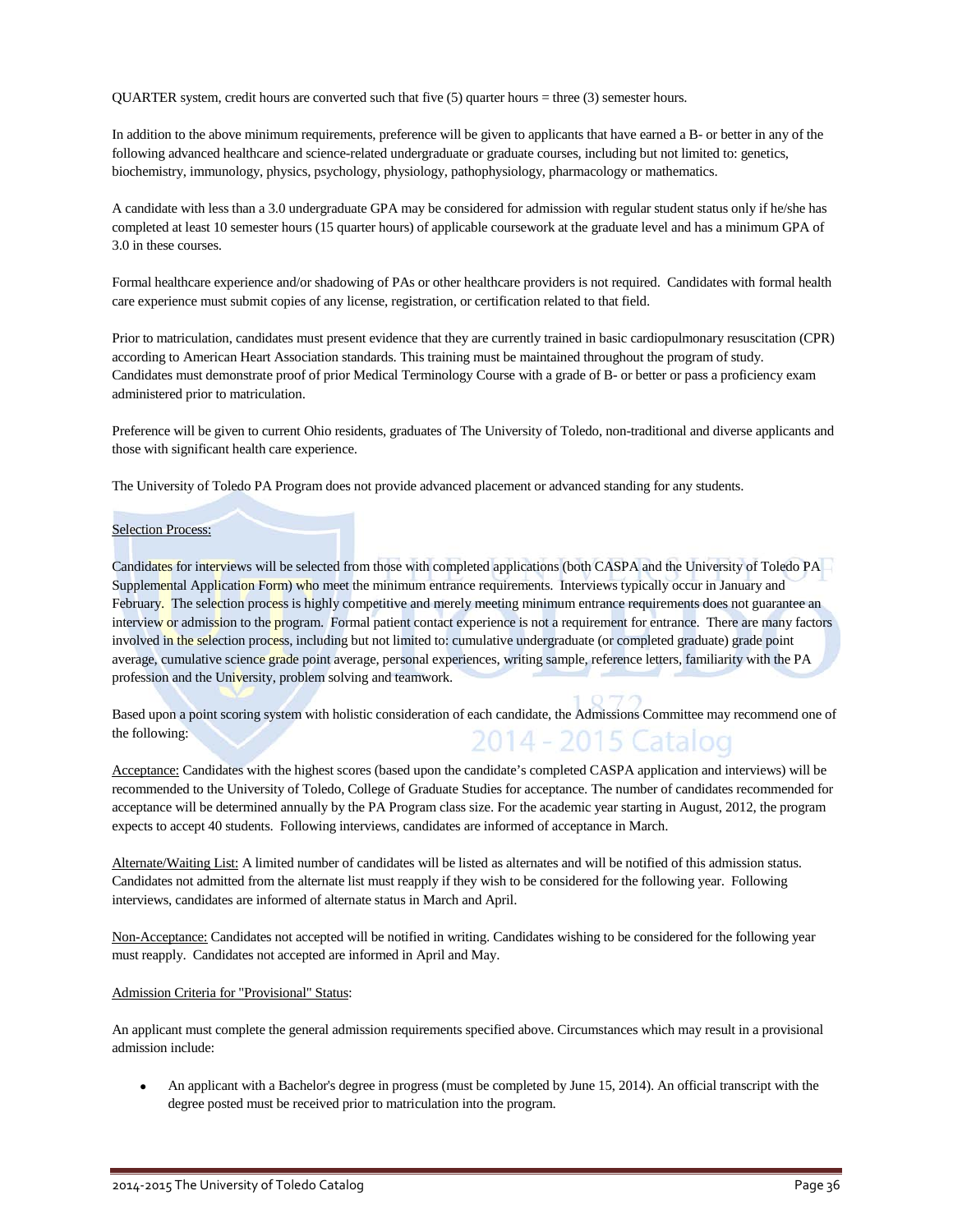- An applicant with an undergraduate cumulative grade point average (GPA) less than 3.0 may be admitted with provisional status. Students must achieve a 3.0 in graduate study at University of Toledo by the completion of 15 semester hours or may be subject to dismissal. In the past, candidates with undergraduate GPAs less than 3.0 have not been competitive unless they have demonstrated academic achievement through the completion of a relevant graduate level degree program.
- An applicant who has any prerequisite courses to complete at the time of application may be admitted with provisional status, with a clear understanding that remaining prerequisites must be satisfactorily (grade of B- or better) completed prior by June 15, 2014 for matriculation into the Program. Official transcripts or other appropriate documentation will be required.
- Candidates who are unable to pass the medical terminology proficiency examination will be required to participate in a self-study program and retest or satisfactorily complete a medical terminology course at an accredited college or university prior to matriculation in Fall courses.

### Technical Standards for Admission

Our objective is to increase the opportunities for persons with disabilities, while maintaining the expectation that all students achieve the goals of the Program. The technical standards for admission establish the expectations and abilities considered essential for students admitted to the Physician Assistant Program in order to achieve the level of competency required for graduation and ultimately practice as a physician assistant. All students admitted to the PA Program are expected to be able to demonstrate the abilities specified below.

Physician Assistant Program students:

- must have the mental capacity to assimilate and learn a large amount of complex, technical and detailed information, to solve clinical problems, and synthesize and apply concepts and information from various disciplines in order to formulate diagnostic and therapeutic plans;
- must have the ability to maintain composure and emotional stability during periods of high stress;
- must have the ability to communicate effectively and sensitively with patients from different social and cultural backgrounds and develop effective professional rapport with patients and co-workers;
- must have the ability to record examination and diagnostic results clearly, accurately and efficiently;
- must have adequate sensory function to fulfill minimum competency objectives for palpation, percussion and auscultation necessary to perform a physical examination;
- must possess sufficient postural control, neuromuscular control and eye-to-hand coordination to use standard medical/surgical instruments and possess sufficient control of the upper extremities to meet the physical requirements for training and for performing a safe physical examination;
- are expected to learn and perform common diagnostic and therapeutic procedures (e.g., phlebotomy, suturing) and interpret the results;
- are expected to have a degree of coordination of motor skills necessary to respond to emergency situations quickly and appropriately.

Candidates are urged to ask questions about the program's technical standards for clarification and to determine whether they can meet the requirements with or without reasonable accommodations. Questions may be directed to the Program Director or Office of Student Services. Revealing a disability is voluntary; however, such disclosure is necessary before any accommodations may be made in the learning environment or in the Program's procedures. Information about disabilities is handled in a confidential manner. Reasonable accommodations will be made to comply with the Americans with Disabilities Act. These require program and institutional approval. Requests for accommodations must be submitted in writing, allowing sufficient time prior to matriculation for action on these requests pursuant to Policy 01061, Nondiscrimination on the Basis of Disability.

### **Other Requirements**

Individuals selected for admission to the program must undergo a general physical examination and provide evidence of up-to-date immunization prior to the start of classes in the first year and again just prior to the beginning of clinical rotations in the second year. In addition, students are required to maintain health insurance and liability insurance coverage. Further information is contained in the College of Graduate Studies Handbook and will be reviewed in detail at orientation.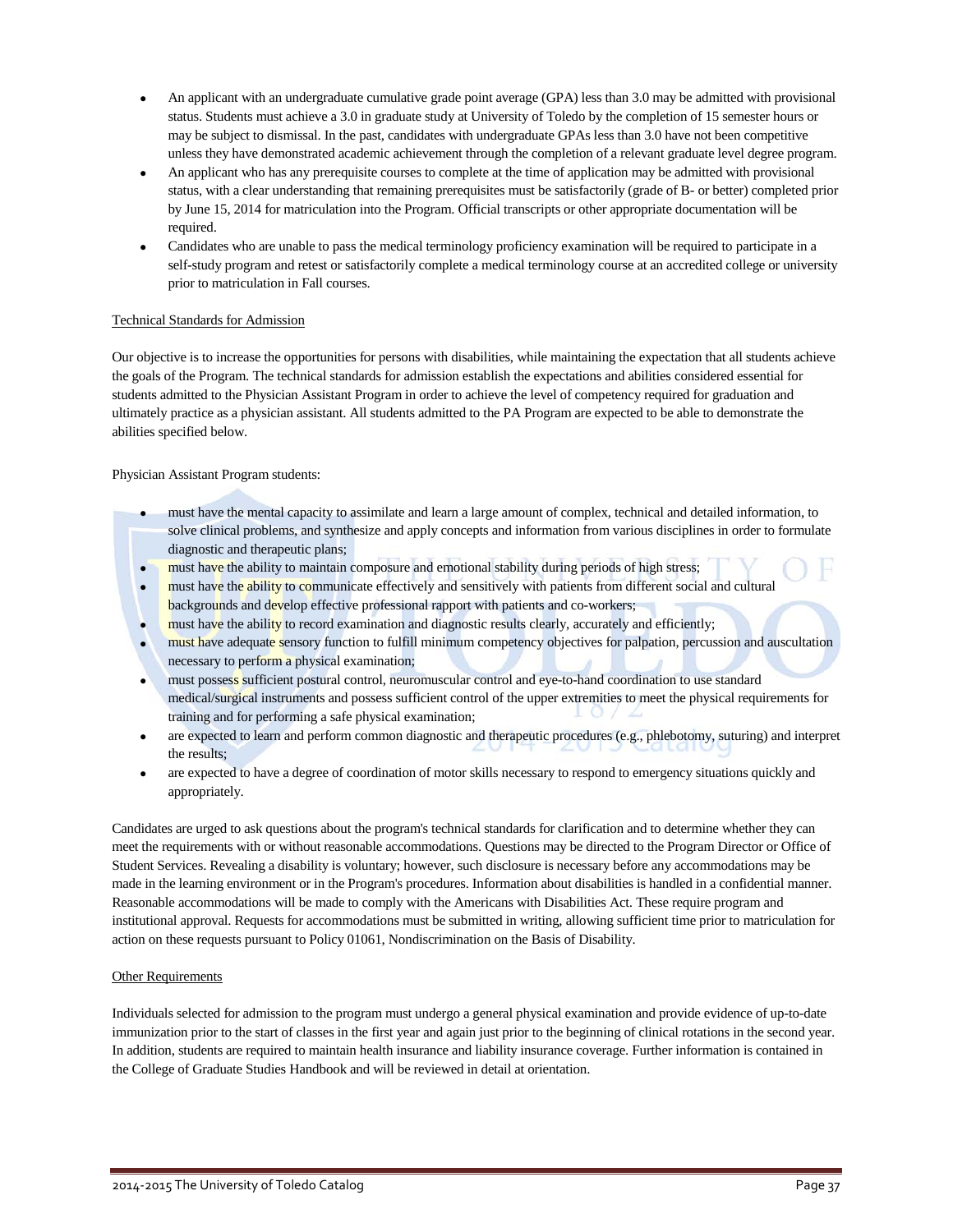### **Curriculum**

To remain in good academic standing in the Physician Assistant Program, a student must be able to demonstrate the possession of:

- a) a current cumulative graduate GPA of at least 3.0
- b) a minimum of "B" grade in all PHYA courses except the following courses which require a minimum grade of "C"
	- a. PHYA601 Basic Genetics
	- b. PHYA613 Research & Stats
- c) The maximum number of credit hours of "C" which may apply toward a degree is eleven (11) (this number is the 5 ANAT credits + the 3 PHYS credits + the 1 PHYA601 genetics credit + the 2 PHYA613 stat credits)

### COURSE SEQUENCE

| Semester 1 FALL |                                         |              |
|-----------------|-----------------------------------------|--------------|
| Course          | Course Name                             | Credit Hours |
| <b>ANAT5000</b> | <b>Anatomy for Physician Assistants</b> |              |
| <b>PHYS5050</b> | Physiology for Physician Assistants     | 3            |
| <b>PHYA5010</b> | Introduction to the P.A. Profession     |              |
| <b>PHYA5100</b> | Prin. of Interviewing & Medical History | 3            |
| <b>PHYA5140</b> | Health Care Teams & Systems             | 2            |
|                 |                                         |              |

Total 14

| Semester 2 SPRING        |                                       |                              |
|--------------------------|---------------------------------------|------------------------------|
| Course                   | Course Name                           | <b>Credit Hours</b>          |
| <b>PHYA5400</b>          | Pathophysiology I                     | ERSITY                       |
| <b>PHYA5210</b>          | Diagnostic & Therapeutic Skills I     | $\frac{2}{2}$                |
| <b>PHYA5310</b>          | Clinical Medicine I                   | 4                            |
| <b>PHYA5510</b>          | Pharmacology I                        | $\overline{c}$               |
| <b>PHYA5130</b>          | <b>Patient Evaluation</b>             | $\overline{3}$               |
| <b>PHYA6050</b>          | <b>Medical Ethics</b>                 | $\overline{2}$               |
|                          |                                       |                              |
| Total                    |                                       | 15                           |
|                          |                                       | 1872                         |
| <b>Semester 3 SUMMER</b> |                                       |                              |
| Course                   | Course Name                           | 2015 Catalog<br>Credit Hours |
| <b>PHYA5520</b>          | Pharmacology II                       | $\boldsymbol{2}$             |
| <b>PHYA5410</b>          | Pathophysiology II                    | $\overline{c}$               |
| <b>PHYA5340</b>          | Clinical Medicine II                  | 3                            |
| <b>PHYA5220</b>          | Diagnostic & Therapeutic Skills II    | 1                            |
| PHYA6110                 | Health Promotion & Disease Prevention | 1                            |
| PHYA6010                 | <b>Basic Genetics</b>                 | 1                            |
| PHYA6030                 | Intro to Long Term Care               | 1                            |
|                          |                                       |                              |
| Total                    |                                       | 11                           |
|                          |                                       |                              |
| Semester 4 FALL          |                                       |                              |
| Course                   | Course Name                           | <b>Credit Hours</b>          |
| <b>PHYA5230</b>          | Diagnostic & Therapeutic Skills III   | $\overline{c}$               |
| <b>PHYA5330</b>          | Clinical Medicine III                 | 6                            |
| <b>PHYA5430</b>          | Pathophysiology III                   | 1                            |
| <b>PHYA5530</b>          | Pharmacology III                      | $\overline{\mathbf{c}}$      |
| PHYA6130                 | Research & Statistics                 | $\overline{c}$               |
| PHYA6150                 | <b>Behavioral Science</b>             | $\overline{c}$               |
|                          |                                       |                              |
| Total                    |                                       | 15                           |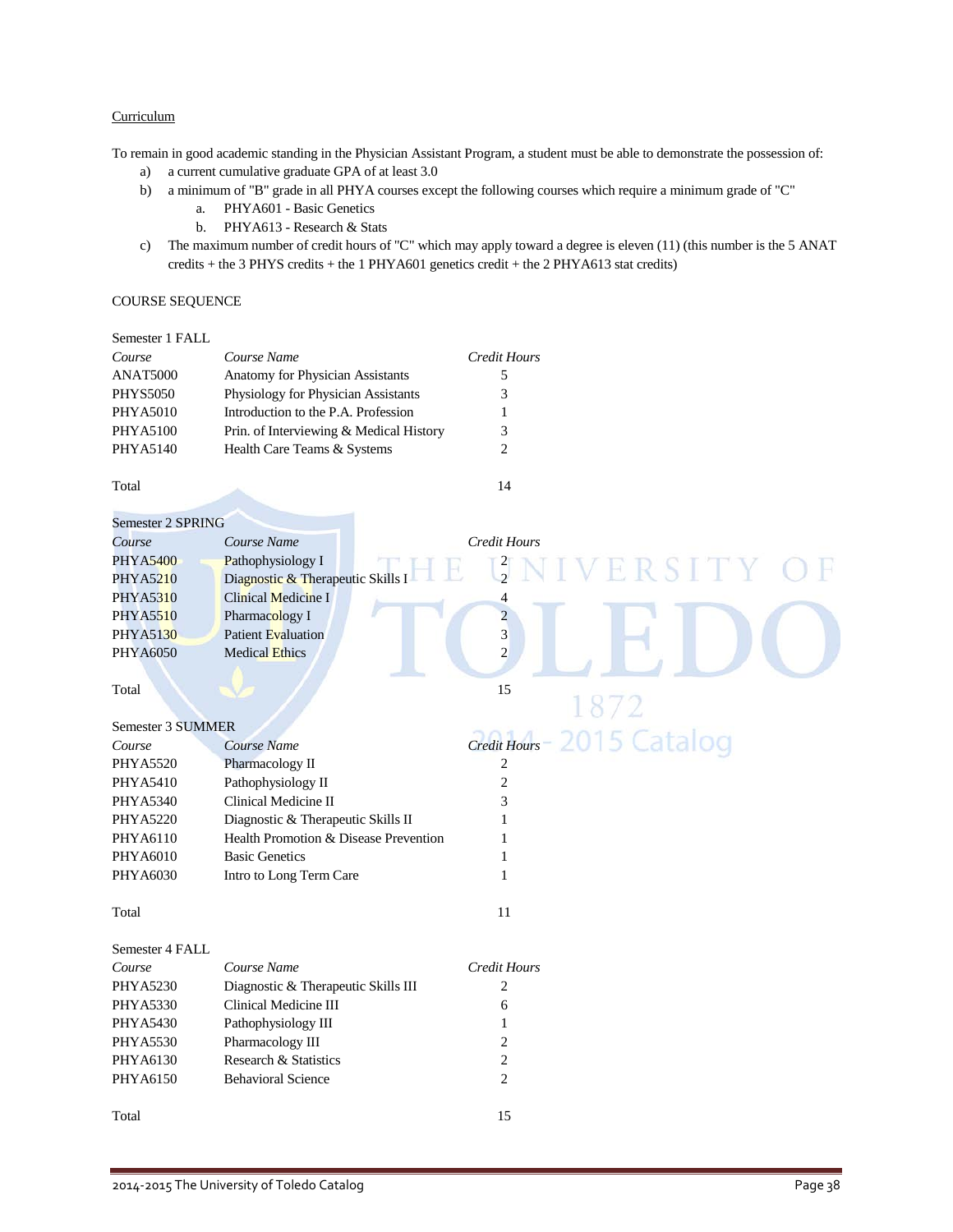| Semester 5 SPRING          |                                          |                                                                                                                                      |  |
|----------------------------|------------------------------------------|--------------------------------------------------------------------------------------------------------------------------------------|--|
| Course                     | Course Name                              | <b>Credit Hours</b>                                                                                                                  |  |
| <b>PHYA6500</b>            | <b>Introduction to Clinical Practice</b> | 1                                                                                                                                    |  |
| <b>PHYA6600</b>            | <b>Research Practicum</b>                | 1                                                                                                                                    |  |
| <b>PHYA6610</b>            | Scholarly Project I                      |                                                                                                                                      |  |
|                            | Clinical Practice (3 rotations)          | 6                                                                                                                                    |  |
| Total                      |                                          | 9                                                                                                                                    |  |
| Semester 6 SUMMER          |                                          |                                                                                                                                      |  |
| Course                     | Course Name                              | <b>Credit Hours</b>                                                                                                                  |  |
|                            | Clinical Practice (3 rotations)          | 6                                                                                                                                    |  |
| <b>PHYA6620</b>            | Scholarly Project II                     | 1                                                                                                                                    |  |
| Total                      |                                          | $\overline{7}$                                                                                                                       |  |
| Semester 7 FALL            |                                          |                                                                                                                                      |  |
| Course                     | Course Name                              | <b>Credit Hours</b>                                                                                                                  |  |
| PHYA6630                   | Scholarly Project III                    | 1                                                                                                                                    |  |
| PHYA6760                   | Clinical Preceptorship                   | 4                                                                                                                                    |  |
|                            | Clinical Practice (2 rotations)          | 4                                                                                                                                    |  |
| Total                      |                                          | 9                                                                                                                                    |  |
| <b>TOTAL PROGRAM HOURS</b> |                                          | THE UNIVERSITY OF                                                                                                                    |  |
|                            | The revised program is pending review.   |                                                                                                                                      |  |
|                            |                                          | Clinical Practice consists of a total eight (one-month) rotations, with one in each of the following specialties: emergency medicine |  |

ists of a total eight (one-month) rotations, with one in each of the following specialties: emergency medicine, internal medicine, family medicine, long-term care, prenatal/gynecology, surgery, pediatrics, and an elective (which may be any specialty of medicine).

1872

## **Department of Public Health and Preventive Medicine**

*Sheryl Milz, Ph.D., C.I.H., chair*

## **Master of Public Health Program**

The Northwest Ohio Consortium for Public Health (NOCPH) Master of Public Health (MPH) degree program is offered jointly by Bowling Green State University and the University of Toledo. It provides advanced study beyond the bachelor degree for persons wishing to update professional skills and obtain new professional competencies in the area of public health. The program prepares students to enhance public health locally, regionally, nationally, and internationally. The graduates will have acquired the knowledge to become advocates for needed change, assess factors affecting health, critique and apply research findings, and develop health promotion, illness, and injury prevention programs. Graduates receive a degree awarded jointly by both institutions.

The NOCPH MPH degree program is fully accredited by the Council on Education for Public Health (CEPH) and requires four semesters to complete as a full time student. Part time students take approximately eight semesters to complete the program.

Five majors are offered:

- *Environmental and Occupational Health and Safety Science (ENVH)*: Students graduating from this major are prepared to address environmental and occupational health issues from scientific, regulatory, and administrative perspectives for private industry, health departments, regulatory agencies, consulting firms, and other organizations.
- *Health Promotion and Education (HPRO)*: Students graduating from this major are prepared to assist communities,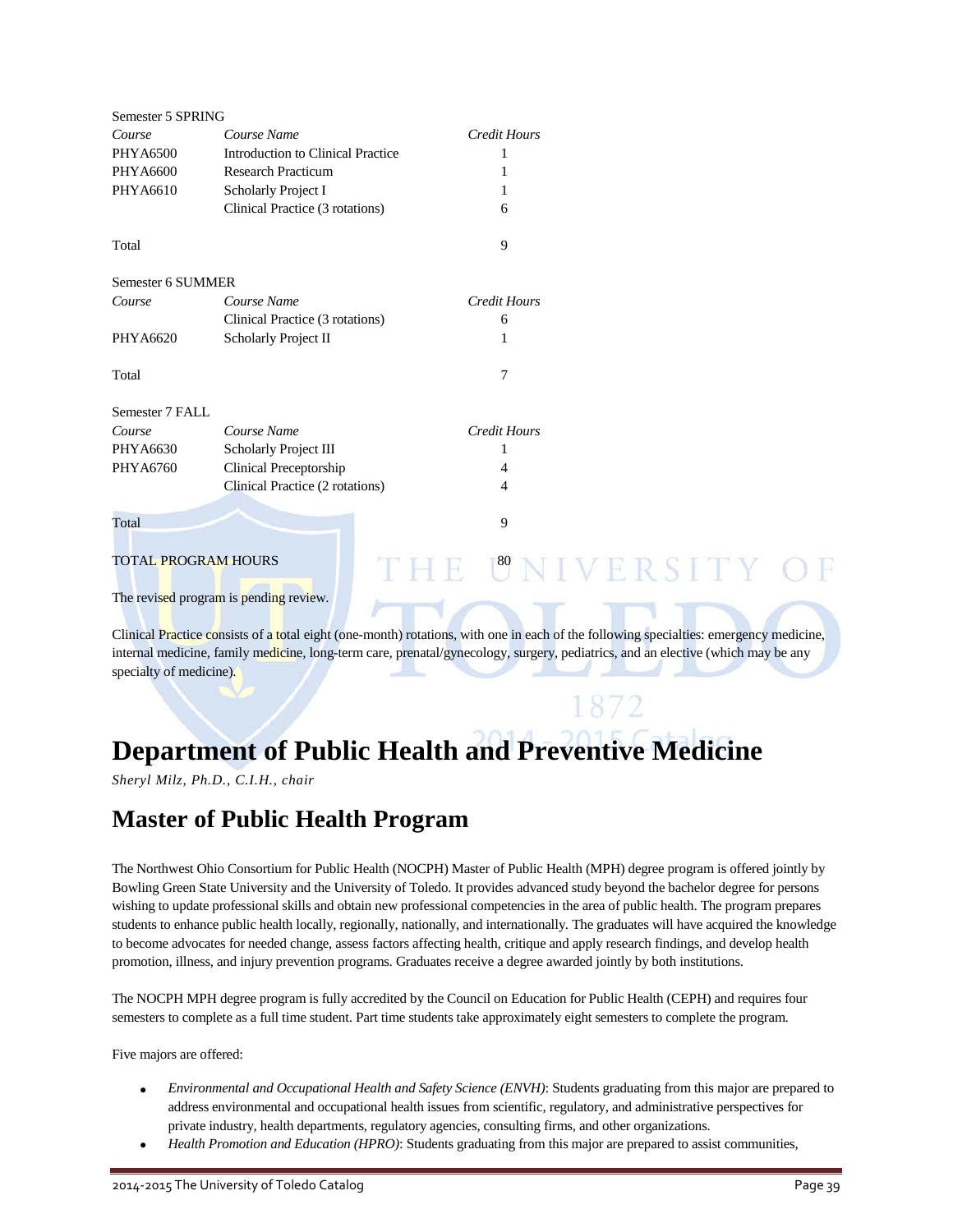organizations and individuals in working toward a healthier society by using appropriate educational, behavioral, and social change strategies.

- *Public Health Administration (PHAD)*: Students graduating from this major are prepared to assume applicable administrative roles in government and community agencies, health care facilities, and private industry.
- *Public Health Epidemiology (PHEP)*: Students graduating from this major are prepared to study the distribution of disease in large groups or from a population-based perspective. Epidemiologists attempt to quantify the distribution and establish the determinants of health problems by describing and analyzing the biological, environmental, social and behavioral factors affecting health, illness and premature death. Epidemiologists often work for local, state, and federal governments, health care organizations, private industry, and institutions of higher education.
- *Public Health Nutrition (PHNU)*: Students graduating from this major are prepared to advance knowledge regarding the role of nutrition in disease prevention and health promotion and apply this knowledge to planning, managing, delivering, and evaluating nutrition services and programs. Public Health Nutritionists integrate the knowledge, skills, and experience fundamental to all public health disciplines and apply this integrated knowledge to alleviate diet-related health problems among diverse population groups. Employment often includes health departments, federal and private food assistance programs, worksite health promotion programs, nutrition advocacy organizations, health centers and schools.

### **Single MPH Degree and Single Major Program**

NOCPH MPH students designate a major upon application to the MPH program. NOCPH MPH students may change their major at any time during the program by completing a Change of Major Form.

To earn the MPH degree, a student must complete a 45-semester credit hour (credit hours) curriculum. The 45 credit hour curriculum consists of 8 core courses (24 credit hours) completed by all MPH students regardless of declared major, 4-5 (12-15 credit hours) major specific courses, and 2-3 (6-9 credit hours) advised electives. All students must meet with their major advisor within their first 12 credit hours in the program to develop a Plan of Study. Once developed, the Plan of Study is signed by the student, the student's major advisor, and a NOCPH co-director. The signed Plan of Study is submitted to the UT Department of Public Health and Preventative Medicine (DPHPM) in Room 4416 of the Collier Building for tracking. UT DPHPM forwards the signed Plan of Study to the UT College of Graduate Studies on the Health Science Campus.

#### **Dual MPH Major Program**

NOCPH MPH students may also pursue the requirements for two majors (i.e., dual major). The option is intended for individuals who desire to combine education and training related to one specific major of the MPH with another major within the MPH program to expand their overall knowledge and expertise. Any combination of two of the five majors is acceptable as a dual major. A dual major may be selected upon application to the MPH program or at any time once admitted to the program.

Individuals interested in completing the dual major option must be simultaneously registered for both majors for at least one semester. Dual major MPH students must complete the 45 credit hours curriculum described above for one major plus an additional 21 credit hours for the second major. The additional 21 credit hours consists of 4-5 major specific courses (12-15 credit hours) and 2- 3 advised electives (6-9 credit hours) for the second major. All students must meet with the major advisor from each major to develop a dual major Plan of Study. The dual major Plan of Study is signed and submitted as described for the single major.

#### **Dual Degree Program**

The NOCPH also offers several dual degree options. The option is intended for individuals who desire to combine education and training related to a specific major of the MPH with another degree to expand their overall knowledge and expertise. The dual degree programs combine the MPH with other master (MBA, MA, MS, MSOH) or doctoral (MD, PhD, EdD, JD) degrees offered by either of the two consortial institutions (BGSU and UT). The preceding list of dual degrees is only for illustration. Any graduate degree offered by the two consortial institutions may be combined with the MPH degree in a dual degree program.

Students must meet all application, retention and graduation requirements for each of the individual degrees. Individuals interested in completing the dual degree option must be simultaneously registered for both degrees for at least one semester. Students will be able to apply a maximum of 12 credit hours of overlapping courses to fulfill required credits for both degrees, pending approval of the NOCPH Co-Directors and Program Coordinators of both degree programs.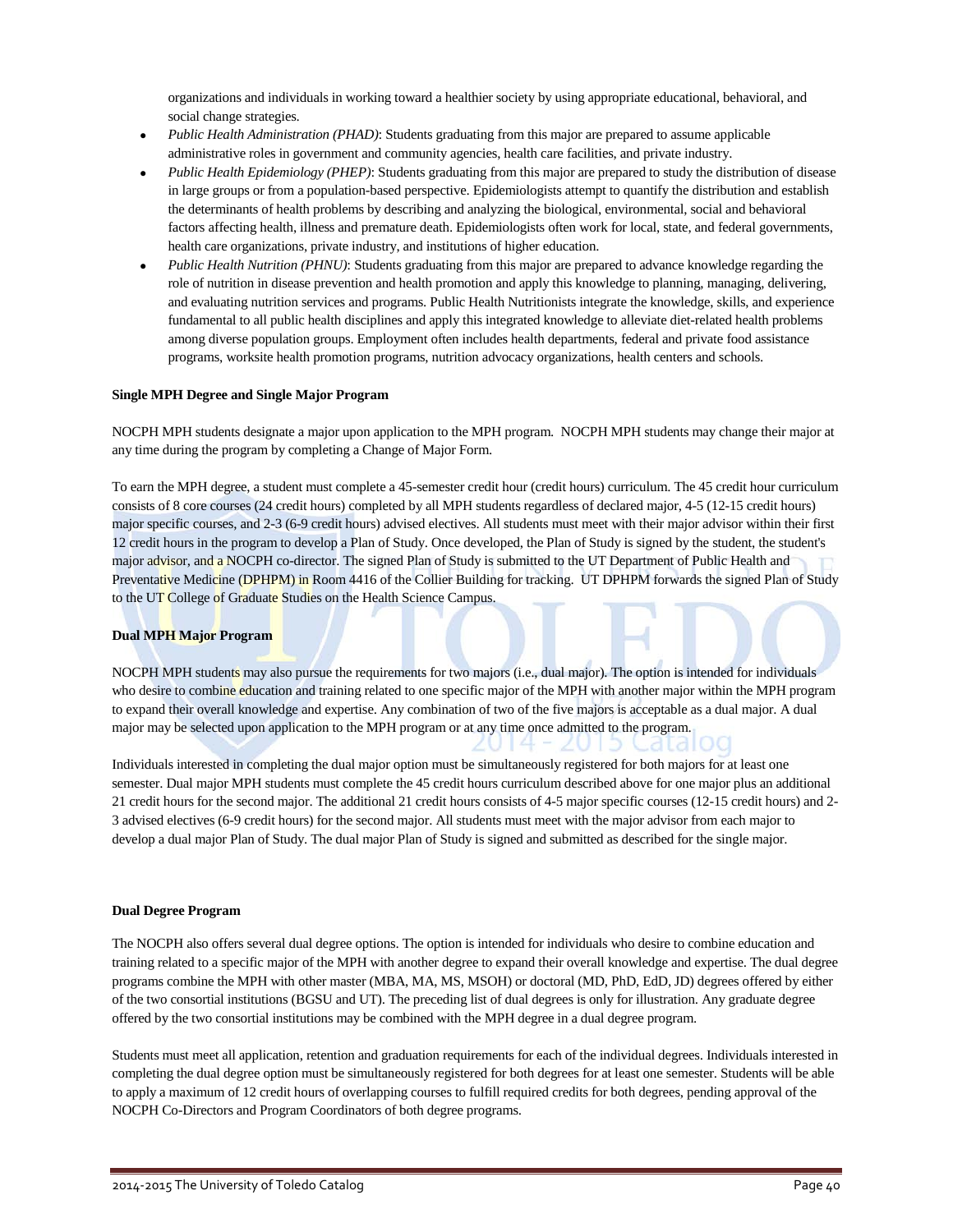### Admission Requirements

Interested prospective students apply to the NOCPH MPH degree through UT website. Applicants are required to complete an online application, as well as submit official transcripts from all institutions where they have taken courses (transcripts from institutions outside the US must be translated, evaluated, and reported on the 4.00 scale), 3 letters of recommendation (2 of which must be from persons with a graduate degree), a resume, and a letter of interest (statement of purpose).

The GRE is not required for graduates from an accredited US institution with a GPA  $\geq$  3.00. The GRE may be required by the NOCPH MPH Admissions Committee for applicants with a GPA < 3.00. The GRE is required for all students graduating from institutions outside the US.

Regular admission to the NOCPH MPH program requires:

- An earned bachelor's degree from an accredited college or university
- GPA  $\geq$  3.00 (on a 4.00 scale)
- All students must have foundation courses in college-level mathematics, and social sciences
	- o ENVH majors must also complete college-level courses in inorganic chemistry, organic chemistry and biological science (biology, biochemistry, anatomy, physiology, etc.)
	- o Public Health Epidemiology majors also must complete college level courses in biological sciences (e.g., biology, biochemistry, anatomy, physiology, etc.)
	- o Public Health Nutrition majors also must have a background in nutrition or medicine with a strong foundation in chemistry, physiology, and nutrition courses.

1872

- $GRE > 300$  (verbal and quantitative) if taken after August 2011 or  $> 1000$  (verbal and quantitative) if taken before August 2011
- GRE analytical writing score  $>4.0$
- TOEFL  $\geq$  550 (paper-based),  $\geq$  213 (computer-based), or >79 (IBT) for applicants who graduated from institutions outside the US.

Provisional admission to the NOCPH MPH program may be offered with one or more of the following deficiencies:

- Missing foundation course $(s)$
- GPA <  $3.00$ , but  $\geq 2.7$

Provisional students take 4 courses (12 credit hours) in the MPH program. Preferably, all 4 courses will be core courses, but 1 major specific course is also allowed. No electives may be taken. Students must attain a B or better in each of these courses to be admitted as a regular status student. Any student not attaining a B or better in these 4 courses could be dismissed from the program.

#### Core Courses

All NOCPH MPH students are required to take the following 8 (24 credit hours) core courses. These core courses are offered at both Bowling Green State University (3-4 courses, depending on major) and the University of Toledo (4-5 courses, depending on major).

- PUBH6000 Biostatistics (offered at UT)
- PUBH6010 Public Health Epidemiology (offered at UT)
- PUBH6040 Public Health Administration (offered at BG)
- PUBH6050 Introduction to Public Health (offered at BG)
	- o PUBH5160 Environmental Health Science, Regulations, and Management (offered at UT for ENVH majors only to take in place of PUBH6050)
- PUBH6600 Health Behavior (offered at UT)
- PUBH6640 Issues in Public Health (offered at UT)
- PUBH6850 Capstone Seminar (offered at BG)
- PUBH6830/6960 Internship or PUBH6840/6970 Scholarly Project (offered at both BG and UT)

#### Student Learning Objectives

NOCPH has established the following 9 core competencies that must be covered by the core courses taken by all MPH students.

- Describe public health and its mission. What it does and how it achieves its mission.
- Communicate effectively both orally and in writing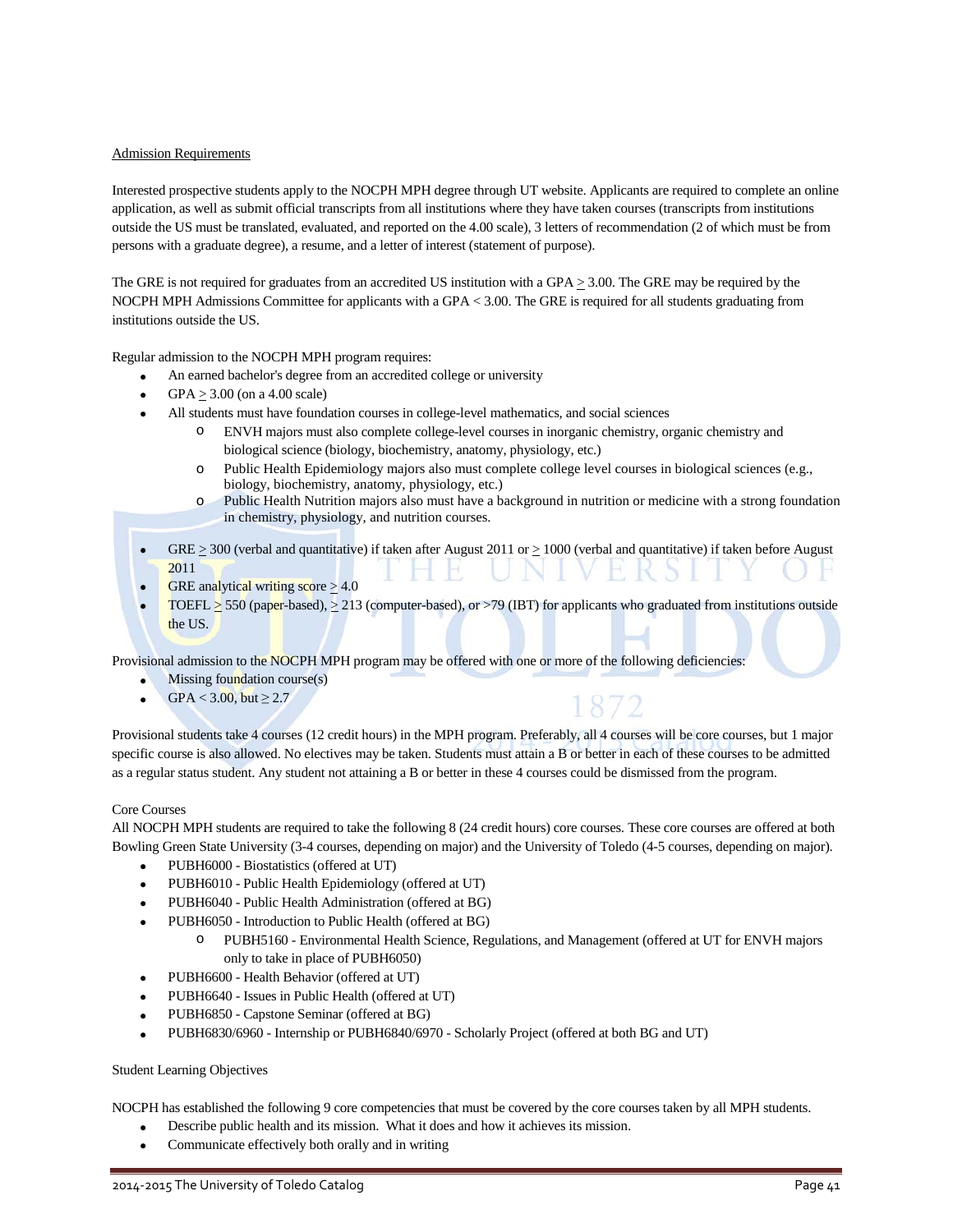- Promote cultural values and diversity
- Lead and apply systems thinking in their chosen field
- Describe basic biostatistical methods and perform basic statistical analyses
- Describe basic epidemiology methods and perform basic epidemiologic applications
- Describe emerging environmental issues and apply basic environmental concepts
- Develop basic organizational policies
- Describe basic health promotion concepts

## **Master of Public Health: Environmental and Occupational Health & Safety Science (ENVH)**

Environmental and Occupational Health and Safety Science (ENVH) specialists focus on a combination of scientific, technical and regulatory aspects of public health that relate to the assessment and control of hazards such as physical, chemical and biological agents in non-occupational and occupational environments. The major focus is recognition, evaluation and control of human exposures resulting from contact with contaminated air, water, soil and food. Emergency and disaster planning, preparation, recognition and response are also emphasized. The ENVH major expands students' knowledge, comprehension and skills to prepare them for work as professionals involved with development, implementation, delivery and management of applicable focused or broad scope environmental and occupational health and safety programs. Examples of applicable programs include community and/or worker awareness education and training programs; environmental and occupational disease causation, prevention and remediation programs; hazardous non-occupational and occupational site investigation, sampling, assessment and control; and regulatory compliance and/or enforcement. ENVH professionals also have the education and training applicable to preparedness for, recognition of, and response to natural disasters and intentional terrorist events.

The student learning objectives for the ENVH major are to graduate professionals that are prepared to:

- Apply the fundamental and advanced principles of statistics, epidemiology, environmental health science, and occupational health and safety science to real-world public health issues and problems
- Objectively and subjectively assess chemical, biological, and physical agents classified as hazardous to human health (including terrorism agents)
- Critically analyze and interpret statistical, epidemiological, toxicological and communicable disease information for prevention and remediation program development and implementation  $\Box$   $\Box$
- Conduct fundamental sample collection of media contaminated with hazardous chemical, biological, and physical agents
- Collect and evaluate applicable information necessary to perform risk assessments and conduct disaster preparation/planning
- Make administrative decisions based on recommended measures to reduce or eliminate environmental and occupational health hazards
- Develop and present administrative, scientific, technical and/or regulatory reports

All ENVH majors are required to take the following 5 (15 credit hours) major specific courses. These courses are all offered at the University of Toledo. In addition, all ENVH majors are required to take 2 (6 credit hours) advised electives.

- PUBH5020 Occupational Health Science, Regulations, and Management
- PUBH5060 Occupational Safety Science, Regulations, and Management
- PUBH5310 Chemical Agents Toxicity, Evaluation, and Control
- PUBH5520 Biological Agents Pathogenicity, Evaluation, and Control
- PUBH5620 Physical Agents Effects, Evaluation, and Control

## **Master of Public Health: Health Promotion and Education (HPRO)**

The curriculum for the Health Promotion and Education (HPRO) major focuses on methods for planning, implementing and evaluating educational and behavioral changes as well as programs that enhance health. Students are prepared for positions that emphasize program planning, health promotion, health education, disease prevention and social action. Graduates work in business, voluntary, non-profit and governmental agencies at the local, county, state and federal levels.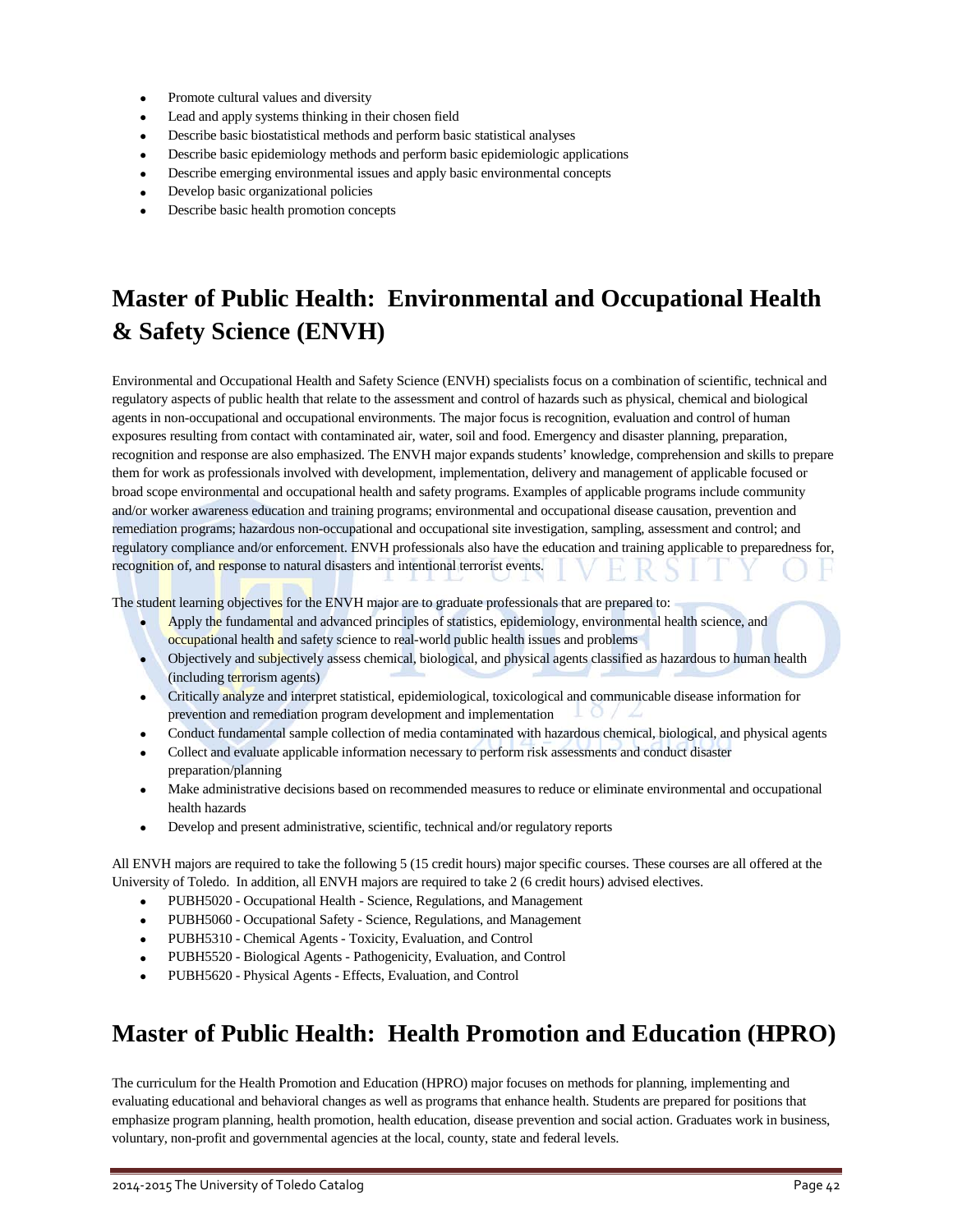The student learning objectives for the HPRO major are to graduate professionals that are prepared to:

- Implement, administer, and evaluate health promotion and education programs
- Demonstrate mastery of knowledge that is critical to the role of a health promotion and educational professional
- Coordinate the provision of promotional and educational services in health
- Assess individual and community needs
- Apply principles of community organization, health behavior, and educational processes to plan effective health promotion and education programs
- Apply appropriate research methods
- Act as a health promotion and education resource

All HPRO majors are required to take the following 4 (12 credit hours) major specific courses. These courses are all offered at the University of Toledo. In addition, all HPRO majors are required to take 3 (9 credit hours) advised electives.

- PUBH6200 Methods and Materials in Public Health
- PUBH6300 Community Health Organizations
- PUBH6460 Health Promotion Programs
- PUBH6800 Evaluation of Health Programs

## **Master of Public Health: Public Health Administration (PHAD)**

The curriculum for the Public Health Administration (PHAD) major is designed to prepare students to assume administrative responsibilities in healthcare agencies, government, community organizations and private industry. The course work provides instruction in several key administrative areas. Many of the courses are similar to the required courses in a Master of Business Administration (MBA) program with the difference that the PHA major curriculum focuses on applications and issues in healthcare.

The student learning objectives for the PHAD major are to graduate professionals that are prepared to:

- Supervise subordinates using techniques endorsed by human resource experts
- Manage a public health organization using contemporary standards and practices
- Comply with applicable legal standards and federal requirements pertaining to public health, employees and organizations
- Develop and administer an organizational budget
- Evaluate the financial and economic health of an organization, business, or practice
- Apply relevant economic theory to organizational situations
- Evaluate administrative personnel, organizational effectiveness, economic stability, regulatory compliance, and related supervisory programs and practices 2014 - 2015 Catalog

All PHAD majors are required to take the following 4 (12 credit hours) major specific courses. These courses are all offered at BG. In addition, all PHAD majors are required to take 3 (9 credit hours) advised electives.

- PUBH6210 Management of Public Health Agencies
- PUBH6220 Budget and Finance in Public Health
- PUBH6280 Economics, Marketing, and Human Resources
- PUBH6350 Public Health Law

## **Master of Public Health: Public Health Epidemiology (PHEP)**

The Public Health Epidemiology (PHEP) major prepares students for careers involving the study of the distribution of disease in large groups or from a population-based perspective. It involves factors affecting disease and disability in populations. As a fundamental science of public health and preventive medicine, epidemiology research has traditionally focused on questions of disease causation through population studies for both infectious and chronic diseases. Epidemiologists attempt to quantify the distribution and establish the determinants of health problems by describing and analyzing the biological, environmental, social and behavioral factors affecting health, illness and premature death. Descriptive and analytic techniques are used to gather information on disease occurrence, extend basic knowledge about the physical, mental and social processes affecting health, and develop effective disease-control measures. The products of such inquiries are also used in the formulation of health policies. Quantitative skills, including biostatistics and computer applications, are emphasized in this major. Epidemiologists work closely with other health professionals including physicians, environmental health personnel, behavioral scientists, demographers, biostatisticians, and administrators of health agencies. Epidemiologists often work for local, state, and federal governments, health care organizations,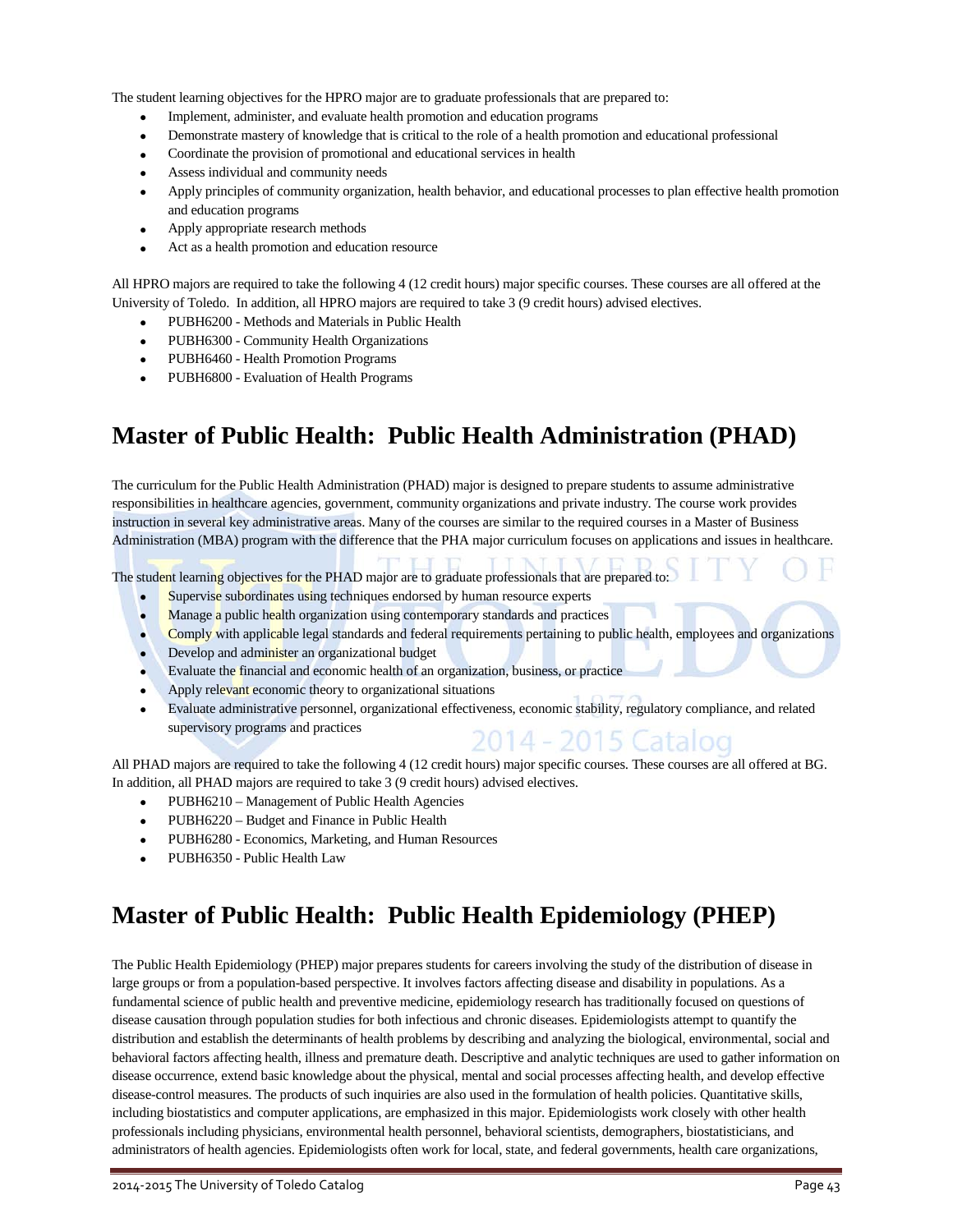private industry, and institutions of higher education.

The student learning objectives for the PHEP major are to graduate professionals that are prepared to:

- Define and calculate measures of disease frequency and measures of association between risk factors and disease
- Describe the major epidemiologic research study designs and their advantages and limitations
- Describe the major sources of bias in epidemiologic research (confounding, selection bias, and measurement error) and the ways to evaluate and reduce bias
- Apply criteria to support whether an association is causal
- Understand the basic terms and methods used in outbreak investigation, infectious disease epidemiology, chronic disease epidemiology, disease prevention trials, and evaluation of screening tests
- Review the scientific literature with competence, synthesize findings across studies, and make appropriate public health recommendations based on current knowledge
- Design an epidemiologic study to address a question of interest
- Interpret results of an epidemiologic study, including the relation to findings from other epidemiologic studies, potential biologic and/or social mechanisms, limitations of the study, and public health implications
- Write a clear description of the rationale, methods, results, and interpretation of an epidemiologic investigation
- Apply epidemiologic skills in a public health setting, specifically in the formulation or application of public health programs or policies

All PHEP majors are required to take the following 5 (15 credit hours) major specific courses. These courses are all offered at the University of Toledo. In addition, all PHEP majors are required to take 2 (total of 6 credit hours) advised electives.

- PUBH6030 Advanced Epidemiology
- PUBH6060 Advanced Biostatistics
- PUBH6120 Infectious Disease Epidemiology
- PUBH6550- Chronic Disease Epidemiology
- PUBH6070 Genetic Epidemiology or PUBH 6130 Molecular Epidemiology

## **Master of Public Health: Public Health Nutrition (PHNU)**

Public Health Nutritionists integrate the knowledge, skills and experiences fundamental to all public health disciplines and apply this integrated knowledge to alleviate diet-related health problems among diverse population groups. Graduates will be prepared to advance knowledge regarding the role of nutrition in disease prevention and health promotion and apply this knowledge to planning, managing, delivering, and evaluating nutrition services and programs. Employment often includes health departments, federal and private food assistance programs, worksite health promotion programs, nutrition advocacy organizations, health centers and schools. An understanding of human nutrition is important to maximize the health of individuals in a diverse society that faces nutritionrelated diseases of both deficiency and excess. A complete understanding of human nutrition is built on knowledge of its fundamental biological and biochemical bases. It also involves an understanding of societal, psychological, cultural and behavioral influences that affect food consumption, and therefore, human well being. Public health nutrition advances knowledge regarding the role of nutrition in disease prevention and health promotion and applies this knowledge to planning, managing, delivering and evaluating nutrition services and programs. The MPH major in public health nutrition trains students to integrate the knowledge, skills, and experience fundamental to all public health disciplines and to apply this integrated knowledge to alleviate diet-related health problems among diverse population groups. The program is designed to train professionals to assume leadership positions in assessing community-nutrition needs and in planning, directing and evaluating the nutrition component of health-promotion and disease-prevention efforts.

The student learning objectives for the PHNU major are to graduate professionals who are prepared to:

- Identify and assess diet-related health problems of undernutrition and overnutrition among diverse population groups
- Identify the social, cultural, economic, environmental, and institutional factors that contribute to the risks of undernutrition and overnutrition among diverse populations
- Develop educational and other population-based intervention strategies to improve food security
- Develop policies to reduce barriers to food insecurity and to improve the food choices and nutritional status of diverse populations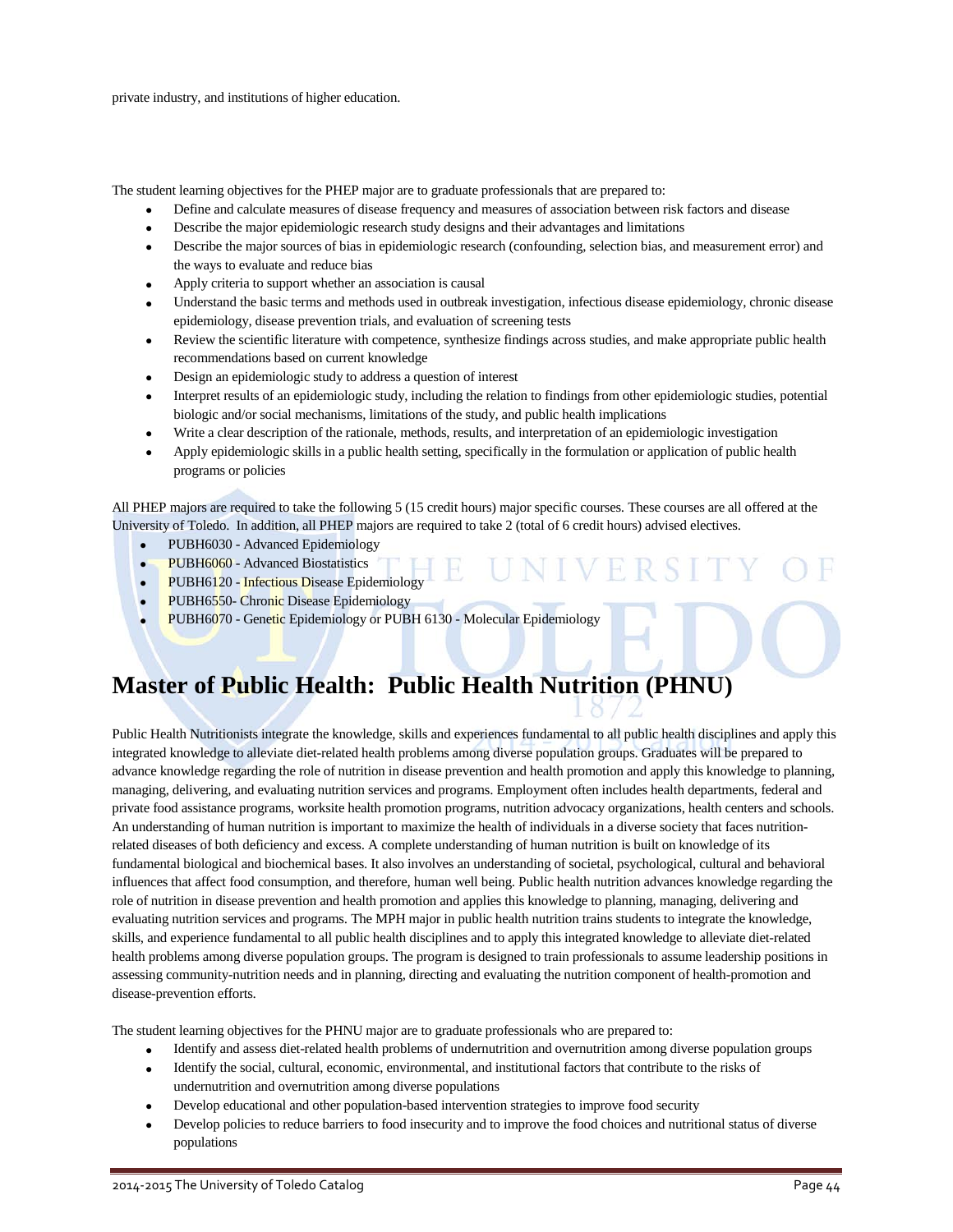- Describe techniques to guide consumers in selection of food and nutritionally adequate diets
- Communicate nutrition related issues skillfully, utilizing different media in varied settings
- Apply the principles of management to community-nutrition programs
- Participate in advocacy efforts to improve the nutritional status of various populations
- Monitor and recommend public policies to protect and promote nutritional status and health of diverse populations
- Contribute to the body of nutrition knowledge through active research of an applied nature

All PHNU majors are required to take the following 4 (12 credit hours) major specific courses. Courses are offered at both BG and the University of Toledo. In addition, all PHNU majors are required to take 3 (9 credit hours) advised electives.

- PUBH6250 Nutritional Epidemiology
- PUBH6520 Public Health Nutrition
- Two of the following four courses
	- o FDNU5350 Life Cycle Nutrition: Pregnancy to Adolescence
	- o FDNU5360 Life Cycle Nutrition: The Middle and Later Years
	- o FDNU6090 Micronutrients
	- o FDNU6100 Macronutrients

## **Master of Science in Occupational Health Degree Industrial Hygiene Program**

The Master of Science in Occupational Health (MSOH) degree program is available in Industrial Hygiene. Industrial hygiene professionals are involved in understanding and implementing scientific, technical, and regulatory aspects that focus on preventing and controlling workers' exposures to factors and agents that can cause them harm. The profession focuses on prevention of exposure or occurrence and mitigation of factors and agents that contribute to worker harm, as work-related illnesses and injuries.

The comprehensive and flexible curriculum of the Master of Science in Occupational Health (MSOH) degree – Industrial Hygiene (IH) program provides a solid foundation of information for students with limited or no background in industrial hygiene, while simultaneously offering students with professional experience the opportunity to expand the scope of their knowledge and skills. The program offers classes during evenings and weekends to facilitate graduate study for those engaged in full-time daily employment. The schedule also permits students without applicable practical experience to complete an internship.

The MSOH degree is fully accredited by the Accreditation Board for Engineering and Technology - Applied Science Accreditation Commission (ABET-ASAC) and requires four semesters to complete as a full-time student. Part time students take approximately 2014 - 2015 Catalog eight semesters to complete the program.

Admission Requirements

Applicants are required to complete an online application, as well as submit official transcripts from all institutions where they have taken courses (transcripts from institutions from outside the US must be translated, evaluated, and reported on the 4.00 scale), 3 letters of recommendation (2 of which must be from persons with a graduate degree), a resume, and a letter of interest (statement of purpose).

The GRE is not required for graduates from an accredited US institution with a GPA  $\geq$  3.00. The GRE may be required by the NOCPH MPH Admissions Committee for applicants with a GPA < 3.00. The GRE is required for all students graduating from institutions outside the US.

Regular admission to the MSOH program requires:

- An earned bachelor's degree from an accredited college or university
- $GPA > 3.00$  (on a 4.00 scale)
- Foundation courses in college-level mathematics (preferably calculus), inorganic chemistry, organic chemistry, physics, biology, and English/writing
	- o Work experience based on applicability and duration and applicable certifications such as CIH or CSP will also be considered
- GRE  $\geq$  300 (verbal and quantitative) if taken after August 2011 or  $\geq$  1000 (verbal and quantitative) if taken before August 2011
- GRE analytical writing score  $\geq 4.0$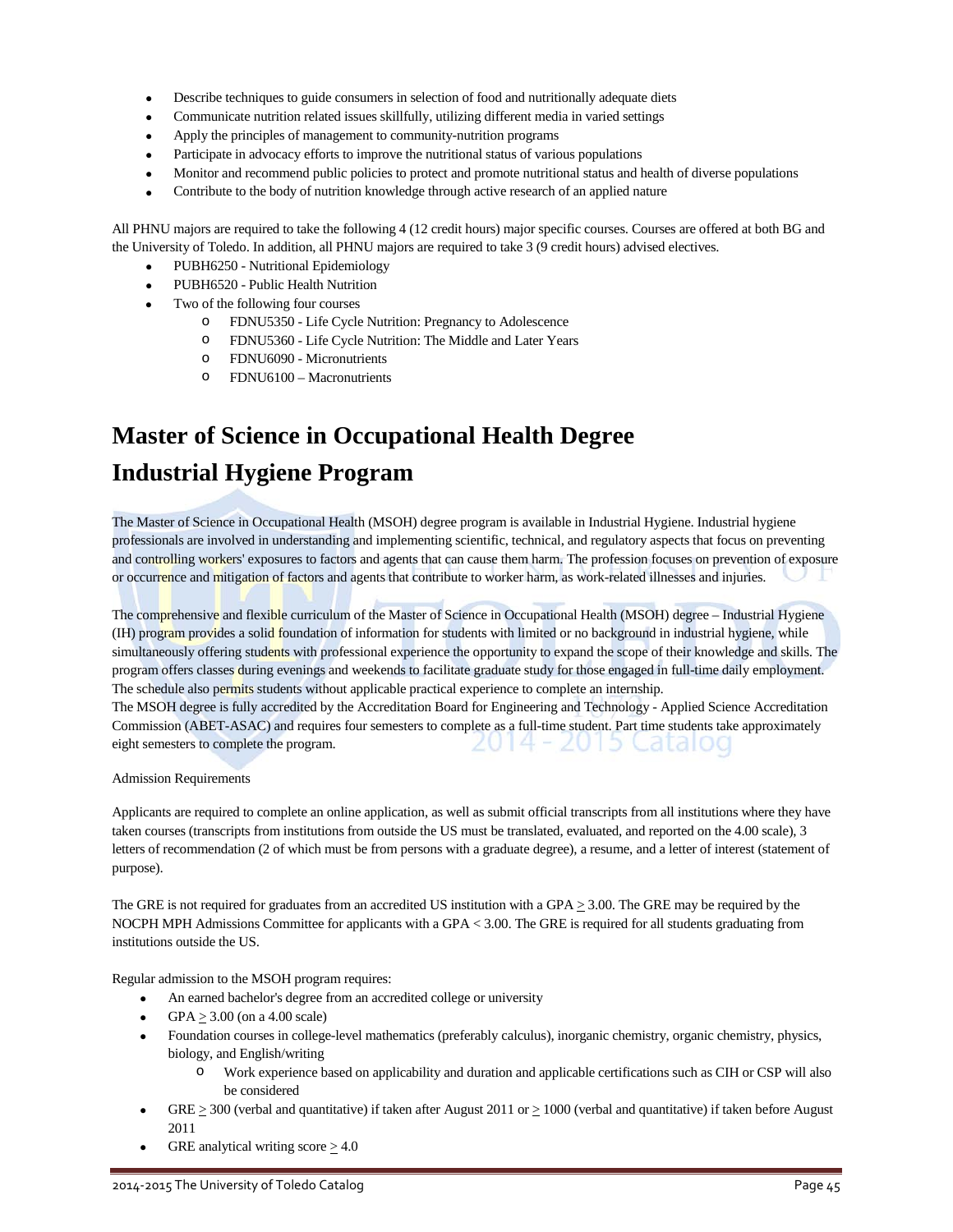• TOEFL > 550 (paper-based), > 213 (computer-based), or >79 (iBT) for applicants who graduated from institutions outside the US and whose primary language is not English.

Provisional admission to the MSOH program may be offered with one or more of the following deficiencies:

- Missing foundation course(s)
- GPA < 3.00, but  $\geq 2.5$

Provisional students take 4 courses (12 credits hours) in the MSOH program. No electives may be taken. Students must attain a B or better in each of these courses to be admitted as a regular status student. Any student not attaining a B or better in these 4 courses could be dismissed from the program.

### Curriculum Design

The MSOH degree has a minimum of 40 credit hours for degree requirements. The curriculum incorporates the general areas of science, technology, management, and communication within the context of the core courses and thesis requirements for the MSOH degree.

All MSOH students take the following courses. For those students not requiring an internship, 1 advised elective is added.

- PUBH5020 Occupational Health Science, Regulations, and Management
- PUBH5060 Occupational Safety Science, Regulations, and Management
- PUBH5160 Environmental Health Science, Regulations, and Management
- PUBH5260 Hazardous Materials and Emergency Response
- PUBH5310 Chemical Agents Toxicity, Evaluation, and Control
- PUBH5410 Air Contaminant Modeling, Ventilation, and Respiratory Protection
- PUBH5520 Biological Agents Pathogenicity, Evaluation, and Control
- PUBH5620 Physical Agents Effects, Evaluation, and Control
- PUBH 5700 Risk Assessment, Communication and Management
- PUBH6000 Biostatistics
- PUBH6010 Public Health Epidemiology
- PUBH6960 Internship (3 credits required if < 1 year experience, otherwise 3 credits advised electives)
- PUBH6970 Scholarly Project or PUBH6990 Thesis (4 credits)

### Student Learning Objectives

The MSOH degree-IH program student outcomes state that upon completion of the program, graduates should be able to:

- Identify agents, factors, and stressors generated by and/or associated with defined sources, unit operations, and/or processes
- Describe qualitative and quantitative aspects of generation of agents, factors, and stressors
- Understand physiological and/or toxicological interactions of physical, chemical, biological, and ergonomic agents, factors, and/or stressors with the human body
- Assess qualitative and quantitative aspects of exposure assessment, dose-response, and risk characterization based on applicable pathways and modes of entry
- Calculate, interpret, and apply statistical and epidemiological data
- Recommend and evaluate engineering, administrative, and personal protective equipment controls and/or other interventions to reduce or eliminate hazards
- Demonstrate the importance of appropriate ethical performance and practice
- Demonstrate an understanding of applicable business and managerial practices
- Interpret and apply applicable occupational and environmental regulations
- Participate in the development and implementation of applicable industrial-hygiene-related programs
- Generate, review, and interpret data, whether from original research or other published sources
- Prepare scientific and technical summaries and reports
- Understand fundamental aspects of safety and environmental health
- Understand the necessity of teamwork among management, industrial hygienists, safety specialists, environmental specialists, engineers, and clinicians (i.e. occupational health physicians and nurses)
- Attain recognized professional certification

### 2014-2015 The University of Toledo Catalog Page 46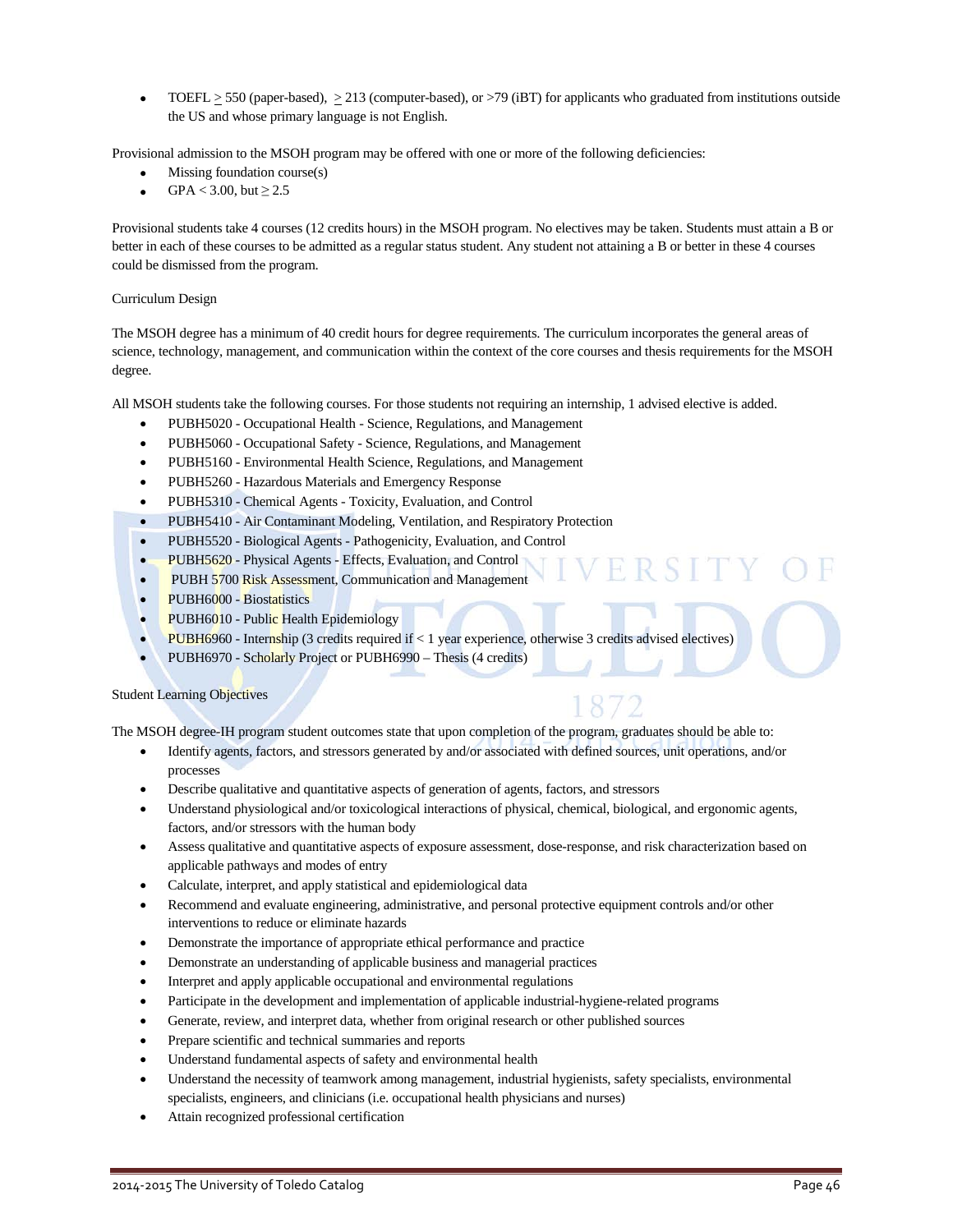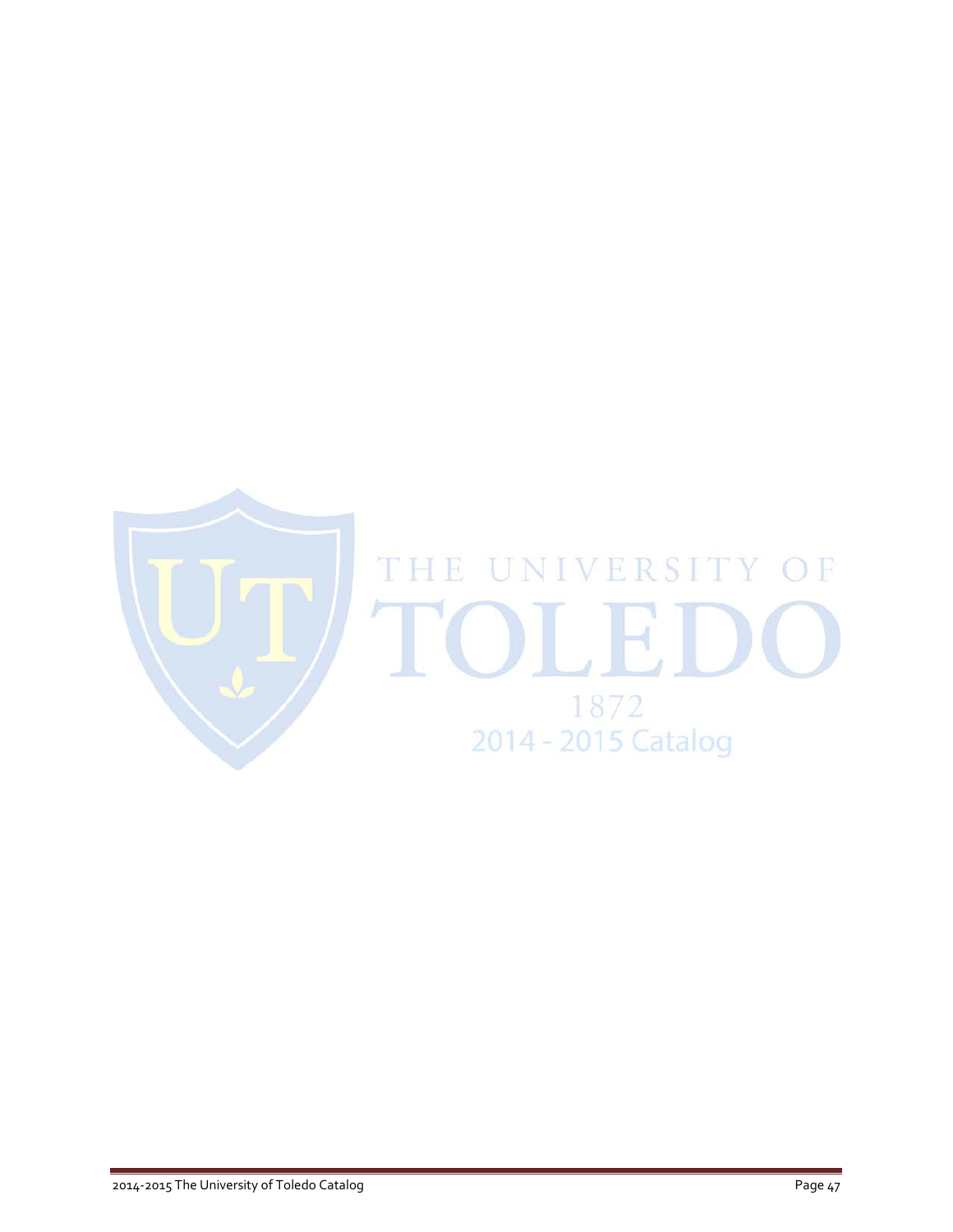## **Certificate in Biostatistics and Epidemiology**

The 15 credit hours graduate Certificate in Biostatistics and Epidemiology focuses on the development of the qualitative and quantitative knowledge and skills to collect, organize, analyze, and interpret data associated with epidemiologic investigations, health surveys, injury and illness recognition, and human exposure assessment. The Certificate in Biostatistics and Epidemiology provides learners with an expanded scope and depth of quantitative knowledge and skills, as compared to the Certificate in Epidemiology. NOCPH MPH students may not take this certificate concurrently while earning the MPH.

### Curriculum

Certificate in Biostatistics and Epidemiology students take the following courses.

- PUBH6000/8000 Biostatistics
- PUBH6010/8010 Public Health Epidemiology
- PUBH6030/8030 Advanced Epidemiology
- PUBH6060/8060 Advanced Biostatistics
- PUBH6110/8110 Categorical Data Analysis

#### Student Learning Objectives

Student learning objectives for the Certificate in Biostatistics and Epidemiology:

- Select and apply appropriate biostatistical and epidemiological methods and interpret basic and applied research data
- Define and calculate measures of disease frequency and measures of association between risk factors and disease
- Describe the major epidemiologic research study designs and their advantages and limitations
- Define the basic terms and apply methods used in outbreak investigation, infectious disease epidemiology, chronic disease epidemiology, disease prevention trials, and evaluation of screening tests
- Review the scientific literature with competence, synthesize findings across studies, and make appropriate public health recommendations based on current knowledge
- Design an epidemiologic study to address a question of interest
- Write a clear description of the rationale, methods, results, and interpretation of an epidemiologic investigation.
- Apply epidemiologic skills in a clinical or public health setting, specifically in the formulation or application of healthrelated programs or policies

1872

2014 - 2015 Catalog

## **Certificate in Epidemiology**

The 12 credit hours graduate Certificate in Epidemiology focuses on the development of the qualitative and quantitative knowledge and skills to collect, organize, analyze, and interpret data associated with epidemiologic investigations, health surveys, injury and illness recognition, and human exposure assessment. NOCPH MPH students may not take this certificate concurrently while earning the MPH.

#### Curriculum

Certificate in Epidemiology students take the following courses.

- PUBH6000/8000 Biostatistics
- PUBH6010/8010 Public Health Epidemiology
- PUBH6120/8120 Infectious Disease Epidemiology
- PUBH6550/8550 Chronic Disease Epidemiology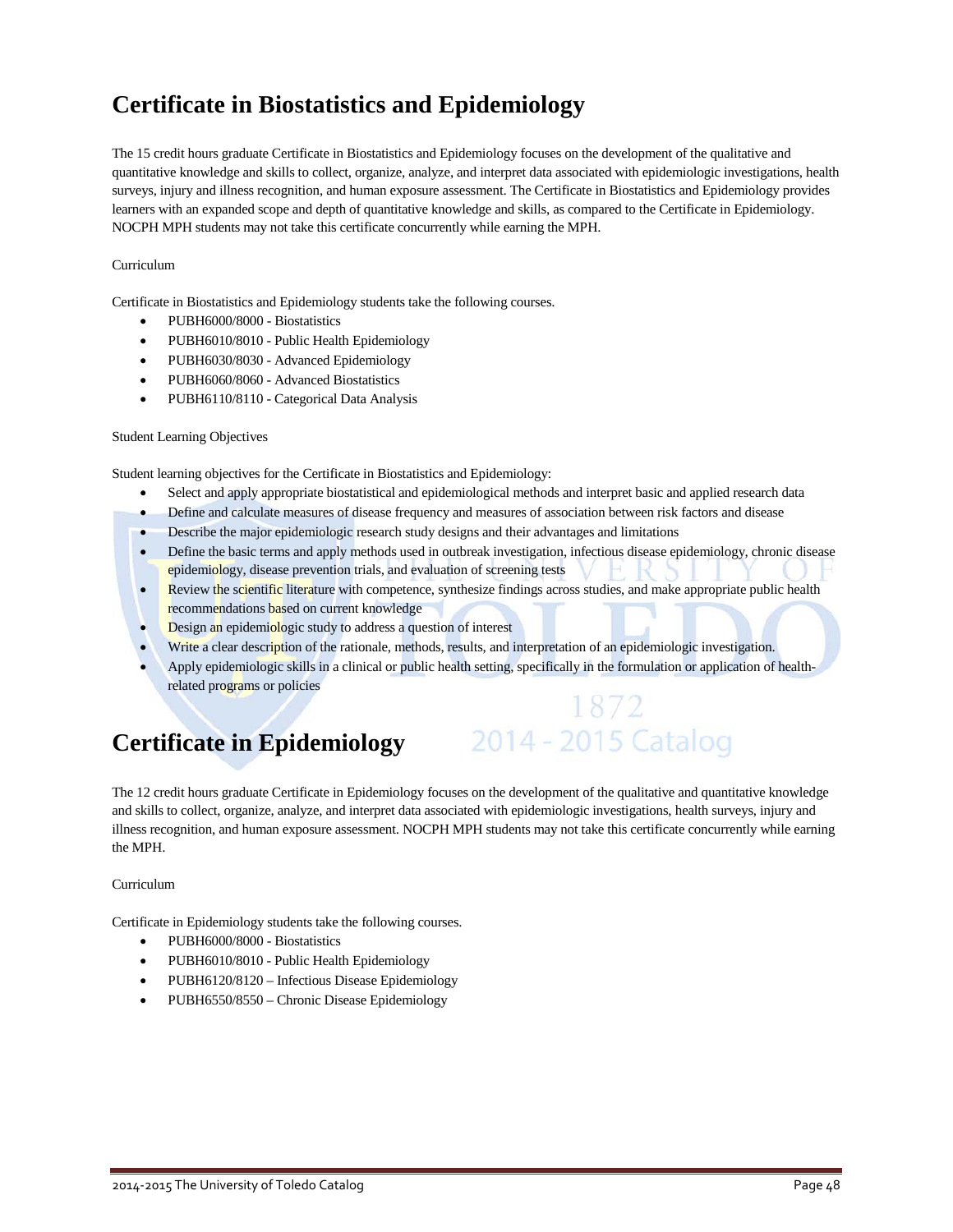#### Student Learning Objectives

Student learning objectives for the Certificate in Epidemiology:

- Select and apply appropriate biostatistical and epidemiological methods and interpret basic and applied research data
- Define and calculate measures of disease frequency and measures of association between risk factors and disease
- Describe the major epidemiologic research study designs and their advantages and limitations
- Define the basic terms and apply methods used in outbreak investigation, infectious disease epidemiology, chronic disease epidemiology, disease prevention trials, and evaluation of screening tests
- Review the scientific literature with competence, synthesize findings across studies, and make appropriate public health recommendations based on current knowledge
- Design an epidemiologic study to address a question of interest
- Write a clear description of the rationale, methods, results, and interpretation of an epidemiologic investigation.
- Apply epidemiologic skills in a clinical or public health setting, specifically in the formulation or application of healthrelated programs or policies

## **Certificate in Global Public Health**

The 15 credit hours graduate Certificate in Global Public Health will contribute to the development of public health practitioners who understand disparities in health and well-being in underdeveloped regions of the world, and who can develop effective programs to reduce such inequalities and improve the lives of the impoverished. NOCPH MPH students may take this certificate concurrently while earning their MPH; this route requires an additional three courses or 9 credit hours.

### Curriculum

Certificate in Global Public Health students (non-MPH majors) take the following courses.

- PUBH5030 Issues in Global Health
- PUBH6120 Infectious Disease Epidemiology
- PUBH6550 Chronic Disease Epidemiology
- PUBH6970/6840 Scholarly Project (supervised global public health project for 3 credits in an international setting or extensive literature analysis of a topic related to global public health)
- Advised elective (3 credits)

Catalog Certificate in Global Public Health students (MPH majors) take the following courses.

- PUBH5030 Issues in Global Health
- PUBH6120 Infectious Disease Epidemiology or PUBH6550 Chronic Disease Epidemiology o PHEP majors must substitute an advised elective for PUBH6120 or PUBH6550
- PUBH6970/6840 Scholarly Project (supervised global public health project for 3 credits in an international setting or extensive literature analysis of a topic related to global public health)

#### Student Learning Objectives

Student learning objectives for the Certificate in Global Public Health:

- Summarize the major types and magnitude of global health and environmental problems in developing nations
- Describe the roles of government, globalization, politics, war, famine, disaster, climate change, migration, and other factors on the health, environment, and well-being of people of developing nations
- Summarize the different roles of large and small organizations and institutions in addressing global health problems
- Develop and apply effective programs, methods, and approaches to improve global health and the environment
- Appreciate the cultural differences between Americans and developing nations and be sensitive to other cultures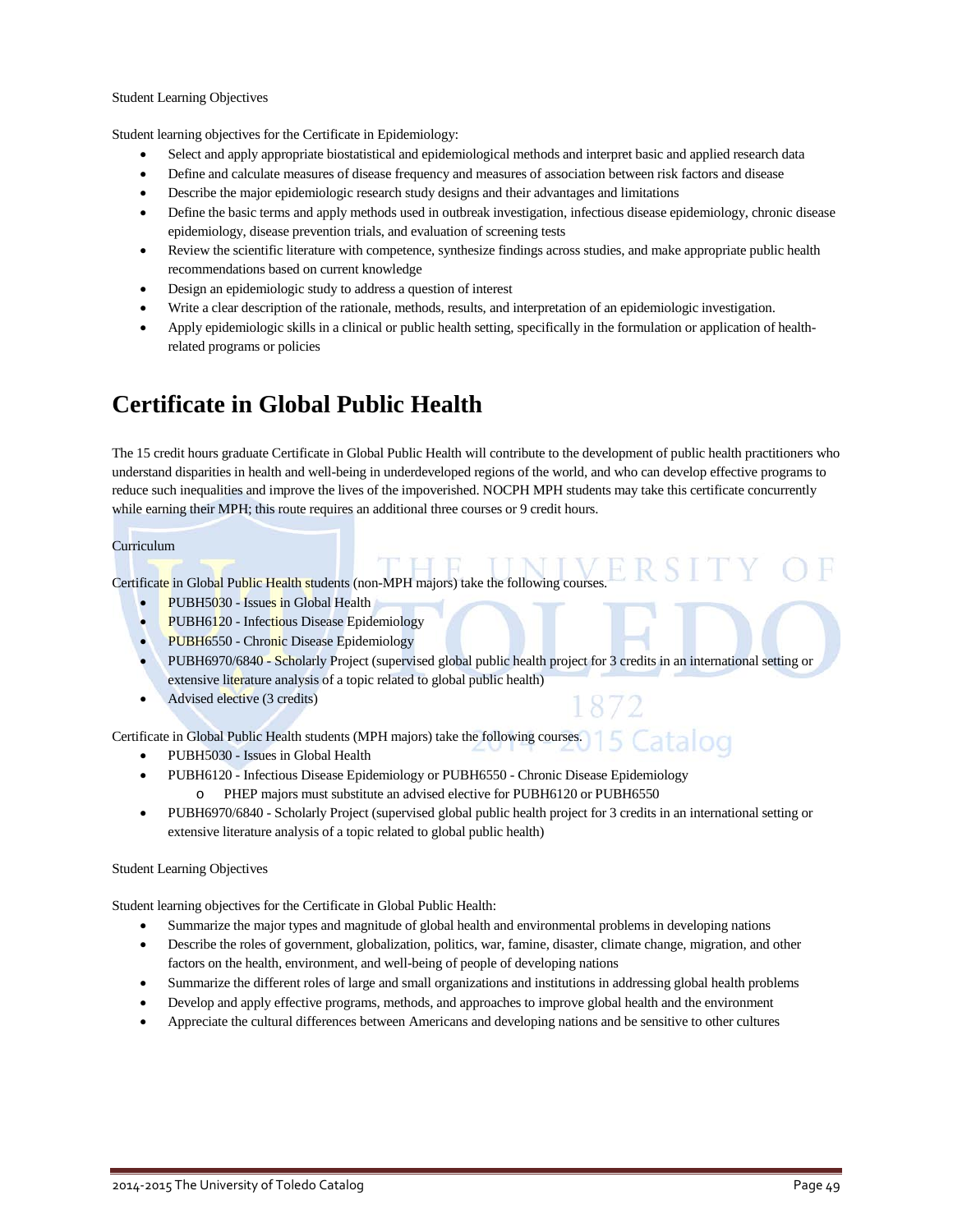## **Certificate in Occupational Health**

The 15 credit hours graduate Certificate in Occupational Health provides education and training focused on scientific, technical, regulatory, and administrative principles and practices for preventing and controlling worker and community exposures to physical (e.g., noise, radiation), chemical (e.g., toxic), and biological (e.g., infectious, allergenic, intoxicating) agents and ergonomic factors that can cause human illness. The profession focuses on prevention of exposure or occurrence and mitigation of factors and agents that contribute to illness and jury to workers and other members of the community. Occupational health professionals also have the education and training applicable to preparedness for, and response to natural disaster and intentional terrorist events. NOCPH MPH students may take this certificate concurrently while earning their MPH, except for ENVH majors.

### Curriculum

Certificate in Occupational Health students take the following courses.

- PUBH5020 Occupational Health Science, Regulations, and Management
- PUBH5310 Chemical Agents Toxicity, Evaluation, and Control
- PUBH5410 Air Contaminant Modeling, Ventilation, and Respiratory Protection
- PUBH5620 Physical Agents Effects, Evaluation, and Control
- One of the following five courses
	- o PUBH5060 Occupational Safety Science, Regulations, and Management
	- o PUBH5160 Environmental Health Science, Regulations, and Management
	- o PUBH5260 Hazardous Materials and Emergency Response
	- o PUBH6000 Biostatistics
	- o PUBH6010 Public Health Epidemiology

#### Student Learning Objectives

Student learning objectives for the Certificate in Occupational Health:

- Identify agents, factors, and stressors generated by and/or associated with defined sources, unit operations, and/or processes
- Describe qualitative and quantitative aspects of generation of agents, factors, and stressors
- Describe physiological and/or toxicological interactions of physical, chemical, biological, and ergonomic agents, factors, and/or stressors with the human body

HE UNIVERSITY

- Recommend and evaluate engineering, administrative, and personal protective equipment controls and/or other interventions to reduce and eliminate hazards
- Demonstrate an understanding of applicable business and managerial practices
- Interpret and apply applicable occupational and environmental regulations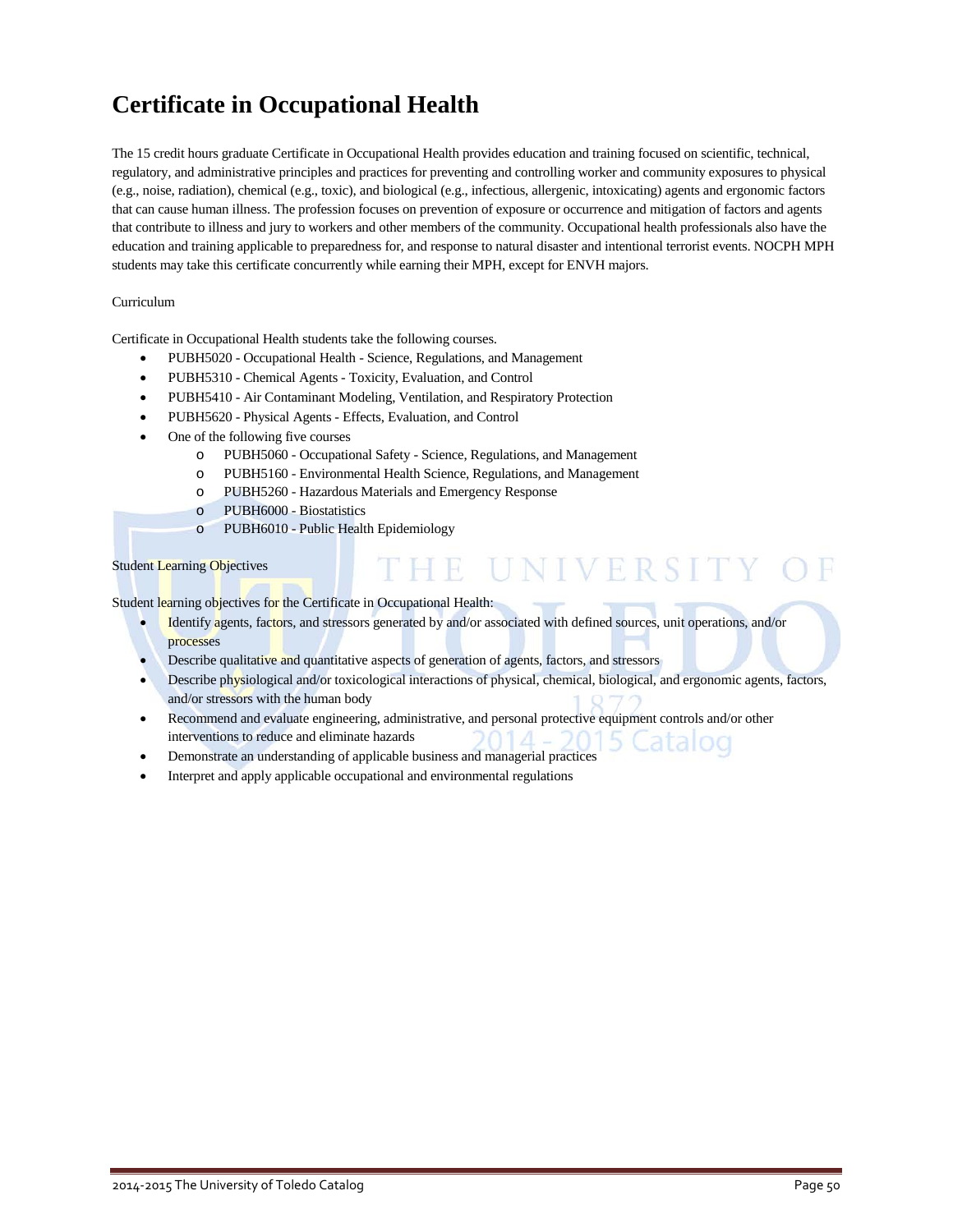## **Certificate in Public Health and Emergency Response**

The 12 credit hours graduate Certificate in Public Health and Emergency Response focuses on the characteristics and human health impacts of biological, chemical, and radiological agents; personal protective equipment and decontamination; site monitoring instrumentation and methods; epidemiological investigation and surveillance; and , applicable regulatory standards and recommended professional guidelines for incident recognition, response, and control. NOCPH MPH students may not take this certificate concurrently while earning the MPH.

### Curriculum

Certificate in Public Health and Emergency Response students take the following courses.

- PUBH5260 Hazardous Materials and Emergency Response
- PUBH6000 Biostatistics
- PUBH6010 Public Health Epidemiology
- One of the following five courses
	- o PUBH5310 Chemical Agents Toxicity, Evaluation, and Control
	- o PUBH5520 Biological Agents Pathogenicity, Evaluation, and Control
	- o PUBH5700 Risk Assessment, Management, and Communication
	- o PUBH6030 Advanced Epidemiology
	- o PUBH6120 Infectious Disease Epidemiology

#### Student Learning Objectives

Student learning objectives for the Certificate in Public Health and Emergency Response:

- Apply fundamental and advanced principles of statistics, epidemiology, environmental health science, and occupational health science to real-world public health issues and problems
- Objectively and subjectively assess chemical, biological, and physical agents classified as hazardous to humans health (including terrorism agents)
- Conduct fundamental sample collection of media contaminated with hazardous chemical, biological, and physical agents
- Critically analyze and interpret statistical, epidemiological, toxicological, and communicable disease information for prevention and remediation program development and implementation

2014 - 2015 Catalog

• Collect and evaluate applicable information to conduct disaster preparation/planning

## **Certificate in Contemporary Gerontological Practice**

*Barbara Kopp Miller, Ph.D., administrative director, Center for Successful Aging*

The Graduate Certificate in Contemporary Gerontological Practice at the University of Toledo is offered through the Center for Successful Aging and is designed to provide knowledge about contemporary issues in gerontology and geriatrics and prepare individuals for working with older adults and their families in the current interprofessional health care system.

A unique feature of the Certificate Program is the delivery system. Recognizing that individuals continually balance personal and professional responsibilities, the courses are accessible "24/7" through distance education methods. The five course curriculum is focused on meeting the educational needs of health care professionals and students through effective and innovative educational methods. Minimum credits required for the Certificate in Contemporary Gerontological Practice is 15 credits.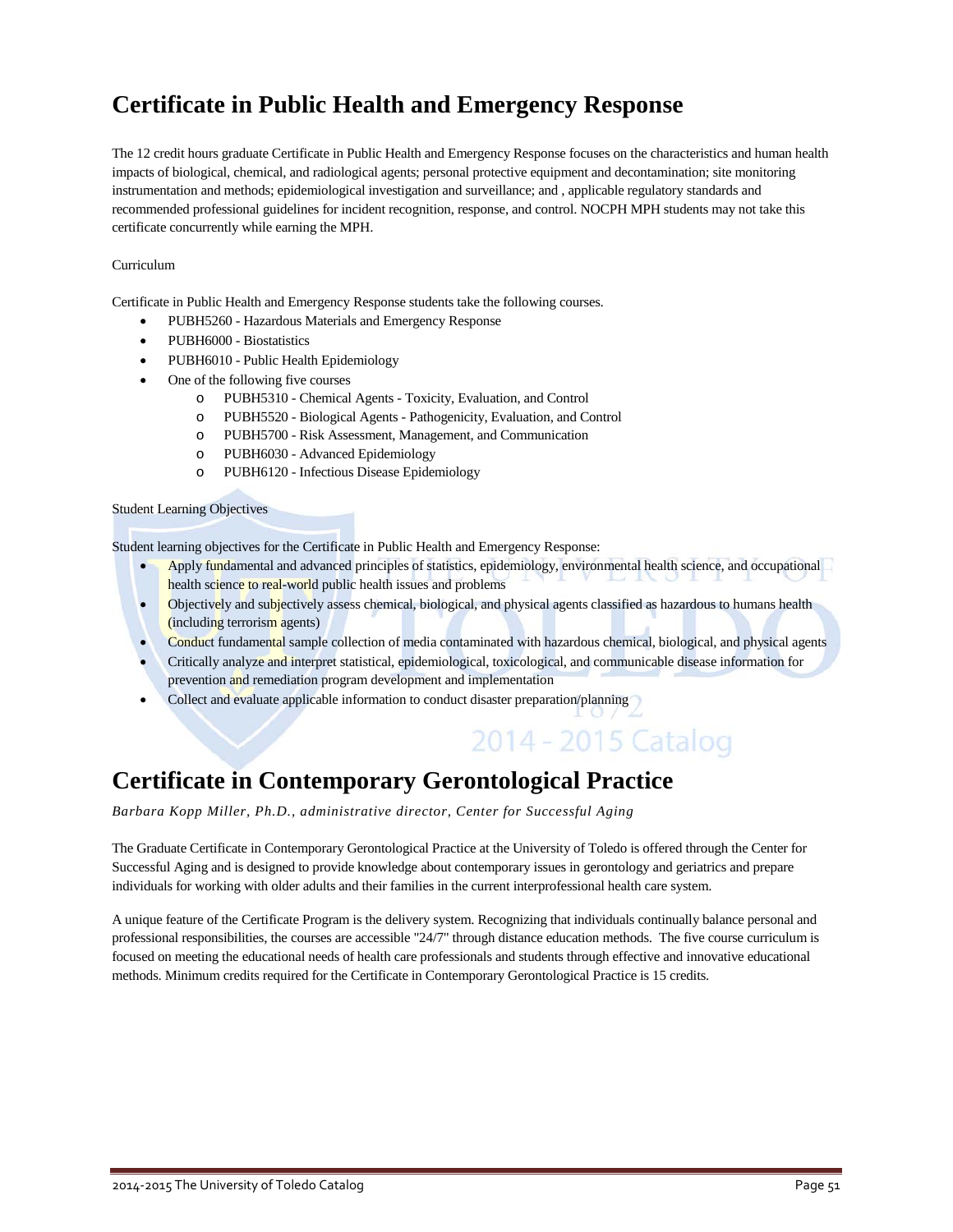Curriculum

| Semester I - Fall                   |                                                             |                     |
|-------------------------------------|-------------------------------------------------------------|---------------------|
| Course                              | Course Name                                                 | Credit Hours        |
| <b>GERO5400</b>                     | Health and Aging                                            | 3                   |
| <b>GERO5410</b>                     | Issues in Contemporary Gerontological Practice              | 3                   |
| Semester II - Spring                |                                                             |                     |
| Course                              | Course Name                                                 | Credit Hours        |
| <b>GERO5420</b>                     | Grief and Bereavement Issues in Older Adulthood             | 3                   |
| <b>GERO5430</b>                     | Funding and Resource Generation for Older Adult Programming | 3                   |
| Semester III - Fall, Summer, Spring |                                                             |                     |
| Course                              | Course Name                                                 | <b>Credit Hours</b> |
| <b>GERO5440</b>                     | Guided Independent Study in Gerontological Practice         |                     |
|                                     | (Offered Fall, Spring and Summer)                           | 3                   |

#### Admission Requirements

Students are admitted for fall or spring semesters. The application deadline is July 1 for fall admission and November 1 for spring admission. To be considered for admittance into the program, a candidate must:

- Hold a bachelor's degree from an accredited college or university with a minimum 3.0 undergraduate grade point average. Degrees in progress will be considered. Official transcripts are required;
- Submit two online letters of recommendation;
- Submit a completed online application and the accompanying application fee.

Only online applications through the College of Graduate Studies are accepted.

Students who are currently enrolled in a program at the University of Toledo may apply to the Graduate Certificate Program by submitting an online Request to Add a Graduate Certificate Form. Students will also need to complete a Plan of Study form. The student must be in good standing in her or her current degree. (The accompanying fee is waived.)

1872

## **Certificate in Pathology for Post Second Year Medical Students**

*Amira Gohara, Ph.D., chair*

Pathology for Post-Second Year Medical Students Certificate "Pre-Clinical Pathology Fellowship"

Admission Requirements

- Successful completion of a second year medical school curriculum from an LCME accredited medical school with grades equivalent to a GPA  $\geq$  3.0.
- GRE exam not required